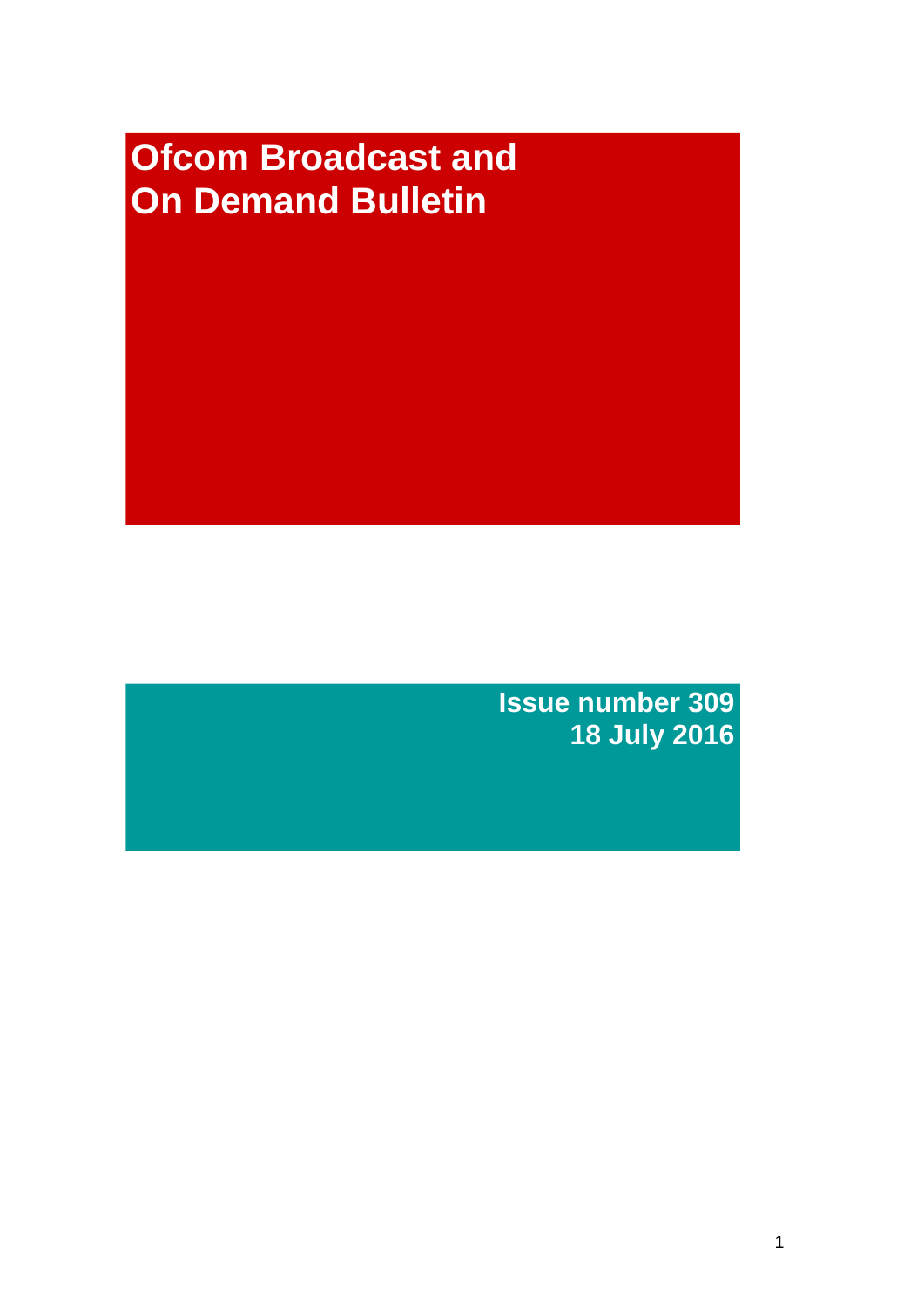# **Contents**

| Introduction                                                                                                                      | 3  |
|-----------------------------------------------------------------------------------------------------------------------------------|----|
| <b>Broadcast Standards cases</b>                                                                                                  |    |
| <u>In Breach/Resolved</u>                                                                                                         |    |
| <b>Stage Fright</b><br>Sky Movies Premiere and Virgin Media EPG, 26 March 2016, 13:00                                             | 5  |
| Resolved                                                                                                                          |    |
| The Day the Hands will Speak<br>Unity FM, 26 March 2016, 21:00                                                                    | 11 |
| <b>Broadcast Licence Conditions cases</b>                                                                                         |    |
| <u>In Breach</u>                                                                                                                  |    |
| <b>Production of recordings</b><br>ARY News, 5 and 8 January 2016                                                                 | 17 |
| Broadcasting licensees' non-payment of licence fees<br>Various licensees                                                          | 19 |
| <u>In Breach/Resolved</u>                                                                                                         |    |
| Provision of information: relevant turnover submission<br>Various licensees                                                       | 20 |
| <b>Broadcast Fairness and Privacy cases</b>                                                                                       |    |
| <u>Upheld</u>                                                                                                                     |    |
| Complaint by Mr Davinder Bal on his own behalf and on behalf of<br><b>Sikh Channel</b><br>PTC News, PTC Punjabi, 14 November 2015 | 22 |
| <b>Tables of cases</b>                                                                                                            |    |
| <b>Investigations Not in Breach</b>                                                                                               | 30 |
| Complaints assessed, not investigated                                                                                             | 31 |
| <b>Complaints outside of remit</b>                                                                                                | 35 |
| <b>Investigations List</b>                                                                                                        | 37 |
|                                                                                                                                   |    |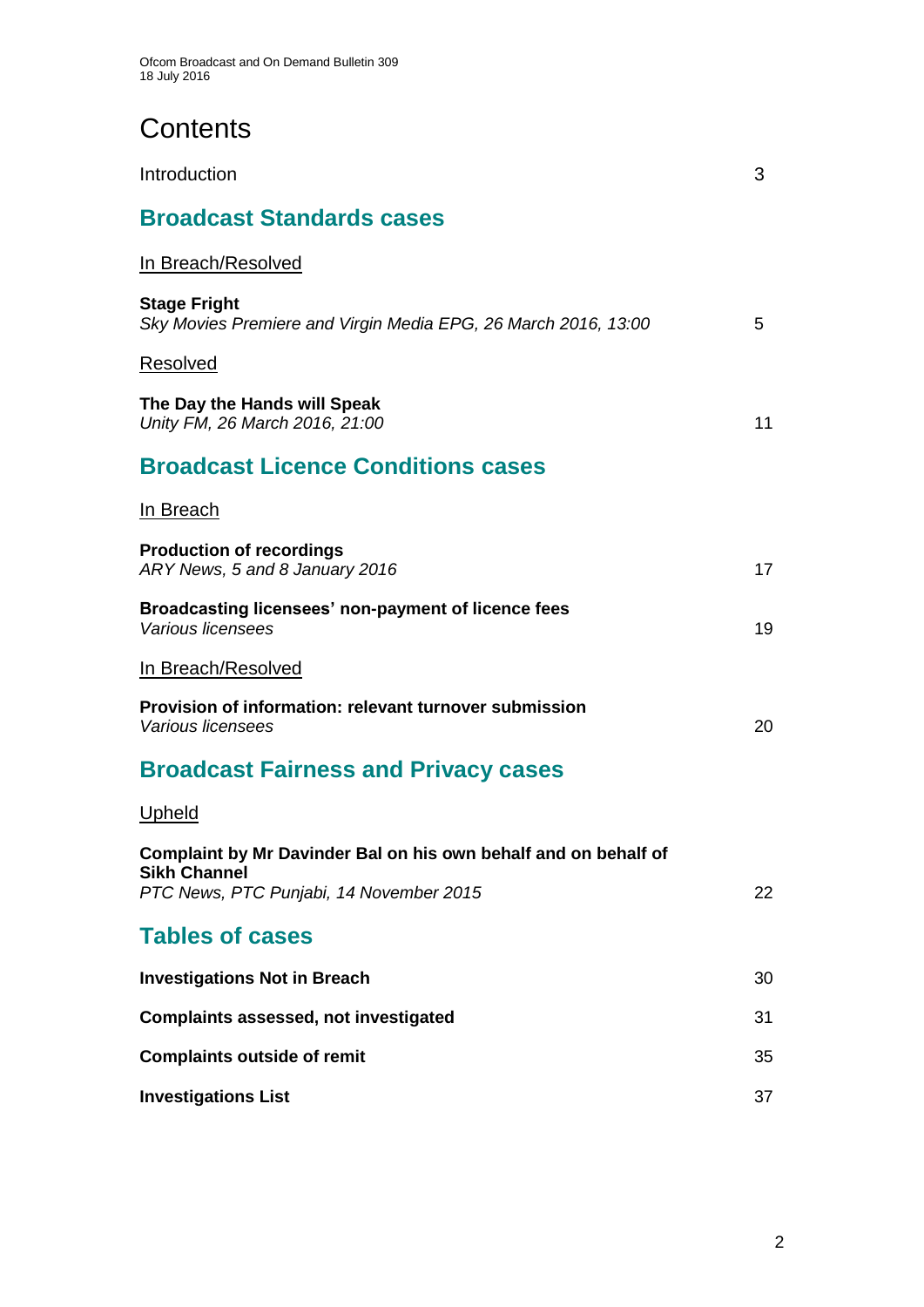## Introduction

Under the Communications Act 2003 ("the Act"), Ofcom has a duty to set standards for broadcast content as appear to it best calculated to secure the standards objectives<sup>1</sup>. Ofcom also has a duty to secure that every provider of a notifiable On Demand Programme Services ("ODPS") complies with certain standards requirements as set out in the Act<sup>2</sup>. Ofcom must include these standards in a code, codes or rules. These are listed below.

The Broadcast and On Demand Bulletin reports on the outcome of investigations into alleged breaches of those Ofcom codes and rules below, as well as licence conditions with which broadcasters regulated by Ofcom are required to comply. We also report on the outcome of ODPS sanctions referrals made by the ASA on the basis of their rules and guidance for advertising content on ODPS. These Codes, rules and guidance documents include:

- a) [Ofcom's Broadcasting Code](http://stakeholders.ofcom.org.uk/broadcasting/broadcast-codes/broadcast-code/) ("the Code") for content broadcast on television and radio services.
- b) the [Code on the Scheduling of Television Advertising](http://stakeholders.ofcom.org.uk/binaries/broadcast/other-codes/COSTA_April_2016.pdf) ("COSTA") which contains rules on how much advertising and teleshopping may be scheduled in television programmes, how many breaks are allowed and when they may be taken.
- c) certain sections of the [BCAP Code: the UK Code of Broadcast Advertising,](https://www.cap.org.uk/Advertising-Codes/Broadcast.aspx) which relate to those areas of the BCAP Code for which Ofcom retains regulatory responsibility for on television and radio services. These include:
	- the prohibition on 'political' advertising;
	- sponsorship and product placement on television (see Rules 9.13, 9.16 and 9.17 of the Code) and all commercial communications in radio programming (see Rules 10.6 to 10.8 of the Code);
	- 'participation TV' advertising. This includes long-form advertising predicated on premium rate telephone services – most notably chat (including 'adult' chat), 'psychic' readings and dedicated quiz TV (Call TV quiz services). Ofcom is also responsible for regulating gambling, dating and 'message board' material where these are broadcast as advertising<sup>3</sup>.
- d) other licence conditions which broadcasters must comply with, such as requirements to pay fees and submit information which enables Ofcom to carry out its statutory duties. Further information can be found on Ofcom's website for [television](http://licensing.ofcom.org.uk/tv-broadcast-licences/) and [radio](http://licensing.ofcom.org.uk/radio-broadcast-licensing/) licences.
- e) Ofcom's [Statutory Rules and Non-Binding Guidance for Providers of On-](http://stakeholders.ofcom.org.uk/binaries/broadcast/on-demand/rules-guidance/rules_and_guidance.pdf)[Demand Programme Services](http://stakeholders.ofcom.org.uk/binaries/broadcast/on-demand/rules-guidance/rules_and_guidance.pdf) for editorial content on ODPS. Ofcom considers sanctions in relation to advertising content on ODPS on referral by the Advertising Standards Authority ("ASA"), the co-regulator of ODPS for advertising or may do so as a concurrent regulator.

[Other codes and requirements](http://stakeholders.ofcom.org.uk/broadcasting/broadcast-codes/) may also apply to broadcasters, depending on their circumstances. These include the Code on Television Access Services (which sets out how much subtitling, signing and audio description relevant licensees must

<sup>1</sup> <sup>1</sup> The relevant legislation is set out in detail in Annex 1 of the Code.

<sup>&</sup>lt;sup>2</sup> The relevant legislation can be found at Part 4A of the Act.

<sup>3</sup> BCAP and ASA continue to regulate conventional teleshopping content and spot advertising for these types of services where it is permitted. Ofcom remains responsible for statutory sanctions in all advertising cases.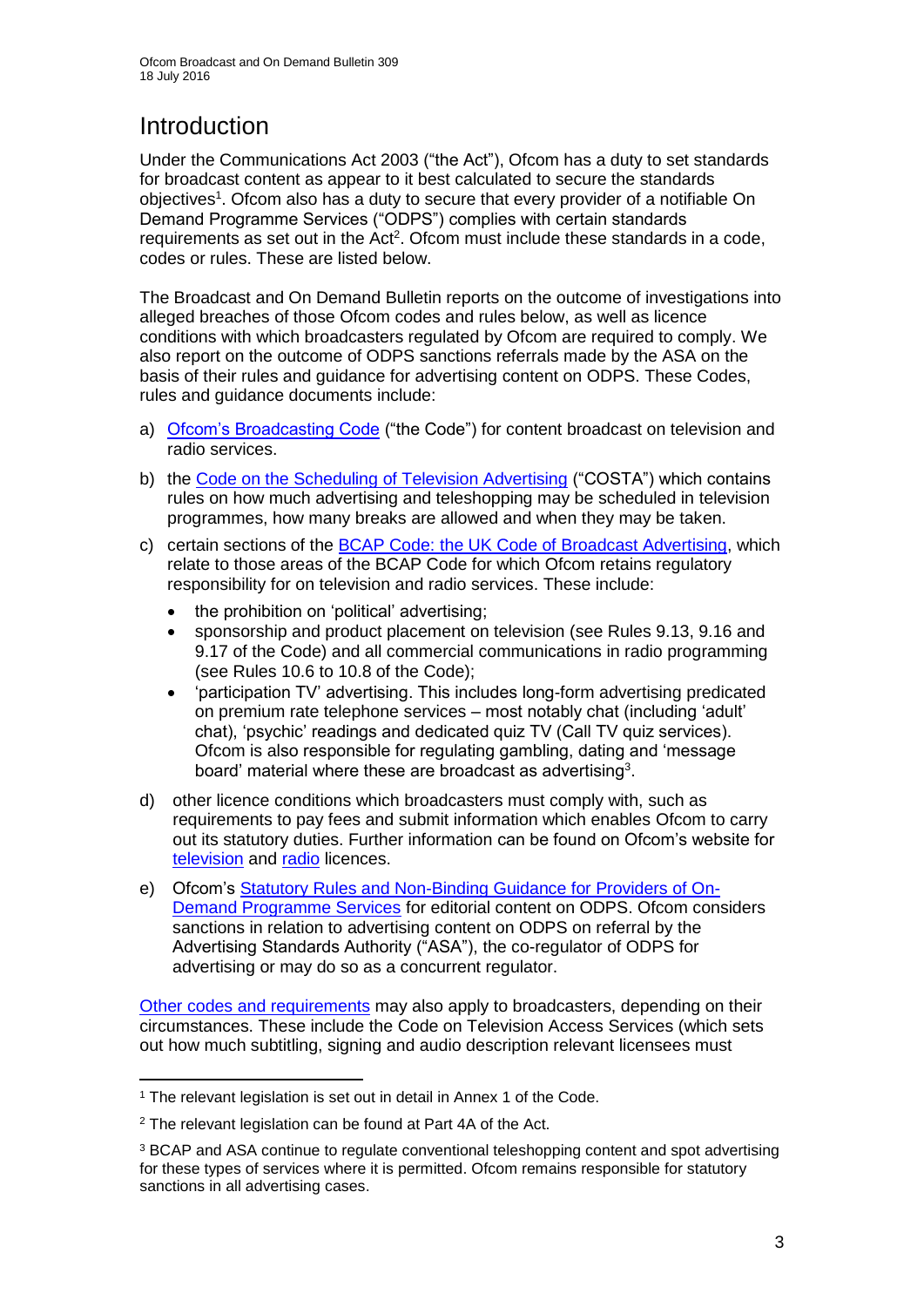provide), the Code on Electronic Programme Guides, the Code on Listed Events, and the Cross Promotion Code.

**It is Ofcom's policy to describe fully the content in television, radio and on demand content. Some of the language and descriptions used in Ofcom's Broadcast and On Demand Bulletin may therefore cause offence.**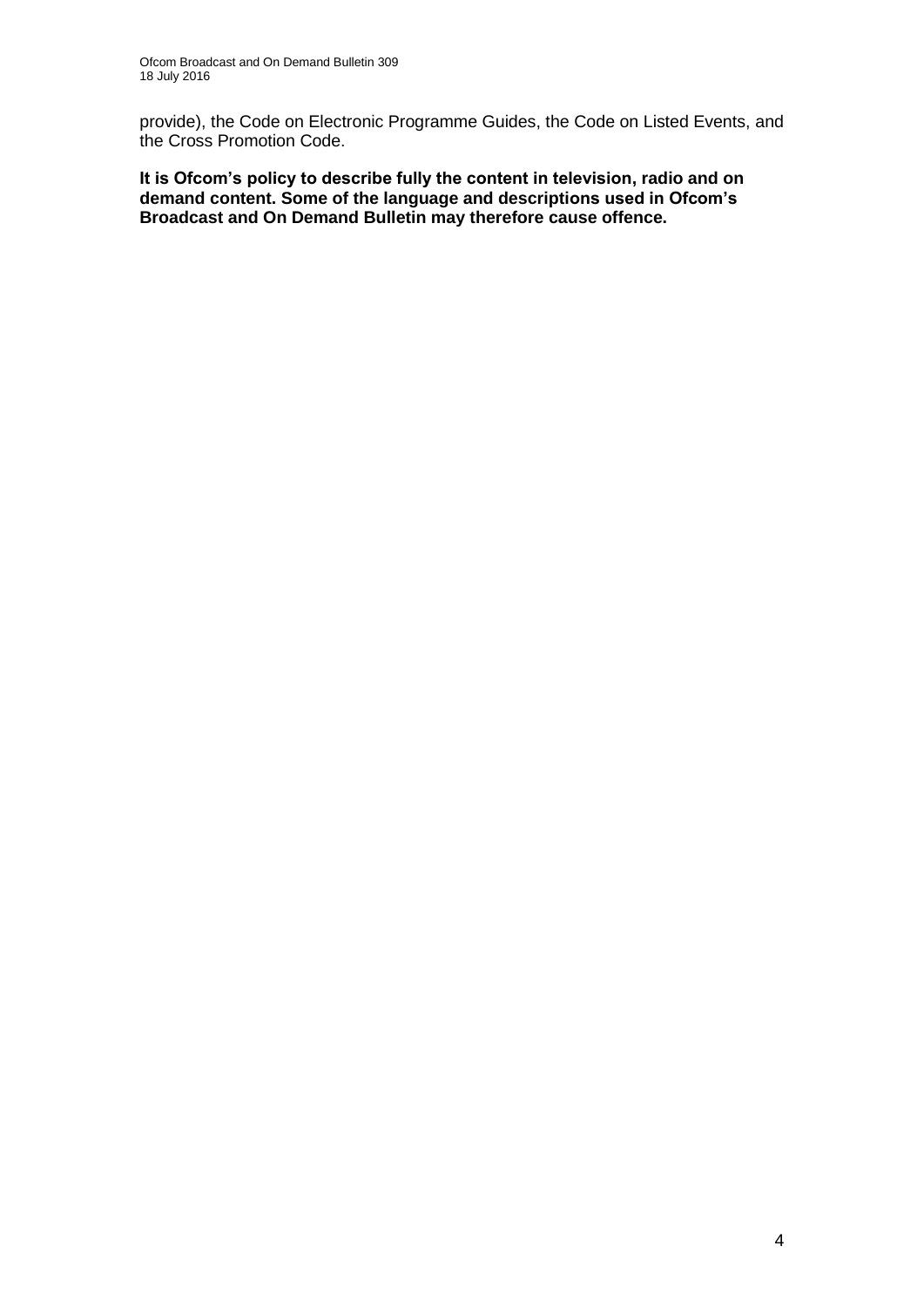## **Broadcast Standards cases**

## **In Breach/Resolved**

## **Stage Fright**

*Sky Movies Premiere*<sup>1</sup> *and Virgin Media EPG, 26 March 2016, 13:00*

## **Introduction**

*Stage Fright* was classified as a 15-rated film by the British Board of Film Classification ("BBFC") in 2014 due to "strong bloody violence, strong language, sex references"<sup>2</sup> .

Sky Movies Premiere is a premium subscription film service, which is broadcast on the Sky digital satellite platform and the Virgin Media cable platform. Sky Movies Premiere is a premium subscription film service subject to "mandatory restricted access"<sup>3</sup>. The licence for Sky Movies Premiere is held by Sky UK Limited ("Sky").

When viewers access Sky Movies Premiere on the Virgin Media platform they do so via the Virgin Media electronic programming guide ("Virgin Media EPG"). The Virgin Media EPG broadcasts text information and photographs relating to programming as an aid to viewers and as such, it is an Ofcom-licensed broadcast service. The licence for the Virgin Media EPG is held by Virgin Media Limited ("Virgin Media").

Ofcom was alerted to the film *Stage Fright* being included in the Sky Movies Premiere service shown on the Virgin Media platform, whilst being described as PGrated on the Virgin Media EPG. The complainants considered that the film was not suitable to be shown un-encrypted pre-watershed, under which circumstances it was possible for children to view this content.

As discussed further below, Sky and Virgin Media ("the Licensees") confirmed that the film *Stage Fright* had been available on Sky Movies Premiere on the Virgin Media platform between 25 March 2016 and 28 March 2016 with the following description on the Virgin Media EPG:

## *"Stage Fright PG*

1

*Blood begins to spill after the daughter of a Broadway diva wins the lead in the summer showcase at a performing arts camp".*

The Licensees confirmed that during this period it was possible for a "proportion"<sup>4</sup> of its viewers to view *Stage Fright* without mandatory restricted access on the Virgin Media platform.

<sup>1</sup> The name of the service Sky Movies Premiere was changed to Sky Cinema Premiere in July 2016.

<sup>2</sup> <http://www.bbfc.co.uk/releases/stage-fright-video>

<sup>3</sup> The code defines "mandatory restricted access" as "a PIN [personal identification number] protected system (or other equivalent protection) which cannot be removed by the user, that restricts access solely to those authorised to view".

<sup>4</sup> Virgin media said that: "The film was pin protected on the Virgin Media platform for customers viewing the movie through our 'Liberate' set-top-box. The film was not pin protected for customers viewing the film through our 'TiVo' set top box".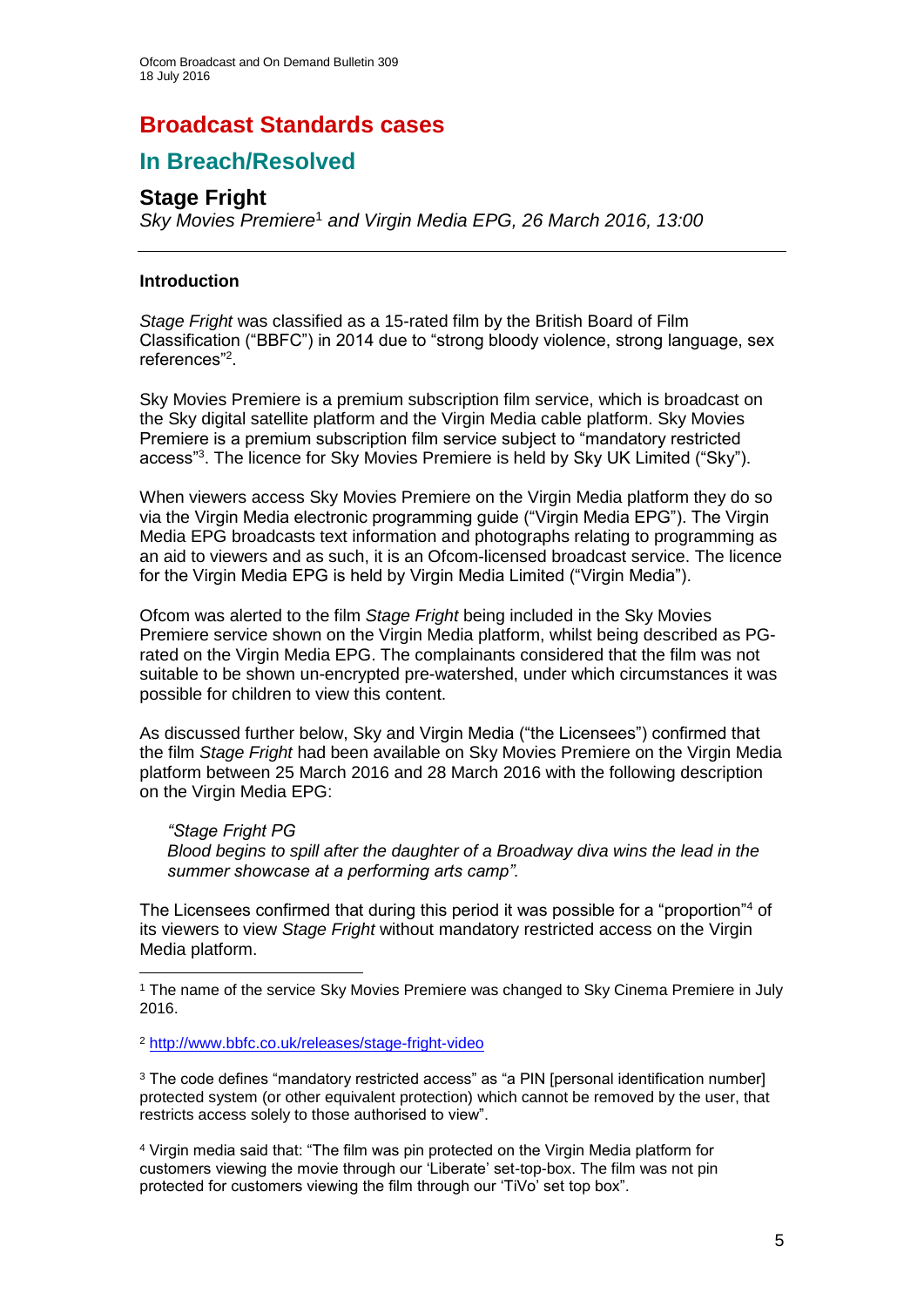Ofcom considered the listing and showing of this content as a PG-rated film through the Virgin Media EPG raised issues warranting investigation under Rule 1.2 of the Code in relation to the Virgin Media EPG licensed service:

"In the provision of services, broadcasters must take all reasonable steps to protect people under eighteen…".

We therefore asked Virgin Media to provide comments on how the content complied with the above rule.

We also considered that the showing of this film as part of the Sky Movies Premiere service on the Virgin Media platform raised issues warranting investigation under Rule 1.24 of the Code:

"Premium subscription film services may broadcast up to BBFC 15-rated films or their equivalent, at any time of day provided that mandatory restricted access<sup>5</sup> is in place pre-2000 and post-0530. In addition, those security systems which are in place to protect children must be clearly explained to all subscribers".

Ofcom therefore also asked Sky to provide comments on how the content complied with this rule.

## **Responses**

## Virgin Media

Virgin Media said that although the Virgin Media EPG is "not a broadcast channel, we apologise to any viewers who inadvertently viewed the movie based on the incorrect EPG PG rating". It added that this was caused by "human error due to…exceptional circumstance[s]". Virgin Media said that while it "had processes and systems in place which identified the error... it was just highly unfortunate that [an] editor mistook the 2014 film with the 1950's film of the same title which was rated PG…To our knowledge this issue has never arisen previously". Virgin Media also commented that, although its "third party supplier did have safeguards in place to prevent unverified [films] being played out, this required manual action. Unfortunately, on this occasion despite several prompts requesting verification of the [film] this was not actioned which resulted" in the film being broadcast.

Virgin Media provided the following chronology of events;

- Sky provided the film *Stage Fright* to Virgin Media "without a rating In January 2016". Virgin Media said that it is not "uncommon for a movie to be provided without a rating until nearer broadcast…which was 2 months away" in this case. It added that the correct film certification "was subsequently provided at a later date";
- an editor "mapped" the film *Stage Fright* onto the Virgin Media systems without any rating on 23 January 2016;

<sup>1</sup> 5 Ibid.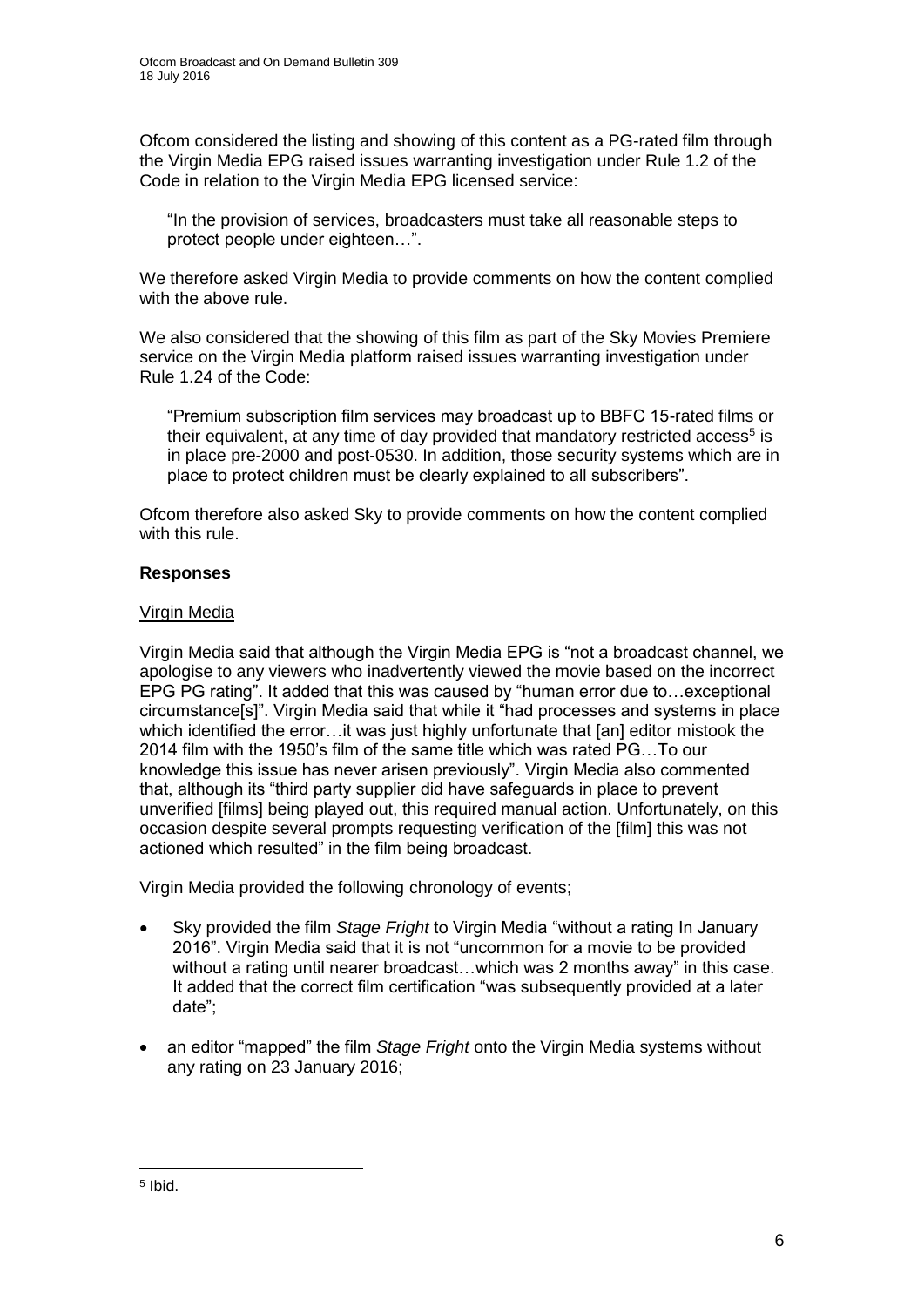- the film "became unverified" on systems of Gracenote, Virgin Media's EPG content provider, due to "automated safeguards put in place when a Sky film has no rating";
- the editor "added an incorrect rating of PG to the BBFC rating, mistaking this film with the 1950's film of the same title". This led to the film being "verified incorrectly on the 26th of January";
- on 19 March 2016 the film "unverified itself due to the automated safeguards in place" which are created if the film "rating did not match the rating available on [the] schedule". This event "alerted the editor that an update was required...This update was not acted upon";
- on 22 March 2016 the film "unverified itself again due to the automated safeguards in place and alerted the editor that an update was required. This update was not acted upon";
- on 25 March 2016, the film "went to air" on the Virgin Media platform;
- a viewer complained to Virgin Media on 26 March 2016 about the film being incorrectly rated on the Virgin Media EPG; and
- on 27 March 2016 "Gracenote (Virgin Media's EPG provider) was alerted to the incorrect rating" and the rating information was "promptly updated" to "reflect the correct rating of 15".

Virgin Media outlined the "remedial actions" it had taken to "stop this type of error happening again" and "reiterate the importance of accurate ratings" to its teams. It had held a meeting and "training update" with its UK editorial team to "stress the importance of updating movie records when they become unverified across the Sky Movies group of channels". In addition, Virgin Media said it had changed its software system to ensure that if a film "has a UK rating that does not match what is on [the] schedule (including a missing rating)" then the film will "become unverified, showing the editor that an update is required". However, if a film "becomes unverified it will no longer be able to be ignored by the editor, thus removing the human interaction required for this safeguard". Also in future an "unverified" film would be blocked<sup>6</sup> from broadcast.

In conclusion, Virgin Media said: "We fully accept that ratings information is important for parents/carers to make informed decisions about what content is suitable for minors to view and we strive to adhere to the BBFC ratings and Ofcom Broadcasting Code".

## Sky

1

In summary, Sky said that "this incident was beyond our control. We regret that it occurred but believe it to be an isolated occurrence and both Sky and Virgin Media are working together to ensure that it doesn't happen again".

 $6$  Specifically, Virgin Media said that: "As part of this software change an 'unverified' film would result in a permanently unverified asset. In this state it will be blocked from the EPG data feed until the film record has been updated. Unverified assets are individually highlighted on an editor's work-list and are a part of their workflow to ensure prompt resolution of any issues".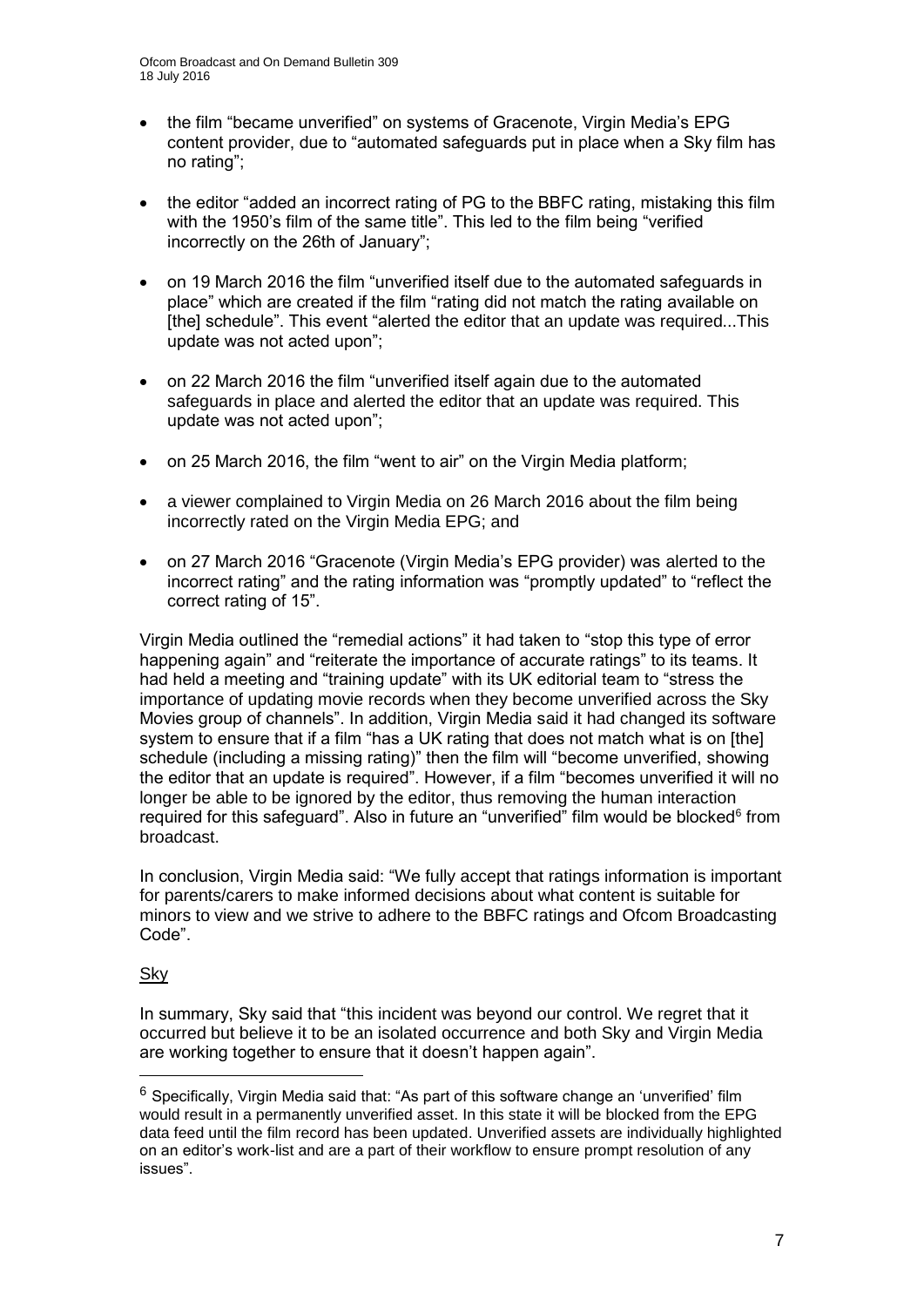Sky said that: "Regretfully...there was a short-period from  $25<sup>th</sup> - 28<sup>th</sup>$  March<sup>7</sup> when the programme was broadcast without the viewer being required to enter a PIN before viewing". However it added that "all information and metadata relating to the Programme was correct when it left Sky". In summary, Sky said the following:

- the channel schedule for Sky Movies Premiere was published on 18 January 2016, but at "this point the certificate information would not be available [because] this is a preliminary publishing date so [Virgin Media] can begin their relevant plans and it is common and expected that this draft schedule is missing information";
- the certificate information "for Stage Fright (2014), i.e. the 15 certificate and relevant warning flags, was put into the Sky system…on 3 March 2016".
- on 9 March 2016 the correct certification information for Stage Fright was included in the final schedule for Sky Movies premiere "when it was sent" to Virgin Media.

In summary, Sky said that Virgin Media and Gracenote, Virgin's EPG content provider, were aware of the "deadline" for the Sky Movies Premiere schedule and therefore "should have used this to update their information." Therefore, according to Sky "on 9 March we would have expected all EPG providers to fill any blanks with the final schedules, including in this case the certificate for Stage Fright".

Sky said that the correct EPG information for *Stage Fright* was as follows:

*"Stage Fright 15 The masked killer torments a musical theatre group in this gruesome slasher. Strong bloody violence – strong language – flashing images (2014) (90 mins)"*.

Sky commented that this information for *Stage Fright* was "correct on all of the Sky systems and therefore any metadata that was exported with the content should have automatically ensured that this was a '15' if it used our Information". Sky also said that it had "no reason…to expect the human-error at Gracenote, or that this would not be caught by their systems" given that "[t]his process has long been established, and has worked previously without issue" Sky added that "we rely on third-parties correctly gathering the information that they need as us manually checking a thirdparty platform would be an onerous task and one that shouldn't be required of us given the history of no issues and our service agreements with the other parties".

Following Ofcom alerting Sky to this matter, Sky said it had contacted Virgin Media for an explanation. Sky provided Ofcom with the same chronology of events as that supplied by Virgin Media above. It added that: "The reason behind the issue was a human-error made when inputting data at Gracenote". It added that the error "was rectified by Virgin Media as the result of them receiving a viewer complaint regarding the matter".

1

 $7$  Sky said that, based on information it had received from Virgin Media, the relevant EPG listing information for Stage Fright in the Sky Movies premiere service on the Virgin Media platform would have been updated on customers' set top boxes between 23:00 on 27 March 2016 and 06:00 on 28 March 2016.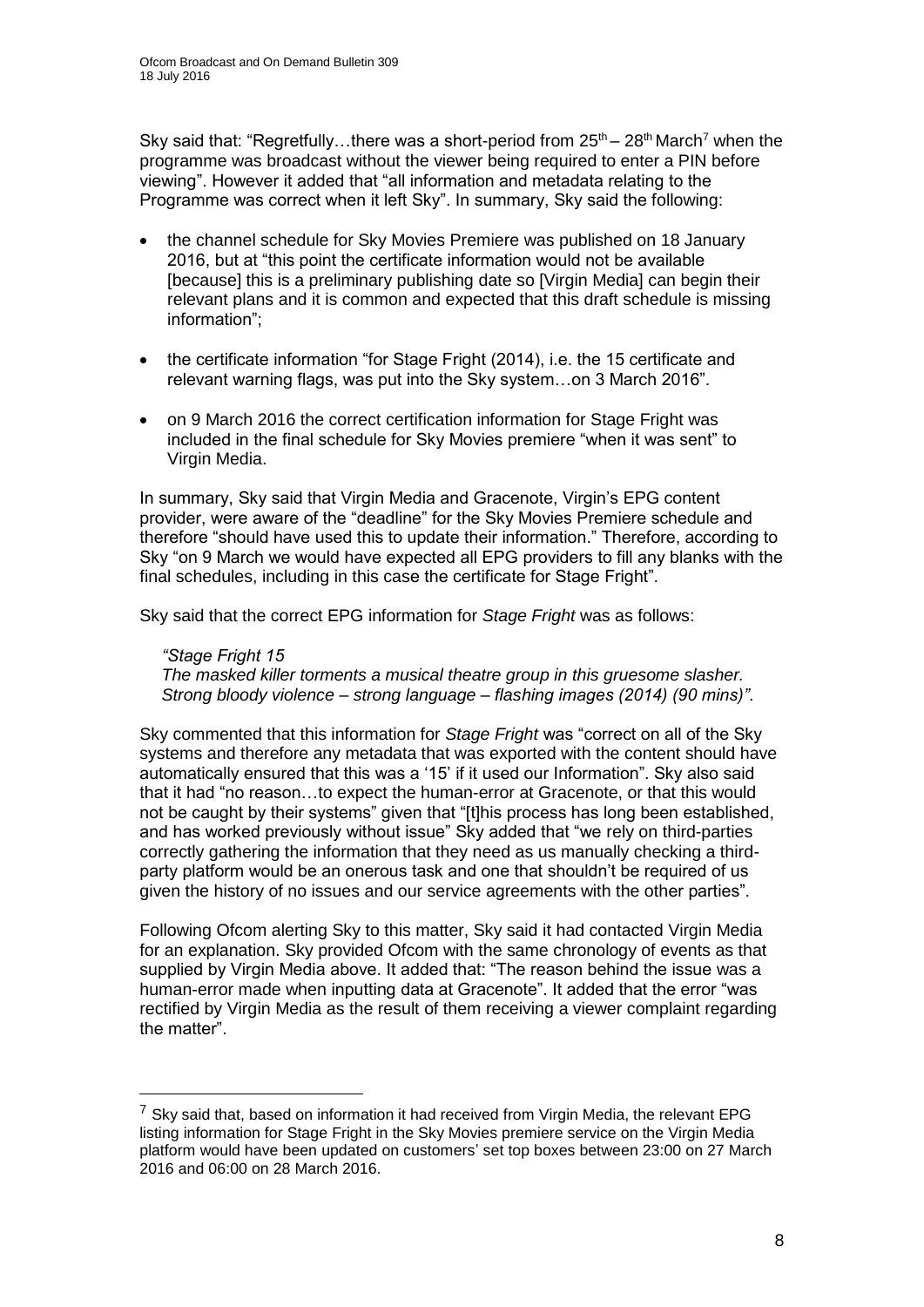As this matter had "occurred outside of processes controlled by Sky", Sky said that it had been "liaising with Virgin Media to ensure that they, and us, can be confident that this incident won't happen again". In particular, Sky said that Virgin Media had requested that Gracenote develop a "warning system…[to] flag any future incidents like this". It added that so that it and Virgin Media "can have confidence that this won't be repeated [Sky had] asked Virgin Media to conduct a full review of their processes around this incident". Sky added that: "Once this review has been completed Sky and Virgin Media will meet to fully discuss what occurred and ensure both parties are satisfied that any gaps in the process have been closed".

Finally, Sky said that it was developing "a new single bespoke data feed of [its] programme scheduling data for all 3rd party platforms directly out of the core scheduling database…rather than the current process that sources data from our industry publicity website". It added that "The new process will negate the need to duplicate data into a secondary data source removing risk of inputting error and information being missing as it will use the same data source that supplies EPG listings to the Sky platform". Sky said it hoped "this will provide third-party users with a simpler and more effective way of obtaining the most recent data and the new system will also allow the potential for late changes and updates to schedules to be automatically picked up by third- party platforms".

## **Decision**

Under the Communications Act 2003, Ofcom has a statutory duty to set standards for broadcast content as appear to it best calculated to secure the standards objectives, which include ensuring that persons under the age of eighteen are protected from material that is unsuitable for them. This objective is reflected in Section One of the Code.

## Rule 1.2

Rule 1.2 of the Code states that:

"In the provision of services, broadcasters must take all reasonable steps to protect people under eighteen…"*.* 

We acknowledged that the Virgin EPG does not contain programming, but rather consists of text information and photographs related to programming listed in the EPG. However, as a licensed broadcast service, this service still has to comply with the Code. In particular, in providing the broadcast of its EPG service information, Virgin Media has to take all reasonable steps to protect people under eighteen.

In this case, the film *Stage Fright*, rated a 15-rated film in September 2015, was listed as follows on the Virgin Media EPG for a period of approximately three days:

#### *"Stage Fright PG Blood begins to spill after the daughter of a Broadway diva wins the lead in the summer showcase at a performing arts camp".*

In relation to Virgin Media, the Code only applied to the incorrect listing of the film on the Virgin Media EPG, and not to the underlying mandatory access PIN system (which requires a PIN to be inputted when a viewer wishes to watch a 15-rated film via the Virgin Media platform). However, we considered that the incorrect description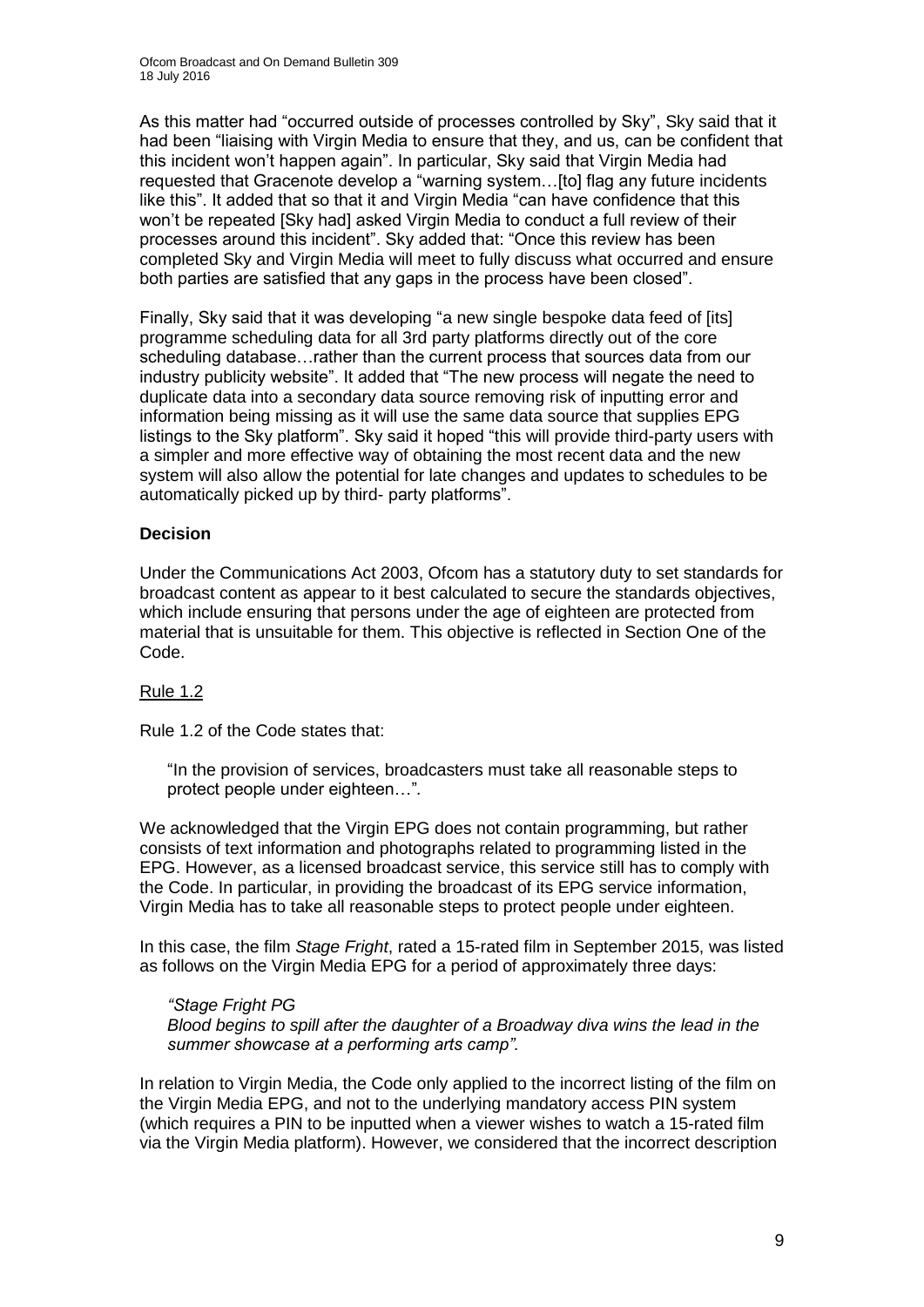of this 15-rated film as a PG-rated film meant that a "proportion"<sup>8</sup> of viewers, and some children in the audience, would have been able to access unencrypted a film that was not suitable for children under 15 to view.

In reaching our Decision, we took into account Virgin Media's apology and the steps it had taken to improve compliance in this area. However, we were concerned that despite automatic safeguards being in place which alerted compliance staff to verify whether the film had the correct classification, these safeguards were twice ignored, and a 15-rated film was made available with an incorrect classification for approximately three days, and was described as a PG-rated film on the Virgin Media EPG.

Given the above, we considered that Virgin Media did not take all reasonable steps to protect people under eighteen (and particularly those under 15) in the audience. Rule 1.2 was therefore breached.

## Rule 1.24

Rule 1.24 of the Code states:

"Premium subscription film services may broadcast up to BBFC 15-rated films or their equivalent, at any time of day provided that mandatory restricted access<sup>9</sup> is in place pre-2000 and post-0530. In addition, those security systems which are in place to protect children must be clearly explained to all subscribers".

In this case a 15-rated film on Sky Movies Premiere was broadcast on the Virgin Media platform between 25 March 2016 and 28 March 2016, incorrectly labelled as PG. This meant that it was possible for any Virgin Media subscribers, including any children in the potential audience, to view this service without the need of inputting a mandatory PIN (a form of mandatory restricted access) to view this film.

We took into account that Sky had supplied the correct metadata for the film to Virgin Media and we also noted Sky's view that the incorrect labelling of *Stage Fright* in Sky's words "occurred outside of processes controlled by Sky". However, as the licensee for Sky Movies Premiere, Sky had editorial responsibility for that service at the time of this incident. Nevertheless, we noted that as a result of this incident, Sky had been "liaising with Virgin Media to ensure that [the Licensees] can be confident that this incident won't happen again". We also took into account the steps Sky itself was taking to introduce a "single bespoke data feed" of its programme scheduling data that would "negate the need to duplicate data into a secondary data source removing risk of inputting error and information being missing".

Therefore, given the steps taken by Sky, we considered that the matter under Rule 1.24 had been resolved.

**Virgin Media: Breach of Rule 1.2 Sky: Resolved**

1

<sup>8</sup> See footnote 3.

<sup>9</sup> See footnote 1.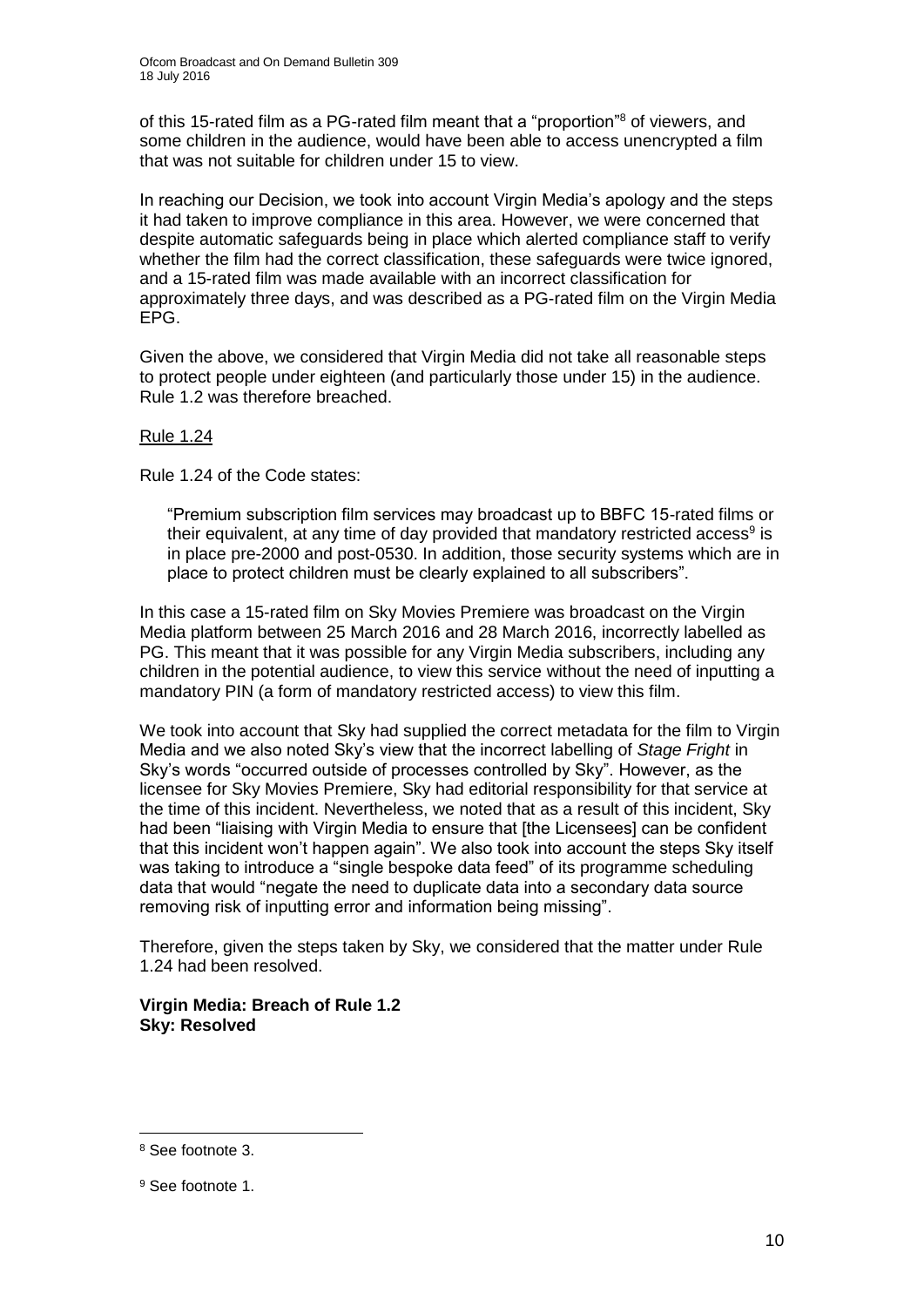## **Resolved**

## **The Day the Hands will Speak**

*Unity FM, 26 March 2016, 21:00*

## **Introduction**

Unity FM is a community radio station broadcasting to the Muslim community in the Sparkbrook area of Birmingham and the immediately surrounding area. The licence for Unity FM (Birmingham) is held by Birmingham Cedars Limited ("BCL" or "the Licensee").

A complainant alerted Ofcom to the broadcast of a religious talk containing offensive remarks about women.

The pre-recorded programme was a religious talk given by Shaykh Hasan Ali, an imam and Islamic scholar in English with some words of Arabic. The scholar discussed the nature of heaven and hell from an Islamic perspective. Approximately six minutes into the programme, he made the following statement:

*"Rasulullah*<sup>1</sup> *stated that most of the people that I saw when I stood at the door of*  Jahannum<sup>2</sup>, most of the people that I saw going into Jahannum, he said Nisa<sup>3</sup>, *women. Now why did he say women? It's not, it's not, that that they, now don't get the wrong end of the stick and think that this is a religion that cares for men, and doesn't care for women. That's not the case. Men will also go to Jahannum, but if you look at gender and the population of men to the population of women on the day of judgement there is going to be far many more women going into Jahannum, and the reason why? It's because they become the reason, the reason for many others to go into Jahannum. When they start showing parts of their bodies, when they start showing things that is luring others. That is something that will lead them to Hellfire. Rasulullah stated that this is…a Sahih*<sup>4</sup> Hadith<sup>5</sup>...Forget going into Jannah<sup>6</sup>, they won't even smell the fragrance of *Jannah. Even smell its fragrance. Its fragrance can be detected from 500 miles away. That's how fragrant Jannah is. Imagine for Jannah, for these women they will not even be that close to Jannah. Who are they? He said one of them, they will be those who will be striking people, like the end of a cow's tail. There are many different explanations to this part of the Hadith, who these people are, whether they are going to be people governing others, striking, whipping and*  lashing others in the streets and so on. He said "Kaasiyatun Aariyat<sup>"</sup>", women

<sup>5</sup> Hadith: Saying of the Prophet Muhammad.

<sup>6</sup> Jannah: Paradise.

<sup>7</sup> Quranic phrase describing a person half clothed/partially clothed.

<sup>1</sup> <sup>1</sup> Rasulullah: (Arabic) referring to the Prophet Muhammad.

<sup>2</sup> Jahannum: (Arabic) Hell.

<sup>3</sup> Nisa: (Arabic) Women.

<sup>4</sup> Sahih: Sayings of the Prophet Muhammad are categorised as Sahih (reliable) and Dhaif (weak/unreliable).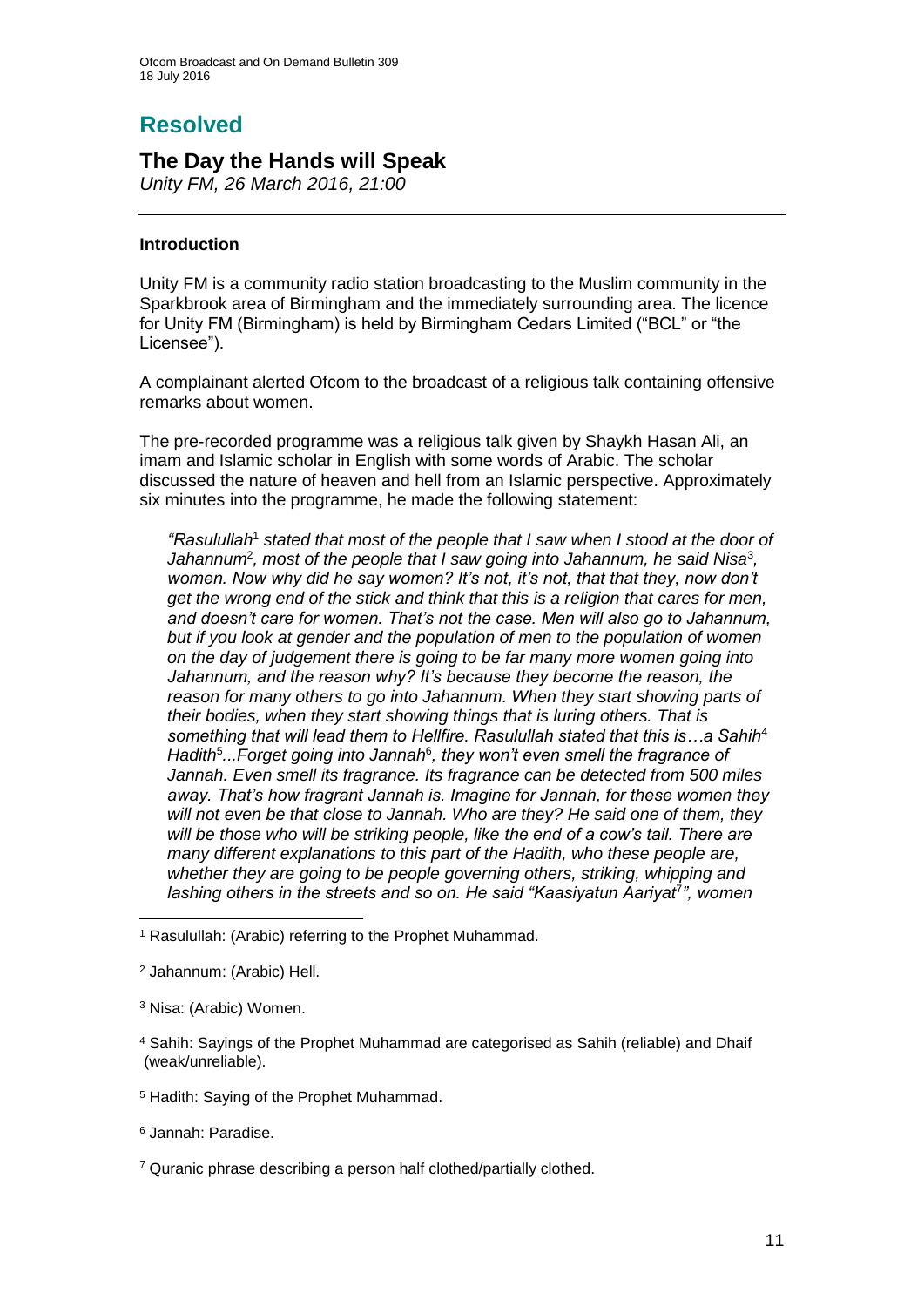*who are clothed and naked at the same time,* [pause] *women who are clothed and naked at the same time. Have you seen these women brothers?* [*"Yes"*  responded a male member of the audience] *Yes, have you seen these women, yes or no my brothers? Astaghfirullah*<sup>8</sup> [laughter from audience]*. Lower your gaze brothers. Yeah, to be honest with you, there's hardly a wedding today that you don't have these "Kaasiyatun Aariyaat". I am shocked, certain women they are the best at keeping their modesty and covering their heads, covering their "Awra*<sup>9</sup> *", but when it comes to weddings, yeah, a bit of this part of the body, a bit of that part of the body. Lowering the hijab slightly, you know, showing a bit of their hair whatever, doesn't matter. In fact showing part of the neck, showing part of the bosom and yet nothing matters. The same women do that, and I am absolutely shocked, or that they don't do it, but they allow their daughters to do it. They're clothed but they're naked at the same time. Two ways, either they are clothed partly and they're naked at other parts. They are clothed but you can see through their clothes, and Rasullullah said they won't even smell the fragrance of Jannah. Can you imagine what will happen on the day of judgement? Rasullullah has told us that on that day people will wish for death, and ask for death to come to them and end their life, but they're not going to find that, and end their misery".*

Ofcom considered the material raised issues warranting investigation under Rule 2.3 of the Code. This states that:

"In applying generally accepted standards licensees must ensure that material which may cause offence is justified by the context…Such material may include, but is not limited to…humiliation, distress, violation of human dignity, discriminatory treatment or language (for example on the grounds of…gender...").

We therefore asked the Licensee how the material complied with this rule.

## **Response**

1

BCL apologised "unequivocally to the complainant, any listeners and to Ofcom" for any offence the broadcast may have "inadvertently" caused. The Licensee said that it is a community radio station and "some of the primary purposes of its creation were to foster goodwill between people of all faiths and backgrounds, to promote community cohesion and to better the understanding of an often misunderstood faith". It said it wished to remedy any offence the broadcast may have caused.

The Licensee commented that the complaint was based on the listener's interpretation of the talk and "not an accurate reflection of what was actually said"*.* BCL said it fully accepted and understood "that on face value, the comment about there being more women in hellfire may be interpreted as discriminatory towards women" and that it was not appropriate. However, it said the comment was "alluding to a religious saying and was not correctly quoted, contextualised or explained". The Licensee considered that the speaker's statements gave "an incorrect portrayal of our faith teachings in respect of women, their equal status, dignity, virtue and extremely high regarded position within Islam – matters which are confirmed in very many hours of broadcast all year round". BCL said it accepted that it "may have crossed the line" in relation to the reference to "the numbers of each gender in hellfire" but requested Ofcom to keep in mind the broadcaster's rights to freedom of religion and to freedom of expression.

<sup>8</sup> Arabic meaning "May Allah have mercy".

<sup>&</sup>lt;sup>9</sup> Awra: Quranic term referring to a person's private parts.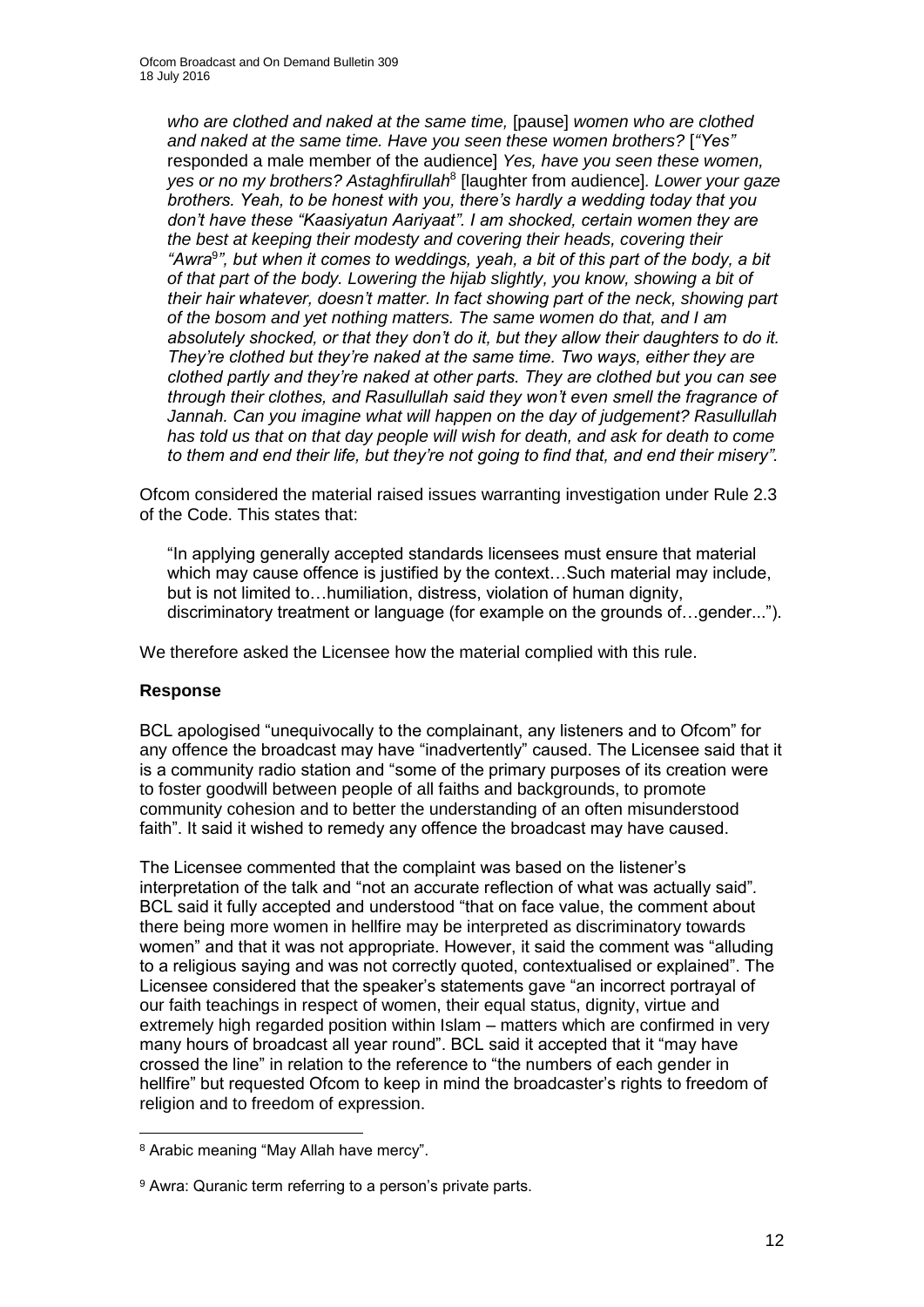In relation to the speaker's reference to how some women dress, and in particular when he remarked *"they're clothed but they're naked at the same time"*, the Licensee said that those comments were "an exploration of the dress code requirements pertaining to Muslim women and more of an ideological theological discussion rather than designed to be insulting or judgemental". It said that the speaker was "trying to illustrate that the dress code required is one that ensures a full covering of the required parts of the body and not half covering of some parts and not others" and that he "makes the point that this is not acceptable from a religious perspective". Unity FM said that it was within the speaker's freedom to express his religious beliefs to put forward this view.

BCL said the programme was broadcast after the watershed and that it was "clearly a religious programme reflecting on theological positions" rather than comments which were "outright offensive or discriminatory against women". It said that the scholar did state that "the religion cares for women" and that the vast majority of listeners were likely to be of Muslim faith and would have "contextualised the comments and interpreted them in a fuller context knowing that their faith teaches the utmost respect" for women. It said that the talk referred to many other things "encouraging people to virtue and good deeds and attempts to make the listener self-reflect and be critical of their own conduct and views in an ambition to better human behaviour". It also said that Unity FM's broadcasting in general teaches a very different message to the speaker's and which would have contextualised "any misunderstanding that might have been given".

The Licensee informed Ofcom that its Station Manager had recently been seriously ill and that as a result in this case a junior member of staff had checked the talk before it was broadcast without realising that some of it may be offensive. BCL said that in response to this incident it had re-issued its policies and guidance to all its presenters, staff and volunteers and carried out numerous additional training sessions. It said it is using this case as a learning tool and that it has increased its efforts "to be conscious of inadvertently causing offence and have thought very hard about how best to discuss religious matters in a manner that seeks to remain well within the words and spirit of the Ofcom Code".

## **Decision**

Under the Communications Act 2003, Ofcom has a statutory duty to set standards for broadcast content as appear to it best calculated to secure the standards objectives, including that "generally accepted standards are applied to the contents of television and radio services so as to provide adequate protection for members of the public from the inclusion in such services of offensive and harmful material". This duty is reflected in Section Two of the Code.

In reaching its Decision in this case, Ofcom has taken careful account of the licensee's and audience's right to freedom of expression set out in Article 10 of the European Convention on Human Rights ("ECHR"). Ofcom also had regard to Article 9 the ECHR, which states that everyone "has the right to freedom of thought, conscience and religion".

Rule 2.3 states that:

"In applying generally accepted standards licensees must ensure that material which may cause offence is justified by the context…Such material may include, but is not limited to…humiliation, distress, violation of human dignity, discriminatory treatment or language (for example on the grounds of…gender...)".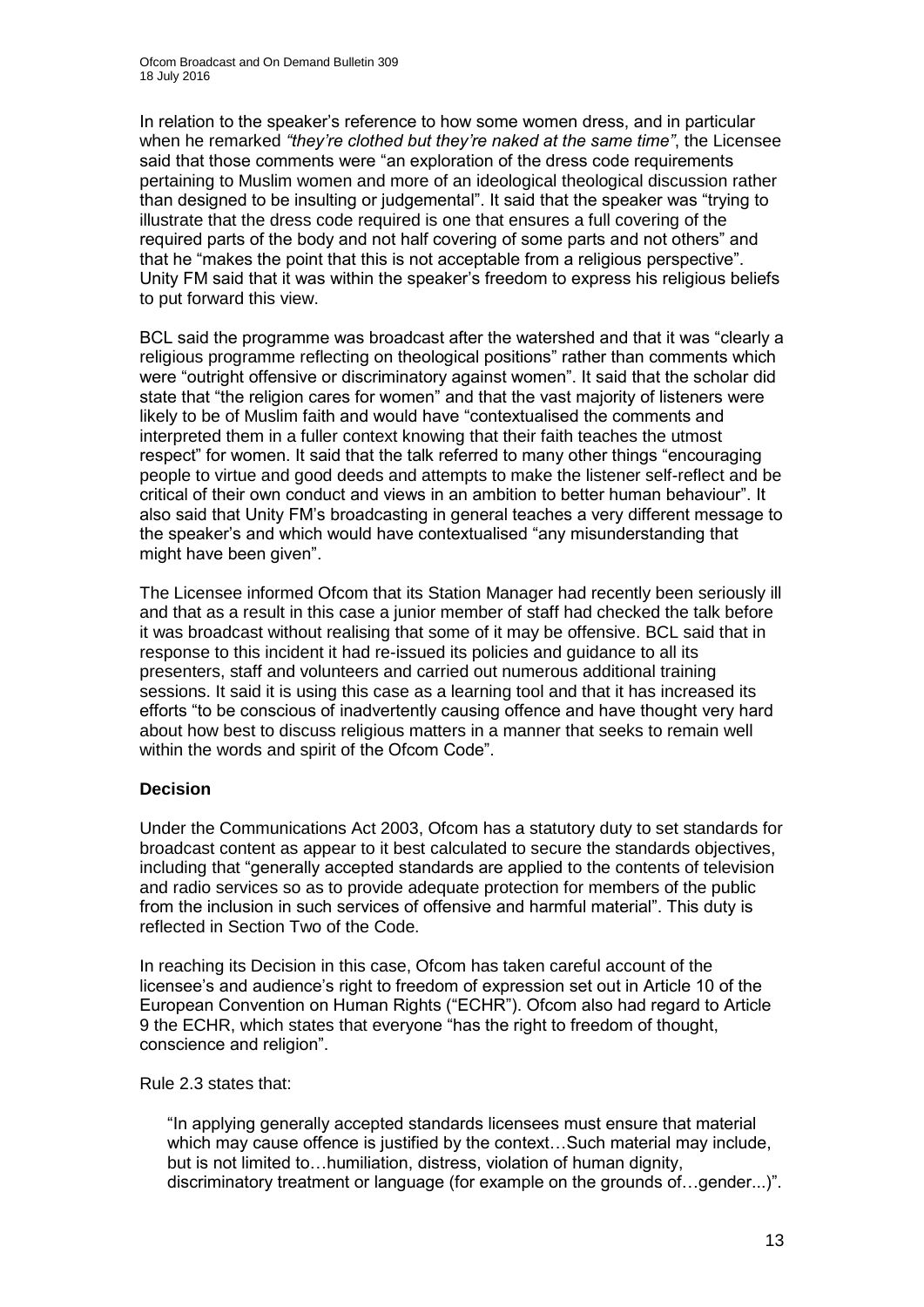Context is assessed by reference to a range of factors including: the editorial content of the programme, the service on which the material was broadcast, the time of broadcast, what other programmes are scheduled before and after, the degree of harm or offence likely to be caused, likely audience expectations, warnings given to listeners, and the effect on listeners who may come across the material unaware.

Ofcom first considered whether the material in this programme had the potential to cause offence. The scholar said: *"*[I]*f you look at gender and the population of men to the population of women on the day of the judgement there is going to be far many more women going into Jahannum, and the reason why? It's because they, they [the* women] *become the reason, the reason for many others to go into Jahannum. When they start showing parts of their bodies, when they start showing things that are luring others. That is something that will lead them to Hellfire"*. In summary, we considered that the overall message being given by the speaker was significantly dismissive of, and discriminatory towards, women. He suggested that according to the Prophet Muhammad *"most of the people going"* to Hell were women, because women in general were the cause of reprehensible behaviour by men through *"showing parts of their bodies"* to them and *"luring"* them. Ofcom also noted the tone used by the speaker when referring to women and describing the way some of them dress, suggesting that by *"*[l]owering *the hijab slightly, you know, showing a bit of their hair whatever, doesn't matter. In fact showing part of the neck, showing part of the bosom",* they were *"clothed"* but *"naked at the same time"* and as result *"they* [women who dress in this way] *won't even smell the fragrance of Jannah* [paradise]<sup>"</sup>.

In Ofcom's view, the potential offence in this case was likely to have been aggravated by the fact that the scholar was addressing what appeared to be an exclusively or largely male audience attending the talk: the scholar addressed the audience a couple of times referring to *"my brothers"*, and what appeared to be male voices could be heard in reply when he asked: *"Have you seen these women brothers?* [*"Yes"* responded a male member of the audience] *Yes, have you seen these women, yes or no my brothers?* [Laughter from the audience]*".* It appeared that the scholar – clearly a figure of some authority and standing in the Muslim community – was seeking the attendees' approval of, and support for, his views on women. This factor in Ofcom's opinion would have increased the potential offence because it indicated that the speaker was encouraging the men in the audience for his talk and those listening to adopt similarly offensive views towards women.

For all these reasons, and as acknowledged by the Licensee, the speaker's comments clearly had the potential to be offensive.

Ofcom went on to consider if the broadcast of these potentially offensive statements was justified by the context.

The programme was a religious talk aimed at a Muslim audience. Ofcom recognised that the Licensee clearly had the right to broadcast programmes that discuss Islam, Islamic scripture and how Muslims should behave and dress, and that its audience expects such discussion. It would be an unacceptable restriction of the freedom of religion and expression of a broadcaster and its audience to curtail the transmission of certain opinions on these matters just because they might cause offence to others who do not share the same views.

The scholar appeared to rely on a Hadith (a saying of the Prophet Muhammed, as opposed to the Qu'ran itself) to support his views. He said: *"Rasulullah stated that*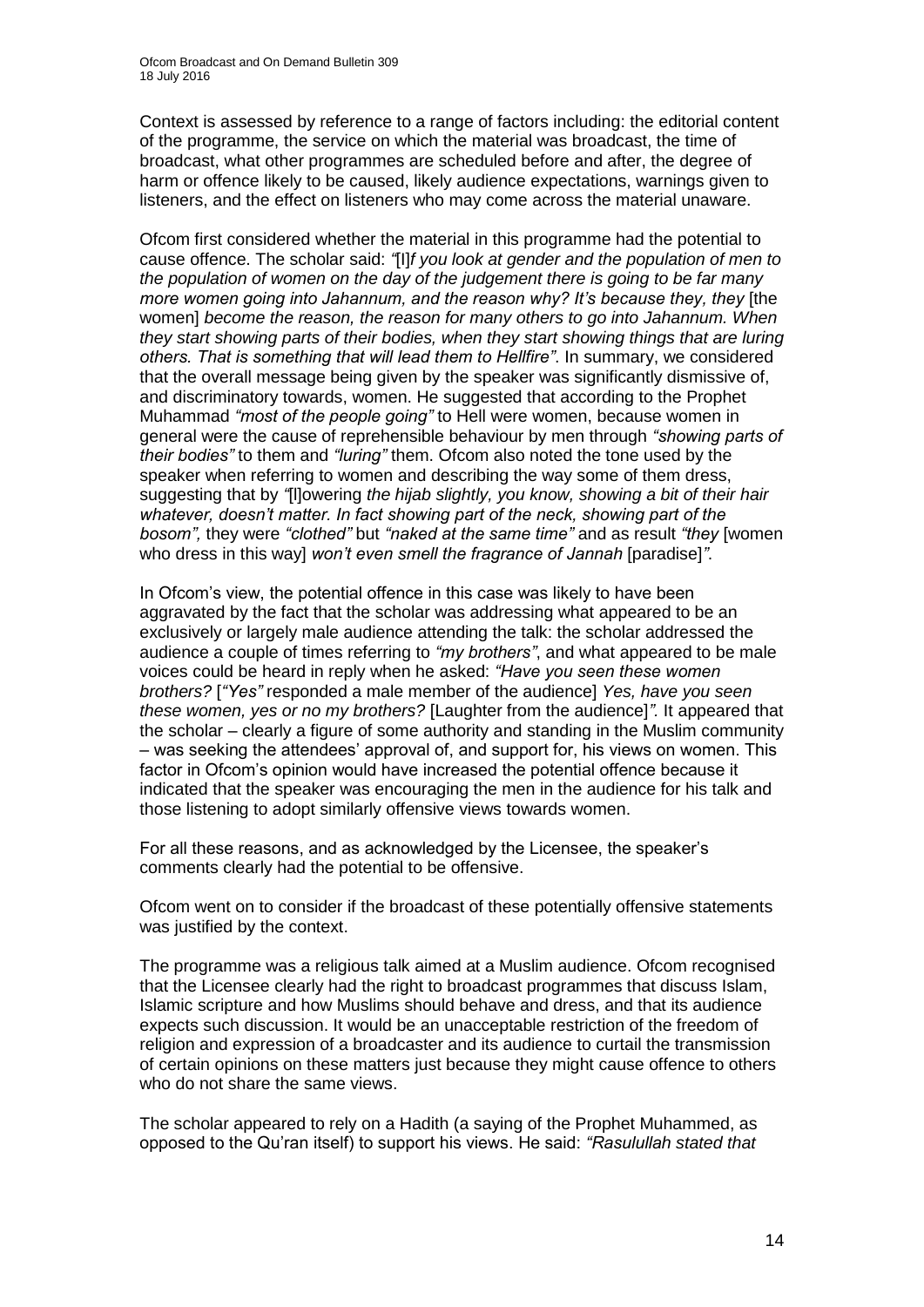*most of the people that I saw when I stood at the door of Jahannum*<sup>10</sup>*, most of the people that I saw going into Jahannum, he said Nisa, women…*[w]*hen they* [women] *start showing things that is luring others. That is something that will lead them to Hellfire. Rasulullah stated that this is…a Sahih Hadith…"*<sup>11</sup>. Hadiths are categorised by Islamic scholars as Sahih, meaning reliable, or Dhaif, meaning weak or unreliable. Hasan Ali was therefore suggesting that he based his comments about women going to Hell on a reliable Hadith. We are conscious that different religious traditions take a range of views on what are deemed appropriate forms of personal behaviour or dress among their followers, and may base instructions or advice on interpretation of their scripture. In this case, however, the scholar did not cite any particular Hadith or other Islamic teaching which states that women are more likely to end in Hellfire than men through *"luring"* men by *"showing parts of their bodies"*. Further, although the Licensee said the speaker's comments were *"alluding to a religious saying"* it did not refer Ofcom to any specific Hadith as a basis for the remarks and in any event said that his remarks were "not correctly quoted, contextualised or explained". Ofcom's understanding is in fact no Hadith exists to support the speaker's particular comments. Therefore for these reasons the speaker's remarks could not be justified as being an interpretation of accepted Islamic scripture.

In terms of providing context, we noted that the speaker, in presenting his own theological views on these issues, did not include any reference to alternative interpretations of Islamic scripture by scholars. Nor did the programme include any other speakers who challenged the scholar's views.

We noted the argument put forward by the Licensee that the vast majority of its listeners are Muslims and as a result they would have been able to "contextualise the comments and interpret them in a fuller context knowing that their faith teaches the utmost respect to women" and that Unity FM's programming overall teaches a "very different message and fully contextualises any misunderstanding that might have been given". We acknowledged that the majority of the listeners to this station would be Muslim, and we took into account the likely expectations of the audience. However, these factors, as well as any other programming on this subject matter that may have been broadcast by the Licensee in the past, did not provide sufficient context to justify the substantial amount of offence that was likely to have been caused by broadcasting these comments in this religious talk. We considered that the likely expectations of listeners to this station and especially those who may have come across this material unawares would have been exceeded by this content.

We acknowledged that the scholar did slightly mitigate the potential offence by prefacing his comments with a statement pointing out that Islam is a religion that cares for both women and men. However, any potential mitigating effect of that statement was undercut by his subsequent statements that when women start showing parts of their body *"luring others"*, it will lead them to *"Hellfire".*

In reaching our Preliminary View we noted the Licensee's view that the speaker's reference to how Muslim women should dress was "more of an ideological theological discussion…trying to illustrate that the dress code required is one that ensures a full covering of the required parts of the body and not half covering of some parts", and it was within the speaker's freedom to express his religious beliefs to put forward this view. Ofcom acknowledged the rights to freedom of religion and of expression of the broadcaster, the speaker and the audience in this case. Ofcom

1

<sup>10</sup> Jahannum: (Arabic) Hell.

<sup>&</sup>lt;sup>11</sup> See footnotes above to explain unfamiliar terms in this quotation.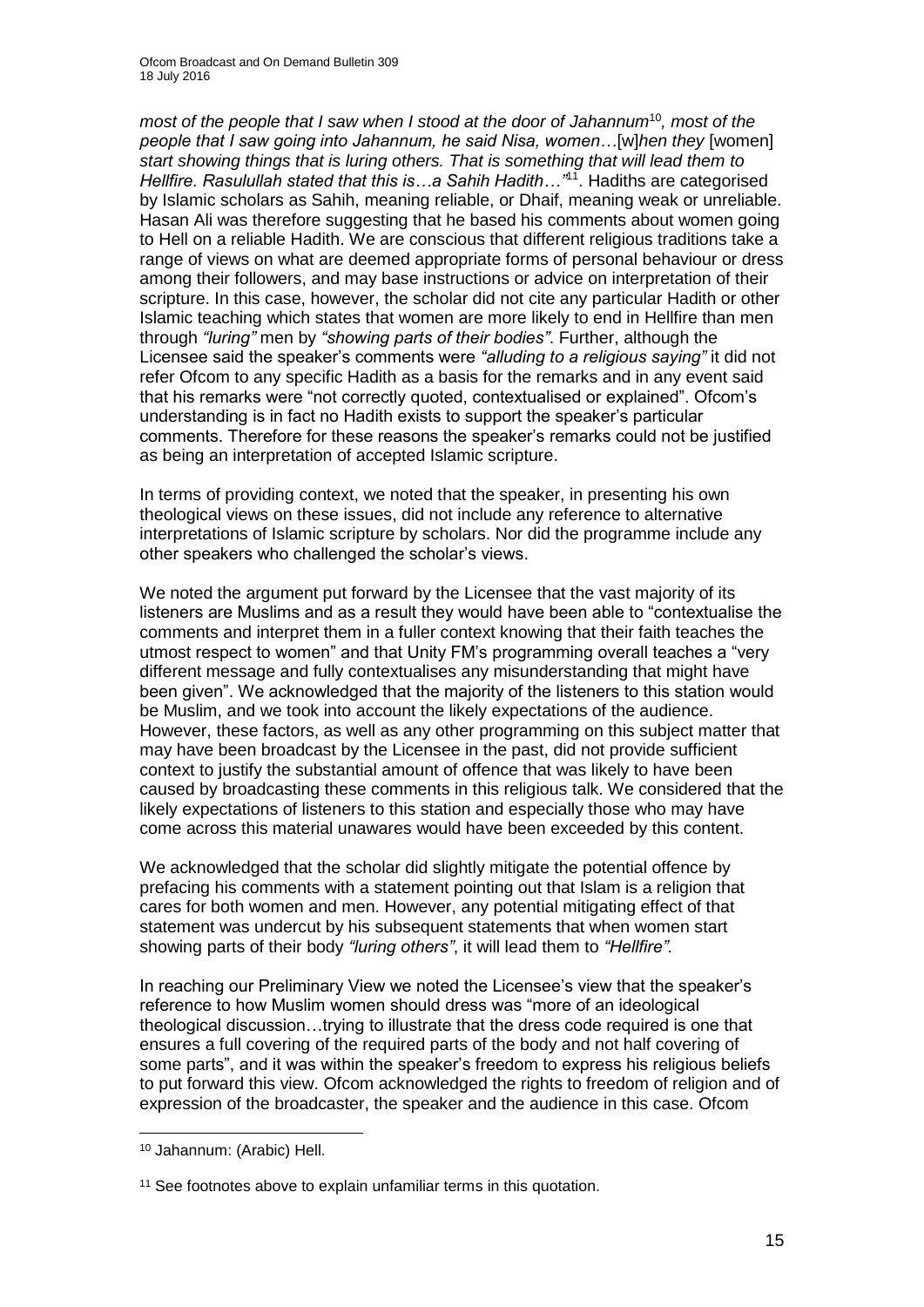carefully balanced these rights against the obligation on the broadcaster to apply generally accepted standards to ensure that material which may cause offence is justified by the context. The broadcaster was free to broadcast the scholar's views on how Muslim women should dress but in doing so needed to comply with Rule 2.3. For all the reasons set out above however it failed to do so in this case and Rule 2.3 was breached.

Ofcom however noted that the Licensee: apologised unequivocally for any offence the broadcast may have caused; acknowledged that the comments made by the scholar were inappropriate and an incorrect portrayal of Muslim faith teachings; and, said it had taken steps to improve its compliance, including re-issuing its policies and guidance to all its presenters, staff and volunteers and carrying out numerous additional training sessions.

Having taken these factors into account, our Decision was that this matter was resolved.

## **Resolved**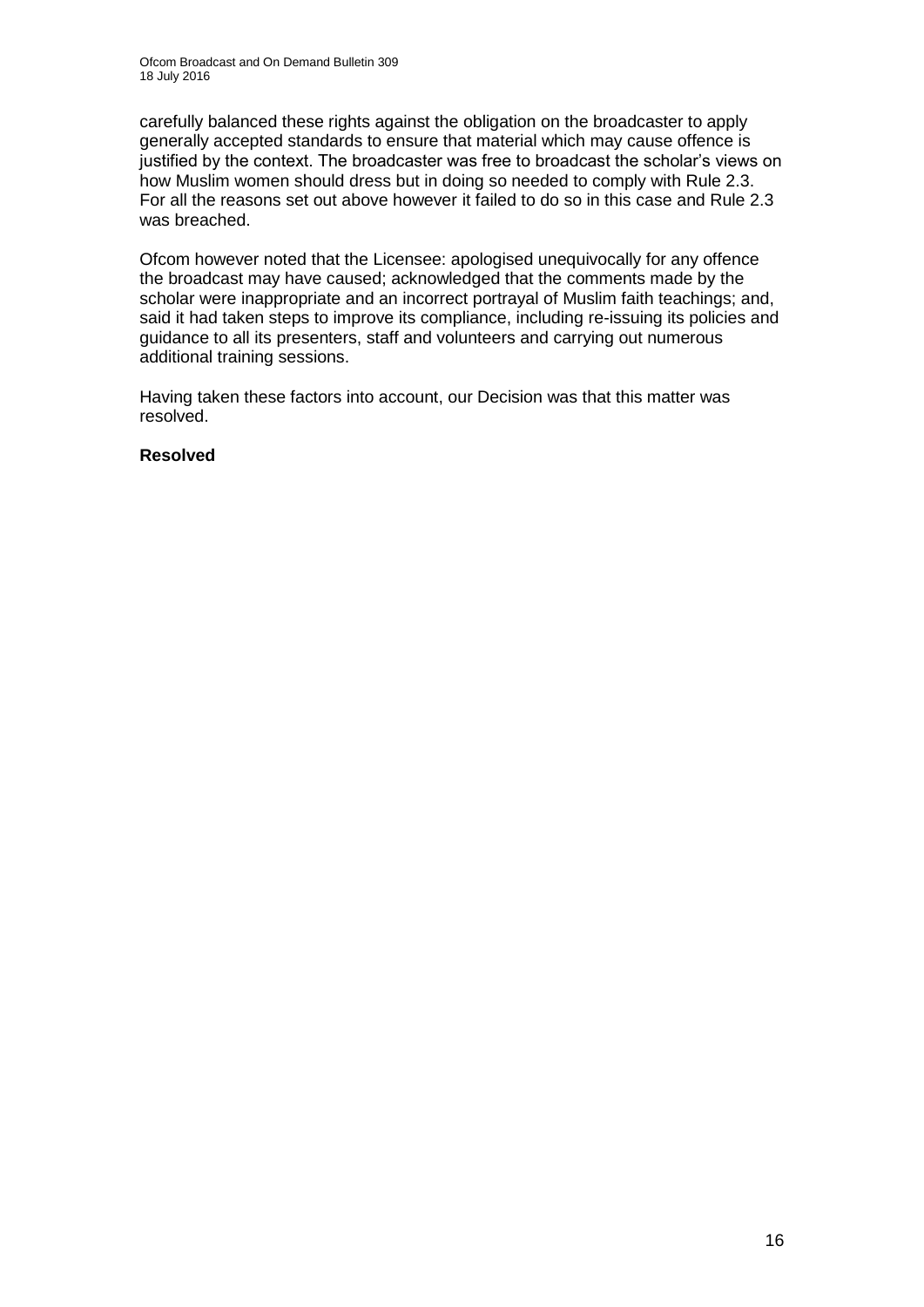## **Broadcast Licence Conditions cases**

## **In Breach**

**Production of recordings** *ARY News, 5 and 8 January 2016*

## **Introduction**

ARY News provides news and general entertainment programmes in Urdu and English to the Pakistani community in the UK. The licence is held by ARY Network Limited ("ARY" or "the Licensee").

Ofcom received a complaint that unfair comments were made about an individual in four programmes broadcast on the channel, ARY News. To assess the complaint, we requested ARY to provide us with recordings of the programmes. One recording was received by the deadline given.

We wrote to ARY requesting the outstanding recordings of the programmes and a recording for an additional programme. The Licensee contacted Ofcom to explain that the recordings had been sent by recorded delivery. A second recording was received by the deadline given.

Ofcom gave the Licensee a number of further reminders about the outstanding recordings and made clear to it that it is a condition of its licence to provide recordings to Ofcom. One further recording was received, although it was not adequately labelled, so Ofcom was unable to identify the programme to which the recording related. The Licensee subsequently clarified the details of this recording. However, two recordings were still outstanding and not provided to Ofcom.

The Licensee explained that it had "gathered all the recording [sic] of the programme [sic] and headlines", but that "due to the system crash, we have lost all the data". ARY added that it was now unable to provide the recordings of the programmes as the 60 day retention period had passed.

We considered that the matter raised issues warranting investigation under Licence Condition 20(1)(a) which requires the Licensee to:

"a) provide Ofcom with a recording in sound and vision of the programme, or any specified part of it, to which the complaint relates if and so far as such a recording is in his possession;…"

We therefore asked the Licensee how the material complied with this licence condition.

## **Response**

In response to Ofcom's Preliminary View, ARY News said that it appreciated the importance of supplying recordings to Ofcom to enable Ofcom to fulfil its duties. ARY News said that it had cooperated with Ofcom in this case but accepted that a technical fault caused by a "system crash" at a third party recording facility had prevented it from providing the requested recordings for 5 and 8 January 2016. The Licensee said that this was a "one-off error and was in no way deliberate".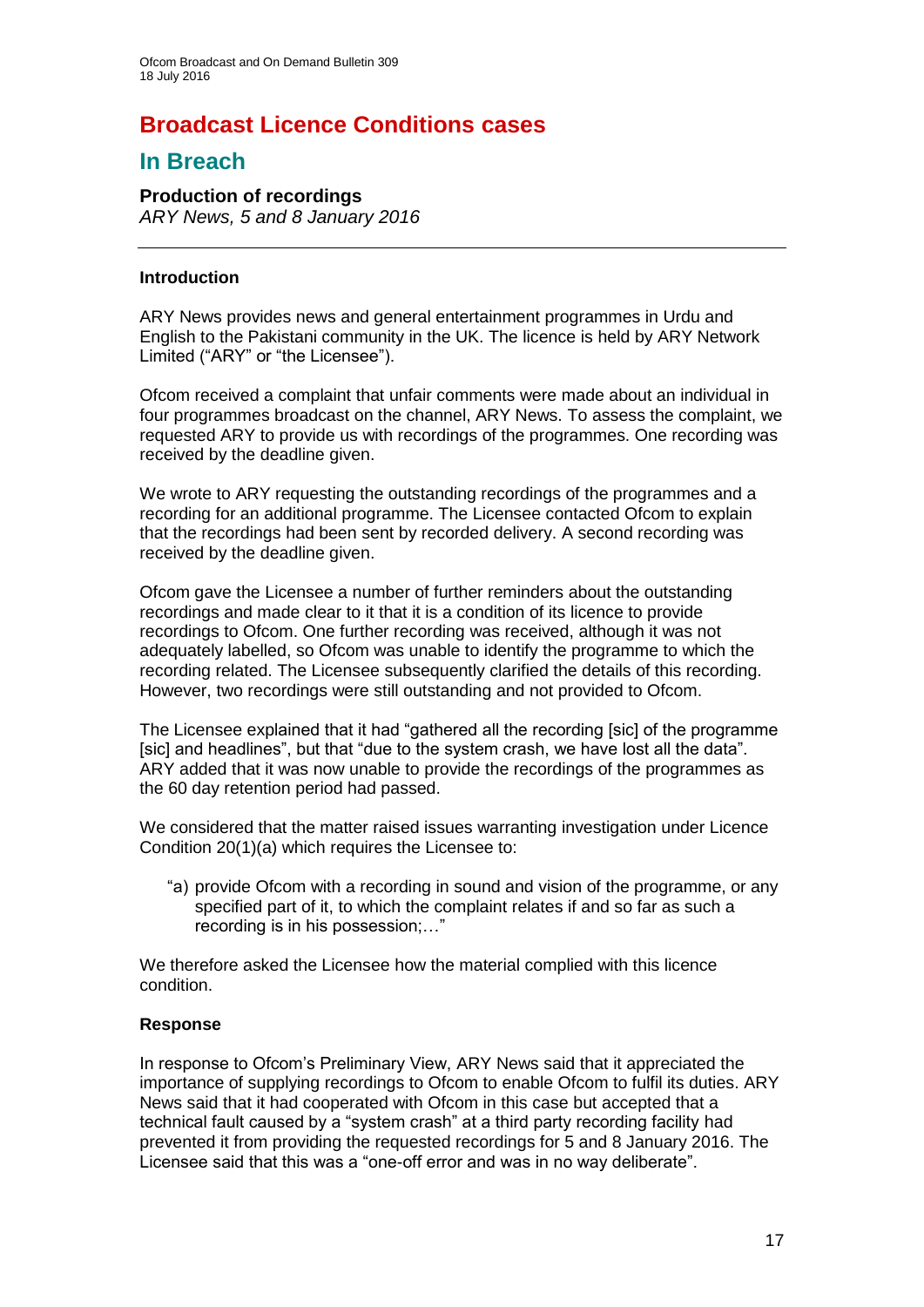ARY News added that it had provided some recordings to Ofcom related to this complaint which demonstrated that it had a system in place for retaining recordings. Further, ARY News said that it had implemented "spot checks" on the third party responsible for retaining recordings to avoid this problem happening in the future. ARY News said that it had failed to provide Ofcom with the recording when first expected due to staff resourcing issues.

## **Decision**

Under the Communications Act 2003, Ofcom has a duty to ensure that in each broadcaster's licence there are conditions requiring the licensee to retain recordings of each programme broadcast. Condition 20(1) of the Licence places an obligation on licensees to comply with requests from Ofcom for information in relation to any fairness complaint. In particular, Condition 20(1)(a) requires the Licensee to comply with a request by Ofcom for a recording in sound and vision of a programme, or any specified part of it, to which a fairness complaint relates.

Breaches of Licence Condition 20(1) are significant because they impede Ofcom's ability to assess whether the output of a particular broadcast raises potential issues under the Code. This can therefore affect Ofcom's ability to carry out its statutory duties in regulating broadcast content and compliance with licence conditions.

For Ofcom to fulfil its duty to assess and investigate fairness complaints effectively, broadcasters must provide recordings of programmes in a timely way in accordance with Ofcom's specified deadlines. It is unacceptable for a broadcaster to delay unreasonably the supply of recordings and information to Ofcom, or to fail to supply the recording.

In this case, the Licensee told Ofcom that it had staff resourcing issues which had impacted on its ability to provide the recordings to Ofcom when first expected. The Licensee also told Ofcom that it subsequently gathered all the recordings relevant to the fairness complaint, but was unable to provide some of the recordings to Ofcom because of a system failure. While Ofcom accepts that broadcasters may occasionally experience difficulties with staff resourcing and their systems, we expect them to have contingency plans in place to ensure that they can respond to any requests made by Ofcom.

We noted that the Licensee has provided assurances to Ofcom that it has new procedures in place to avoid this issue happening in the future. However, on this occasion, the failure by the Licensee to provide a recording of the programmes broadcast on 5 and 8 January 2016, has prevented us from being able to fully consider the complaint. Our Decision is therefore that the Licensee breached Licence Condition 20(1)(a) of its licence.

We are putting ARY on notice that should similar compliance issues arise in the future, we will consider taking further regulatory action.

## **Breach of Licence Condition 20(1)(a)**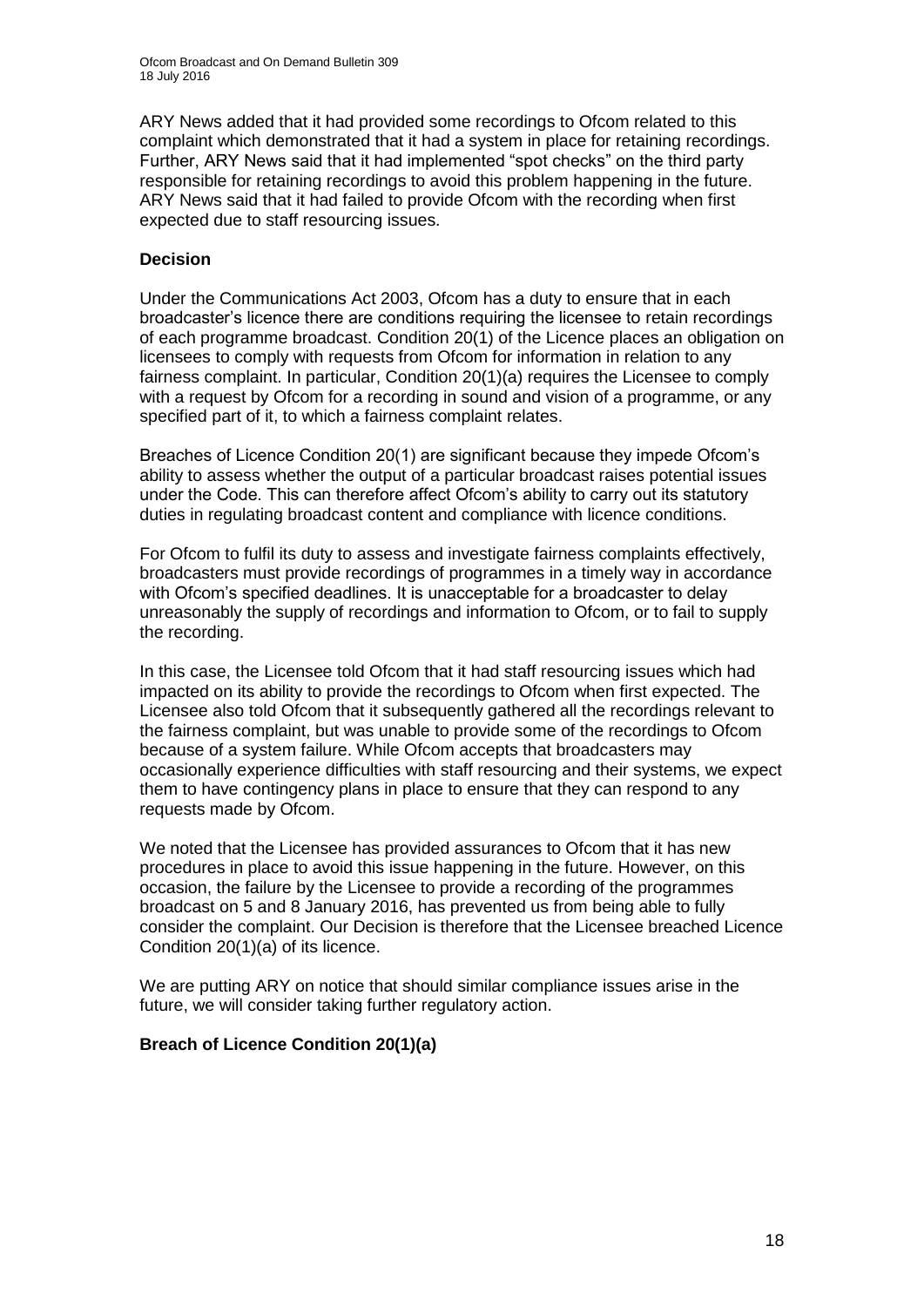## **In Breach**

## **Broadcasting licensees' non-payment of licence fees**

Ofcom is partly funded by the broadcast licence fees it charges television and radio licensees. Ofcom has a statutory duty to ensure that the fees paid by licensees meet the cost of Ofcom's regulation of broadcasting. The approach Ofcom takes to determining licensees' fees is set out in the Statement of Charging Principles<sup>1</sup>. Detail on the fees and charges payable by licensees is set out in Ofcom's Tariff Tables<sup>2</sup>.

The payment of a licence fee is a requirement of a broadcasting licence<sup>3</sup>. Failure by a licensee to pay its licence fee when required represents a significant and fundamental breach of a broadcast licence, as it means that Ofcom may be unable properly to carry out its regulatory duties.

## **In Breach**

The following radio licensees failed to pay their annual licence fees by the required payment date. These licensees have therefore breached their broadcast licences.

The outstanding payments have now been received by Ofcom. Ofcom will not be taking any further regulatory action in these cases.

| Licensee              | <b>Licence Number</b> | <b>Service Name</b>           |
|-----------------------|-----------------------|-------------------------------|
| Awaaz Radio Limited   | CR000208BA            | Awaaz Radio                   |
| Individual            | <b>LRSL000157BA</b>   | <b>L&amp;D Hospital Radio</b> |
| Lyca Media II Limited | DP100393BA            | Lyca Radio                    |

The following radio licensee failed to pay its annual licence fees by the required payment date. This licensee has therefore been found in breach of Conditions 3(1) and 3(2) of its broadcast licence.

In the specific circumstances of this case, the late or non-payment of the fee was considered by Ofcom to amount to a serious licence breach. Ofcom is therefore putting this licensee on notice that the breach is being considered for the imposition of a statutory sanction, which may include a financial penalty.

| Licensee                         | <b>Licence Number</b> | Service Name |
|----------------------------------|-----------------------|--------------|
| Pulse Media Broadcasting Limited | CR000239BA            | Pulse        |

#### **Breaches of Licence Conditions 3(1) and (2) in Part 2 of the Schedule of the relevant licences.**

<sup>1</sup> <sup>1</sup>[http://stakeholders.ofcom.org.uk/binaries/consultations/socp/statement/charging\\_principles.p](http://stakeholders.ofcom.org.uk/binaries/consultations/socp/statement/charging_principles.pdf) [df](http://stakeholders.ofcom.org.uk/binaries/consultations/socp/statement/charging_principles.pdf)

<sup>&</sup>lt;sup>2</sup> [http://www.ofcom.org.uk/content/about/annual-reports-plans/tariff](http://www.ofcom.org.uk/content/about/annual-reports-plans/tariff-tables/Tariff_Tables_2015_16.pdf)[tables/Tariff\\_Tables\\_2015\\_16.pdf](http://www.ofcom.org.uk/content/about/annual-reports-plans/tariff-tables/Tariff_Tables_2015_16.pdf)

<sup>&</sup>lt;sup>3</sup> As set out in Licence Condition 3 for radio licensees and Licence Condition 4 for television licensees.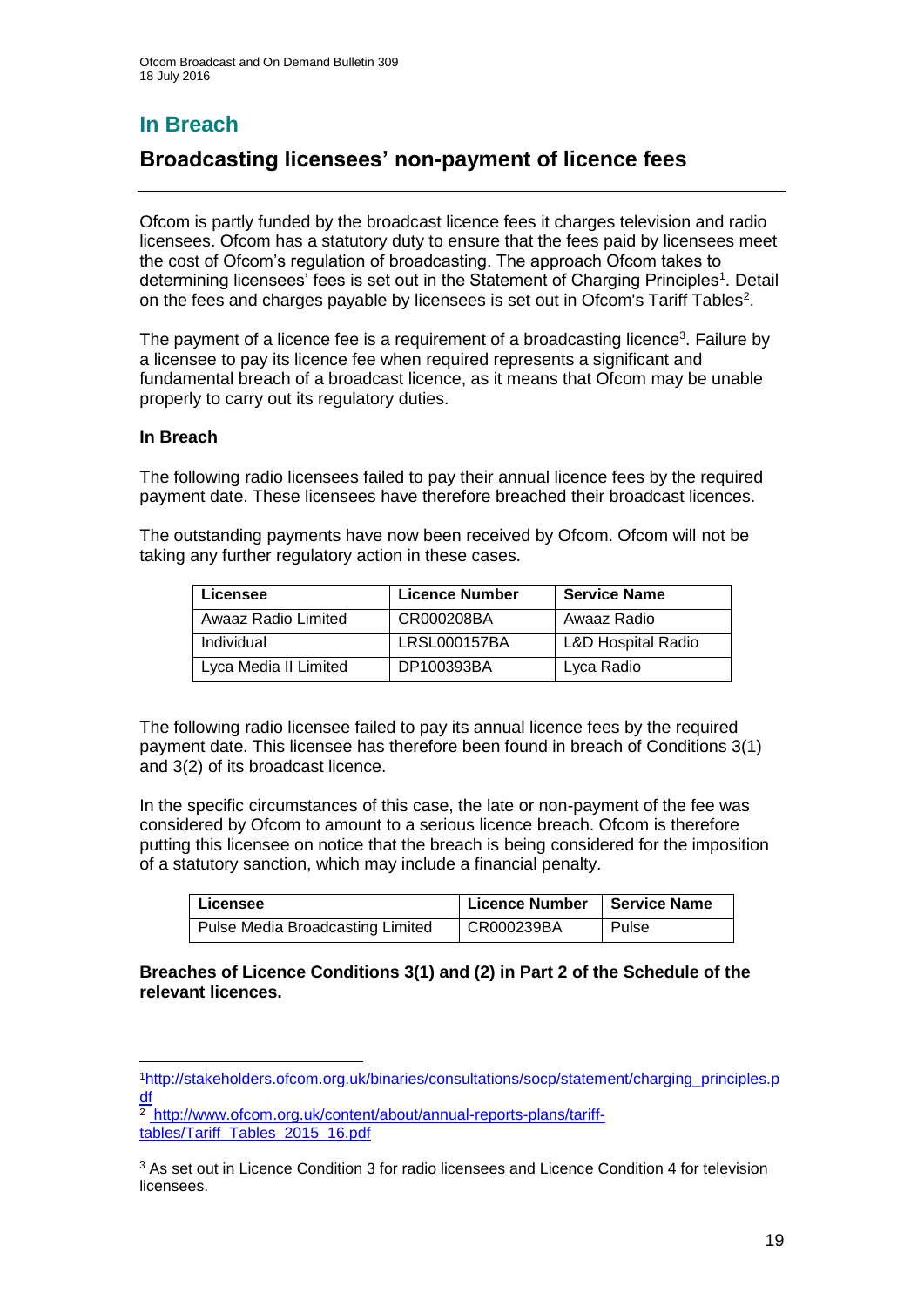## **In Breach/Resolved**

## **Provision of information: relevant turnover submission**

*Various TV licensees*

## **Introduction**

Ofcom is partly funded by the broadcast licence fees it charges television and radio licensees. Ofcom has a statutory obligation to ensure that the fees paid by licensees meet the cost of Ofcom's regulation of broadcasting. The approach Ofcom takes to determining licensees' fees is set out in the Statement of Charging Principles<sup>1</sup>. The fees all television licensees and national and local analogue radio licensees are required to pay are based on a percentage of their turnover from related activities. This is known as Relevant Turnover.

Each licensee is required to submit to Ofcom an annual statement of its Relevant Turnover for the previous calendar year. This provision of information is a licence requirement. As well as enabling Ofcom to determine the fees for the following year, the information is used by Ofcom to fulfil its market reporting obligations.

Failure by a licensee to submit an annual Relevant Turnover return when required represents a serious and fundamental breach of a broadcast licence, as the absence of the information contained in the return means that Ofcom is unable properly to carry out its regulatory duties.

A number of television licensees failed to submit their Relevant Turnover return to Ofcom by the deadline specified.

Ofcom considered that this raised issues warranting investigation under Licence Condition 12(1) which states:

"The Licensee shall furnish to Ofcom in such manner and at such times as Ofcom may reasonably require such documents, accounts, estimates, returns, reports, notices or other information as Ofcom may require for the purpose of exercising the functions assigned to it by or under the 1990 Act, the 1996 Act or the Communications Act and in particular (but without prejudice to the generality of the foregoing):

- (a) a declaration as to the Licensee's corporate structure in such form and at such times as Ofcom shall specify;
- (b) such information as Ofcom may reasonably require from time to time for the purposes of determining whether the Licensee is on any ground a disqualified person by virtue of any of the provisions in Section 143 (5) of the 1996 Act and/or Schedule 2 to the 1990 Act or whether the requirements imposed by or under Schedule 14 to the Communications Act are contravened in relation to the Licensee's holding of the Licence".

1

<sup>&</sup>lt;sup>1</sup> Statement of Charging Principles -

[http://stakeholders.ofcom.org.uk/binaries/consultations/socp/statement/charging\\_principles.pd](http://stakeholders.ofcom.org.uk/binaries/consultations/socp/statement/charging_principles.pdf) [f](http://stakeholders.ofcom.org.uk/binaries/consultations/socp/statement/charging_principles.pdf)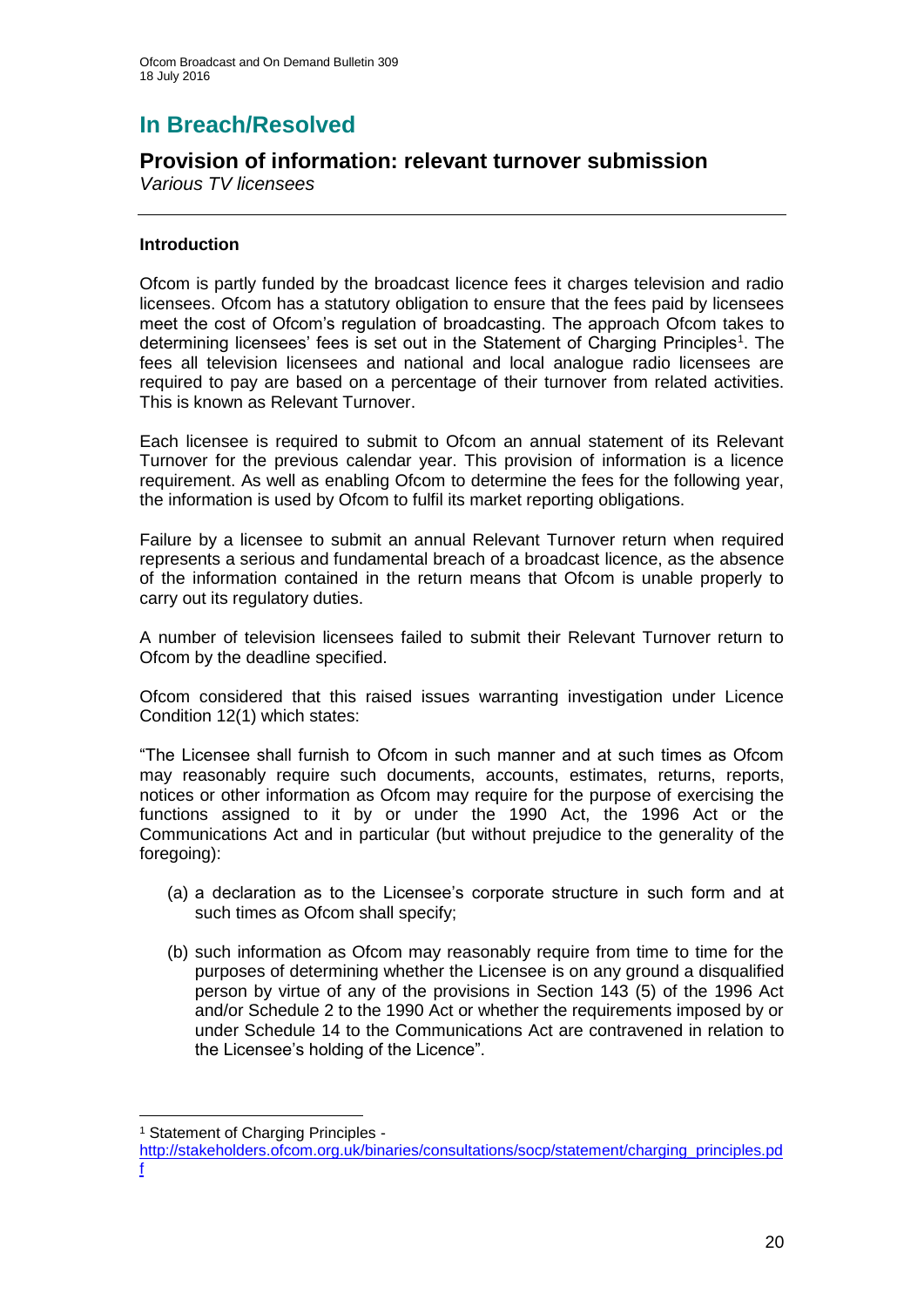## **In Breach**

The following licensees have failed to submit their Relevant Turnover returns. These licensees have therefore been found in breach of their licences.

| Licensee                                 | <b>Service Name</b> | <b>Licence Number</b> |
|------------------------------------------|---------------------|-----------------------|
| Bangla Multimedia Limited                | Global Bangla TV    | <b>TLCS100613BA</b>   |
| DM Global Media Limited                  | <b>DM News Plus</b> | <b>TLCS100193BA</b>   |
| <b>Filmflex Movies Limited</b>           | <b>FilmFlex</b>     | <b>TLCS000861BA</b>   |
| Kensington Project Management<br>Limited | <b>IQTV</b>         | <b>TLCS100550BA</b>   |
| <b>Relativity Marketing Limited</b>      | Sin TV              | <b>TLCS100875BA</b>   |
| 24 Live UK Limited                       | 24 Live             | <b>TLCS001748BA</b>   |

As Ofcom considers this to be a serious and continuing licence breach, **Ofcom is putting these licensees on notice that this contravention of their licences will be considered for the imposition of a statutory sanction, including licence revocation**.

Ofcom takes this opportunity to remind all TV licensees that failure to submit Relevant Turnover information when required represents a significant breach of a television broadcasting licence.

#### **Breach of Licence Condition 12(1) in Part 2 of the Schedule to the Television Licensable Content Service Licence**

#### **Resolved**

The following licensees failed to submit their Relevant Turnover returns in accordance with the original deadline, but subsequently submitted a late return. For these two licensees, we therefore consider the matter **resolved**.

| Licensee                                | <b>Service Name</b>            | <b>Licence Number</b> |
|-----------------------------------------|--------------------------------|-----------------------|
| Arabic News Broadcast UK Limited        | Arabic News Broadcast          | <b>TLCS001079BA</b>   |
| <b>Kashmir Broadcasting Corporation</b> | KBC                            | <b>TLCS000544BA</b>   |
| Limited                                 |                                |                       |
| Alforat Satellite Channel Limited       | Alforat TV (Satellite Channel) | <b>TLCS100560BA</b>   |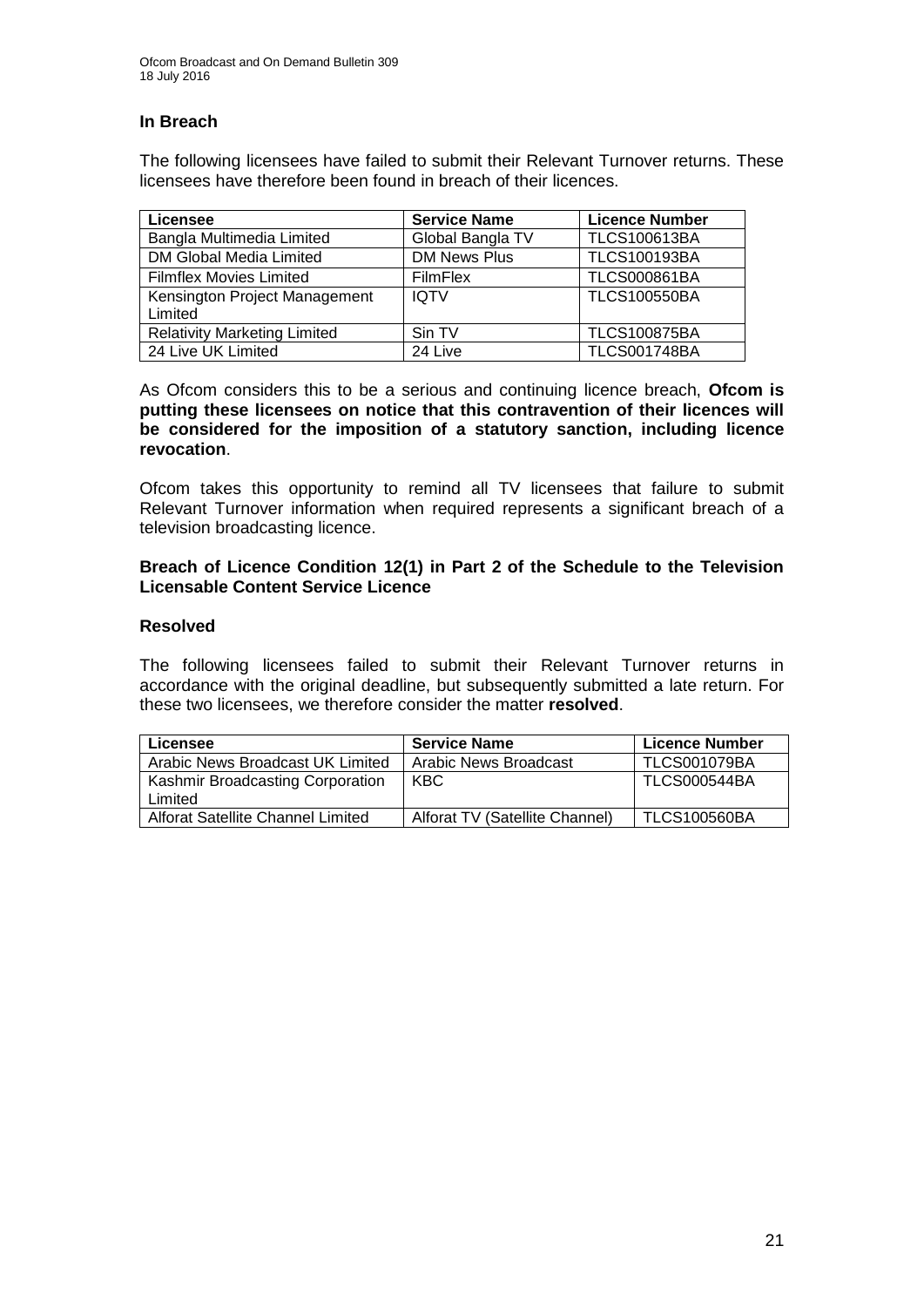## **Broadcast Fairness and Privacy cases**

## **Upheld**

## **Complaint by Mr Davinder Bal on his own behalf and on behalf of Sikh Channel**<sup>1</sup>

*PTC News, PTC Punjabi, 14 November 2015*

## **Summary**

Ofcom has upheld this complaint made by Mr Davinder Bal, the Chairman of Sikh Channel, on his own behalf and on behalf of Sikh Channel of unjust and unfair treatment in the programme as broadcast.

The programme featured two news reports about the visit to the UK in November 2015 by the Indian Prime Minister, Mr Narenda Modi, and included a story about a dossier (apparently presented by Mr Modi, to the UK Prime Minister, David Cameron MP) which was said to have included evidence that certain Sikh channels were inciting young Sikhs to acts of violence and encouraging secession from India. In particular, the programme said that according to the dossier, Sikh Channel was being *"run by secessionist groups and individuals who supported secession from India"* and that it had broadcast certain news stories and images in an attempt to provoke a violent reaction from the Sikh youth. The report further alleged that the owner of Sikh Channel, Mr Bal, had sent money to a political organisation based in Pakistan which wanted to create an independent Sikh state of Khalistan.

Ofcom found that:

- The broadcaster had not taken reasonable steps to satisfy itself that material facts relating to Sikh Channel and Mr Bal were not presented in the programme in a way that was unfair to them.
- Given the significant allegations made in the programme about Sikh Channel and Mr Bal, the broadcaster was required to provide them with an appropriate and timely opportunity to respond to the claims in order to avoid unfairness. Its failure to do so resulted in unfairness to both Sikh Channel and Mr Bal.

## **Programme summary**

1

PTC Punjabi is a news and general entertainment channel broadcast in Punjabi. On 14 November 2015, PTC Punjabi broadcast an edition of its news programme *PTC News*. As the programme was broadcast in Punjabi, Ofcom obtained an English translation and sent it to the complainant and the broadcaster for comment. The broadcaster provided comments on the translation. Having assessed these, amendments were made by the translator and the parties were provided with a final version of the translated transcript. The parties were informed that Ofcom would use this translation for its investigation. No further comments were received.

The programme featured two news reports relating to a story about the Indian Prime

<sup>1</sup> Sikh Channel is a television station providing religious and cultural programming to the Sikh community in the UK and Europe.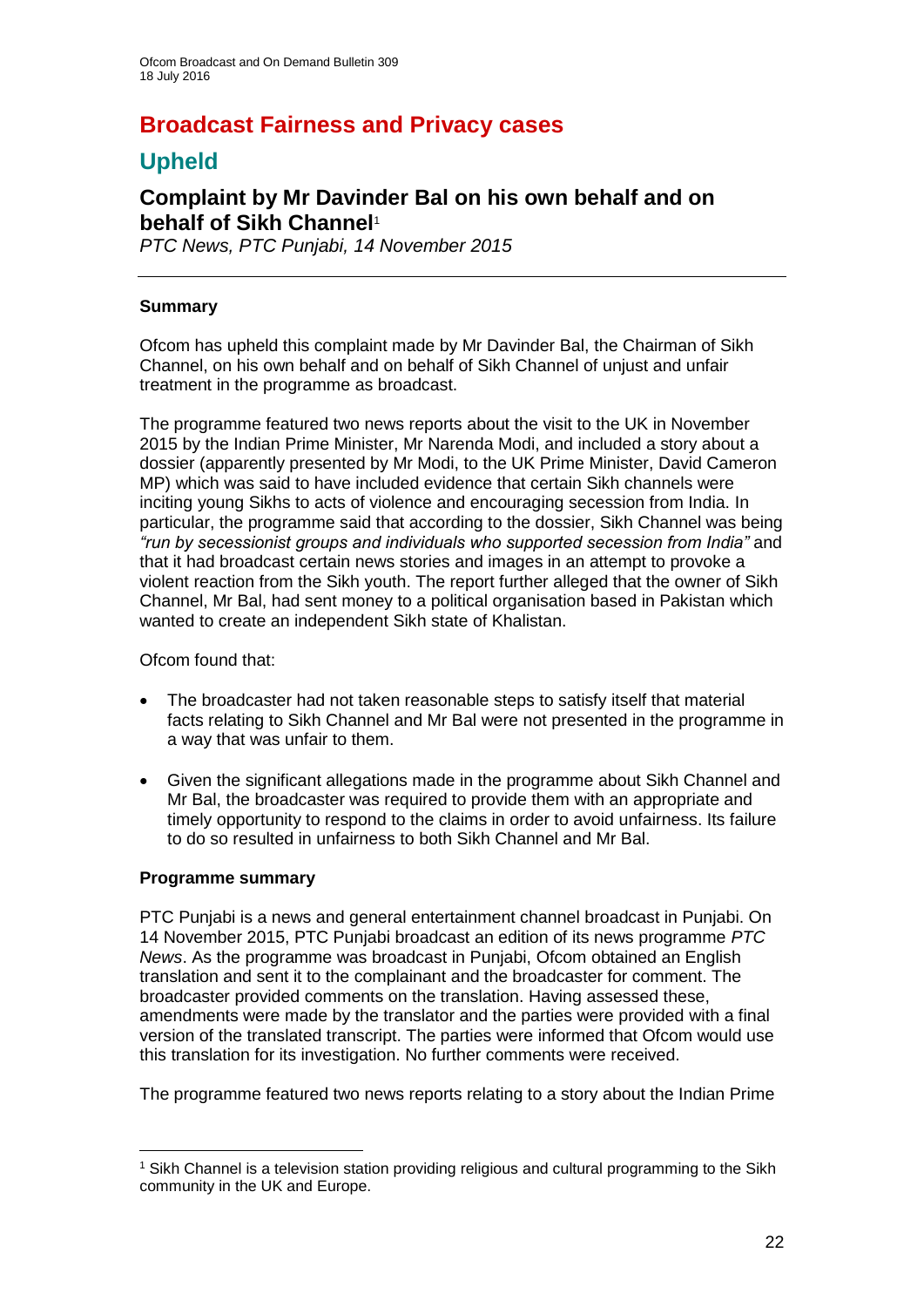Minister's visit to the UK in 2015 and his attempt to solicit assistance from the British government in curbing the activities of *"secessionist"* television channels.

## Report 1

The first report included an interview with Mr Amandeep Singh Bhogal, the Conservative Party candidate (during the 2015 General Election) for Upper Bann, Northern Ireland. The presenter in the studio had headlined the story at the beginning of the programme:

*"Conservative A S Bhogal makes a major announcement that Pakistan is supporting Khalistani militants*<sup>2</sup> *, and makes allegations of incitement against some UK based Sikh channels. Prime Minister Modi has taken up the matter with the British government and presented it with a dossier of evidence about various channels that are inciting hatred".*

Later in the programme, the presenter introduced the report featuring Mr Bhogal:

*"So, let's first begin with the news that in the UK Conservative candidate A S Bhogal has made the announcement that Pakistan is very blatantly giving assistance to Khalistani militants. In addition, he said that certain UK based Sikh channels were attempting to incite sedition. A S Bhogal talking to an English channel has stated that Pakistan is so deeply concerned about the election of Prime Minister Modi that they are acting in an irrational manner. In addition, he said that by raising this letter with* [David] *Cameron he had taken the rights steps. Let's hear further what he had to say"*.

Footage of Mr Bhogal was then shown in which he spoke about various issues relating to the Sikh community. In particular, he spoke about people who supported the creation of an independent Sikh state in India and his view that the only media covering Khalistani protests was the Pakistani media. He questioned whether there was *"something sinister going on there"*. Mr Bhogal then said:

*"There have been a number of Sikh channels that have been fined in the past by the broadcast regulator here in the United Kingdom in terms of them broadcasting material that is promoting hatred, violence and terrorism, so there is a lot of concern as far as these TV channels are concerned and I think Prime Minister Modi is absolutely right in wanting to raise this issue with Prime Minister Cameron.*

*Well, although it was a different administration a decade ago, it was in 2002 and 2003 when the predecessors of many of these present day Khalistani organisations in the UK were banned as terrorist organisations. So I'm hoping that the Prime Minister here in the UK will look at this situation very seriously and be able give proper assurances to Prime Minister Modi…".* 

## Report 2

1

Later in the programme, the second report was introduced by the presenter in the studio:

*"Prime Minister Modi has presented the British government with a dossier in*  which they have urged the government to cooperate with them in trying to bring

<sup>&</sup>lt;sup>2</sup> Referring to those who support the creation of an independent Sikh state of Khalistan.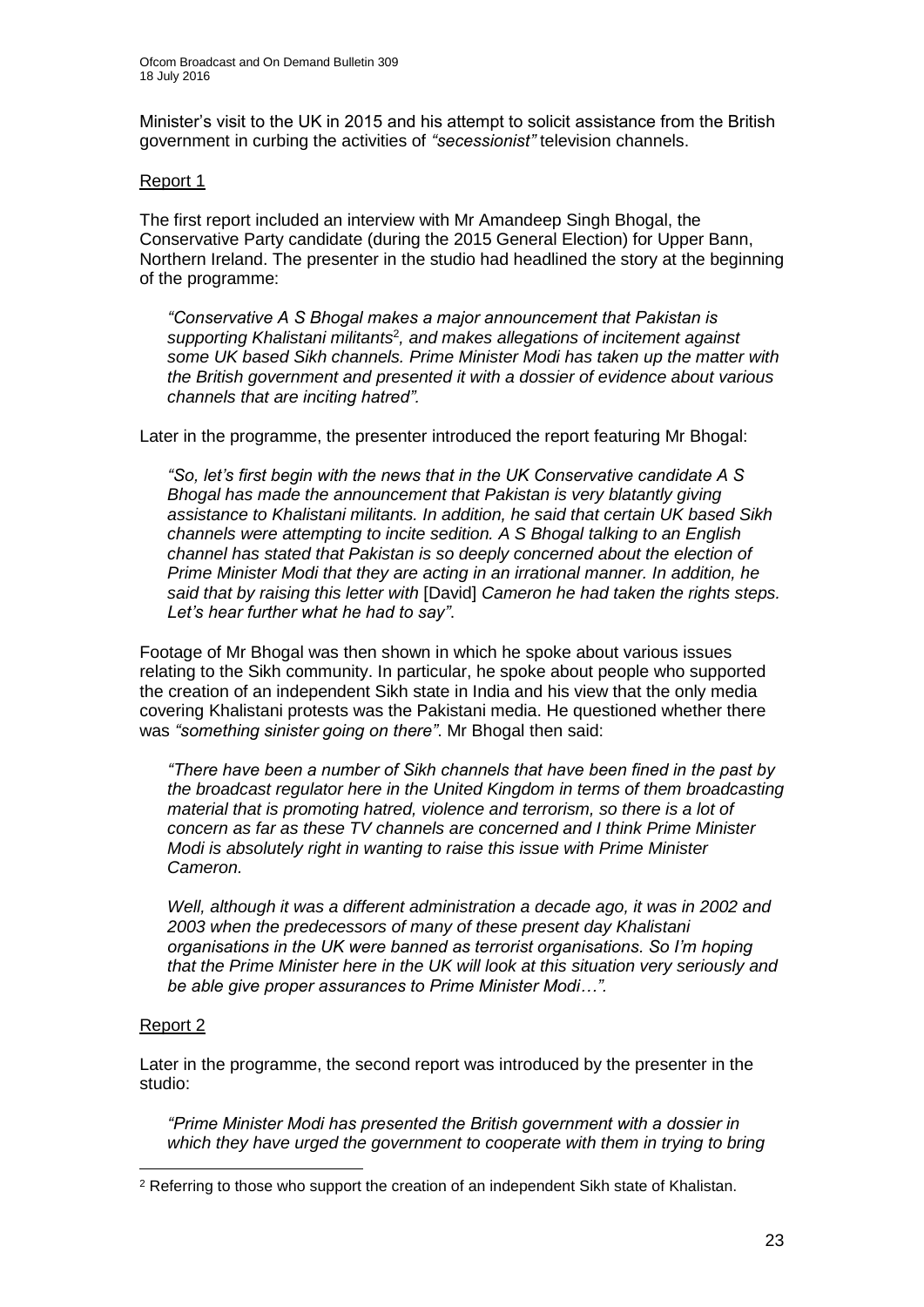*peace in the Punjab. In addition, Prime Minister Modi has stated in the dossier that he wants the British government to curb the activities of these secessionist channels, who are trying to incite revolt".*

A pre-recorded report was then shown which included footage of Prime Minister Modi during his visit to the UK. While this footage was shown, the reporter said:

*"During his official visit to England, Prime Minster Narendra Modi has raised the issue of achieving peace in the Punjab and requested the British government to curb the activities of secessionist groups in the UK and asked it to take action against them. Modi has handed the British government a detailed dossier in which he has laid out the activities of these groups, and in particular named those organisations that are funding these Khalistani secessionist movements and thus taking advantage of the current situation in the Punjab are trying to incite Sikh youth. Further, the dossier identifies those Sikh channels that are inciting Sikh youth and encouraging secession from India. According to the dossier, intelligence reports have discovered that one of the leaders of Shiromani Akali*  Da<sup> $\beta$ </sup>, namely Avtar Singh Khanda, who is close to Jagtar Singh Hawara<sup>4</sup>, along *with Babbar Singh International UK Khalsa's Paramjit Singh Pamma, have been inciting Sikh youth and training them in the use of Improvised Explosive Devices (IEDs), by holding classes. The dossier states that such classes have been held in the recent past at Guru Nanak Gurdwara, Sparkhill, Stratford [Road], Birmingham in December 2014 and Gurdwara Singh Sabha, Glasgow in January 2015.*

*In the dossier, Modi has also stated that the UK based media needs to be curbed, in particular Sikh Channels like the Sikh Channel and Sangat TV which are being run by secessionist groups and individuals who support secession from India. Both channels, on 4 June 2014, broadcast news and images of the shooting and killing of two Sikhs at the hands of the police in Jammu, Kashmir, continuously in an attempt to provoke a* [violent] *reaction from Sikh youth. Further, the owner of the Sikh Channel had sent £2,500 to the head of Akali Dal Khalsa International*<sup>5</sup> *based in Pakistan. It's worth noting that Babbar Khalsa International*<sup>6</sup> *is running an internet radio station called Babbar Khalsa radio, which is assisting Khalistani separatists in their campaign* [against India]. *It is also stated in the dossier by a UK based NGO* [non-government organisation] *that the Dal Khalsa have opened a page on Twitter and Facebook which has been used to launch a campaign against Modi".*

The studio presenter and an interviewee then discussed a series of rallies which had been organised which aimed to explain to people what was happening in the Punjab and other matters concerning Sikhs.

<sup>1</sup> <sup>3</sup> A Sikhism-centric political party in India.

<sup>4</sup> A leader of the Sri Akaal Takht Sahib, the highest religious seat. He is a member of Babbar Khalsa (a Khalistani militant organisation based in India). He was convicted of the assassination of then Punjab chief minister Beant Singh.

<sup>5</sup> A political organisation which wants to create an independent Sikh state of Khalistan.

<sup>6</sup> Babbar Khalsa International ("Babbar Khalsa" or "BK") is included on the Home Office List of Proscribed Terrorist Organisations, 18 March 2016, and states that it is "a Sikh movement that aims to establish an independent Khalistan [or Sikh homeland] within the Punjab region of India".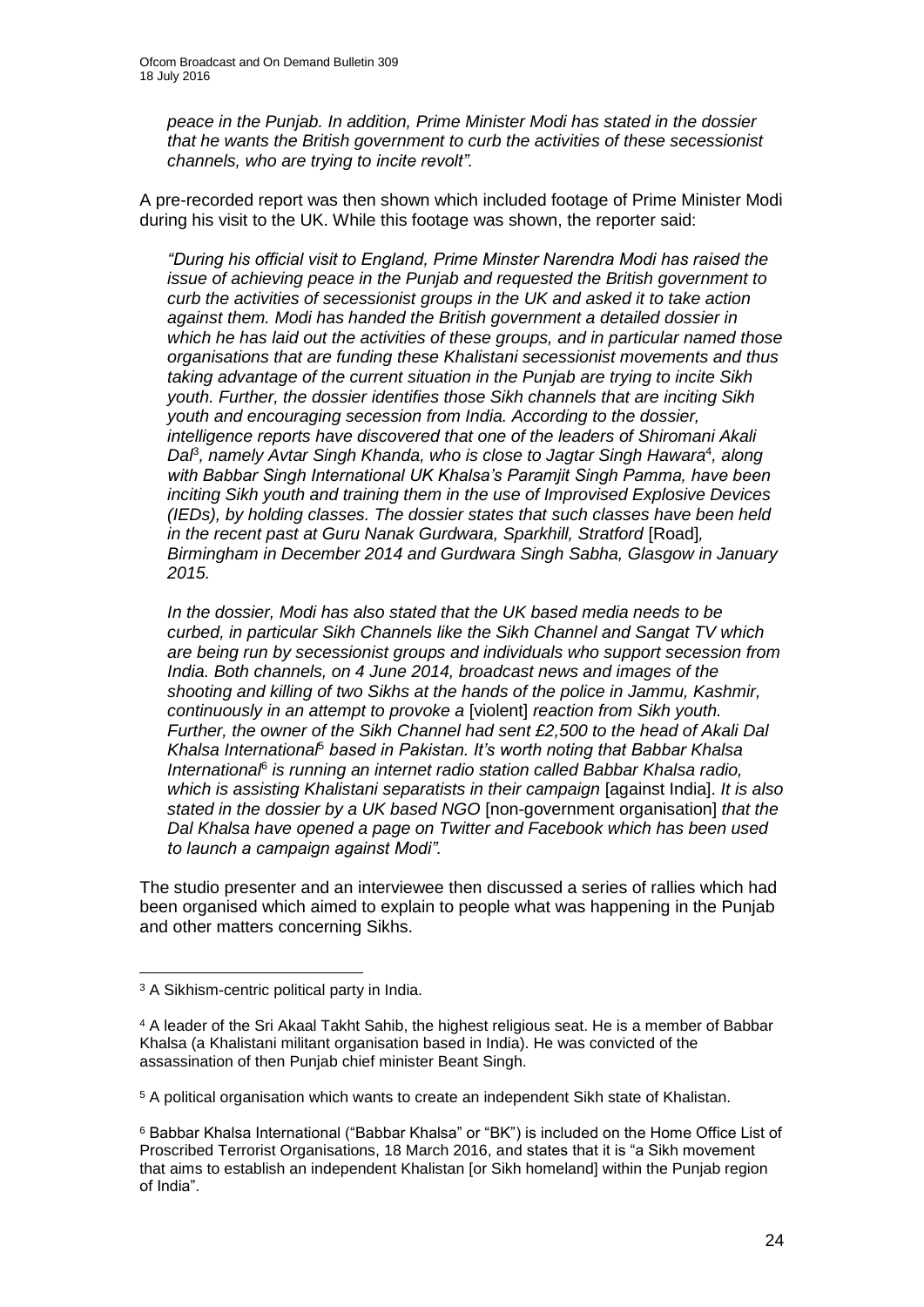## **Summary of the complaint and broadcaster's response**

## *The complaint*

- a) Mr Bal, the Chairman of Sikh Channel, complained on his own behalf and on behalf of Sikh Channel that they were treated unjustly or unfairly in the programme as broadcast because the programme:
	- made serious allegations that Sikh Channel supported separatist movements and incited the British Sikh youth to engage in act of violence; and
	- alleged that Mr Bal had funded a Pakistani based separatist movement.
- b) Mr Bal and Sikh Channel were not given an appropriate and timely opportunity to respond to the above allegations made in the programme.

## *Broadcaster's response*

In response to the complaint, PTC Punjabi said that the reports covered a topical news story about the Indian Prime Minister's visit to the UK and his submission to the UK Prime Minister of a dossier which claimed to contain evidence of anti-Indian activities amongst certain sections of the UK community. PTC Punjabi said that given the serious nature of the claims made in the dossier, the news team had made "serious attempts" to check the accuracy of the information. Further, the broadcaster said that the reports always referred to the claims as being contained within the dossier. PTC Punjabi said that it was not possible to access the dossier itself, but that the production team had checked the reports with other news agencies who themselves reported the story. The broadcaster provided website links to these reports<sup>7</sup>.

PTC Punjabi said that given the story focused on the UK's Sikh community, the news team featured an interview with the British MP, Mr Bhogal, who clearly expressed in the programme his own opinion regarding some Sikh channels broadcasting in the UK. The broadcaster said that this interview was considered to provide a relevant

Yahoo News: '*Intel says many UK Gurdwaras breeding ultras'*

[https://in.news.yahoo.com/intel-saysmany-uk-gurdwaras-breeding-000000166.html;](https://in.news.yahoo.com/intel-saysmany-uk-gurdwaras-breeding-000000166.html) Singh Station: *'Modi dossier alleges UK Sikh Diaspora and Channels spreading terror'* [http://singhstation.net/2015/11/modi-dossier-alleges-uk-sikh-diaspora-and-channels](http://singhstation.net/2015/11/modi-dossier-alleges-uk-sikh-diaspora-and-channels-spreading-terror)[spreading-terror/](http://singhstation.net/2015/11/modi-dossier-alleges-uk-sikh-diaspora-and-channels-spreading-terror)

<sup>1</sup> <sup>7</sup> ABP News: *'Modi reaches London , will hand the dossier on Dawood Ibrahim to the British NSA'* <https://www.youtube.com/watch?v=xObzjfwJK5g>

Times Now: *'Khalistani Terror Will Be Prime Agenda For PM Modi'* [https://www.youtube.com/watch?v=35Kx\\_Z0BtlI](https://www.youtube.com/watch?v=35Kx_Z0BtlI)

Sikh Siyasat News: *'Modi dossier targets UK Sikh diaspora activism and Sikh TV Channels'*  [http://sikhsiyasat.net/2015/11/13/modi-dossier-targets-uk-sikh-diaspora-activism-and-sikh-tv](http://sikhsiyasat.net/2015/11/13/modi-dossier-targets-uk-sikh-diaspora-activism-and-sikh-tv-channels/)[channels/;](http://sikhsiyasat.net/2015/11/13/modi-dossier-targets-uk-sikh-diaspora-activism-and-sikh-tv-channels/) India TV: '*PM Modi to ask UK to take action against Sikh radical groups'*  [http://www.indiatvnews.com/news/world/pm-modi-to-ask-uk-to-take-action-against-sikh](http://www.indiatvnews.com/news/world/pm-modi-to-ask-uk-to-take-action-against-sikh-radical-groups-27207.html)[radical-groups-27207.html](http://www.indiatvnews.com/news/world/pm-modi-to-ask-uk-to-take-action-against-sikh-radical-groups-27207.html)

Daily Mail: *'Intelligence says many UK Gurdwaras breeding ultras: India shares dossier with Cameron's government during Modi's visit that states some Sikh organisations are funding Khalistani terror groups'*

[http://www.dailymail.co.uk/indiahome/indianews/article-3316067/Modi-UK-visit-Intelligence](http://www.dailymail.co.uk/indiahome/indianews/article-3316067/Modi-UK-visit-Intelligence-says-UK-gurdwaras-breeding-ultras-India-shares-dossier-Cameron-s-government-Modi-s-visit-states-Sikh-organisations-funding-Khalistani-terror-groups.html)[says-UK-gurdwaras-breeding-ultras-India-shares-dossier-Cameron-s-government-Modi-s](http://www.dailymail.co.uk/indiahome/indianews/article-3316067/Modi-UK-visit-Intelligence-says-UK-gurdwaras-breeding-ultras-India-shares-dossier-Cameron-s-government-Modi-s-visit-states-Sikh-organisations-funding-Khalistani-terror-groups.html)[visit-states-Sikh-organisations-funding-Khalistani-terror-groups.html](http://www.dailymail.co.uk/indiahome/indianews/article-3316067/Modi-UK-visit-Intelligence-says-UK-gurdwaras-breeding-ultras-India-shares-dossier-Cameron-s-government-Modi-s-visit-states-Sikh-organisations-funding-Khalistani-terror-groups.html)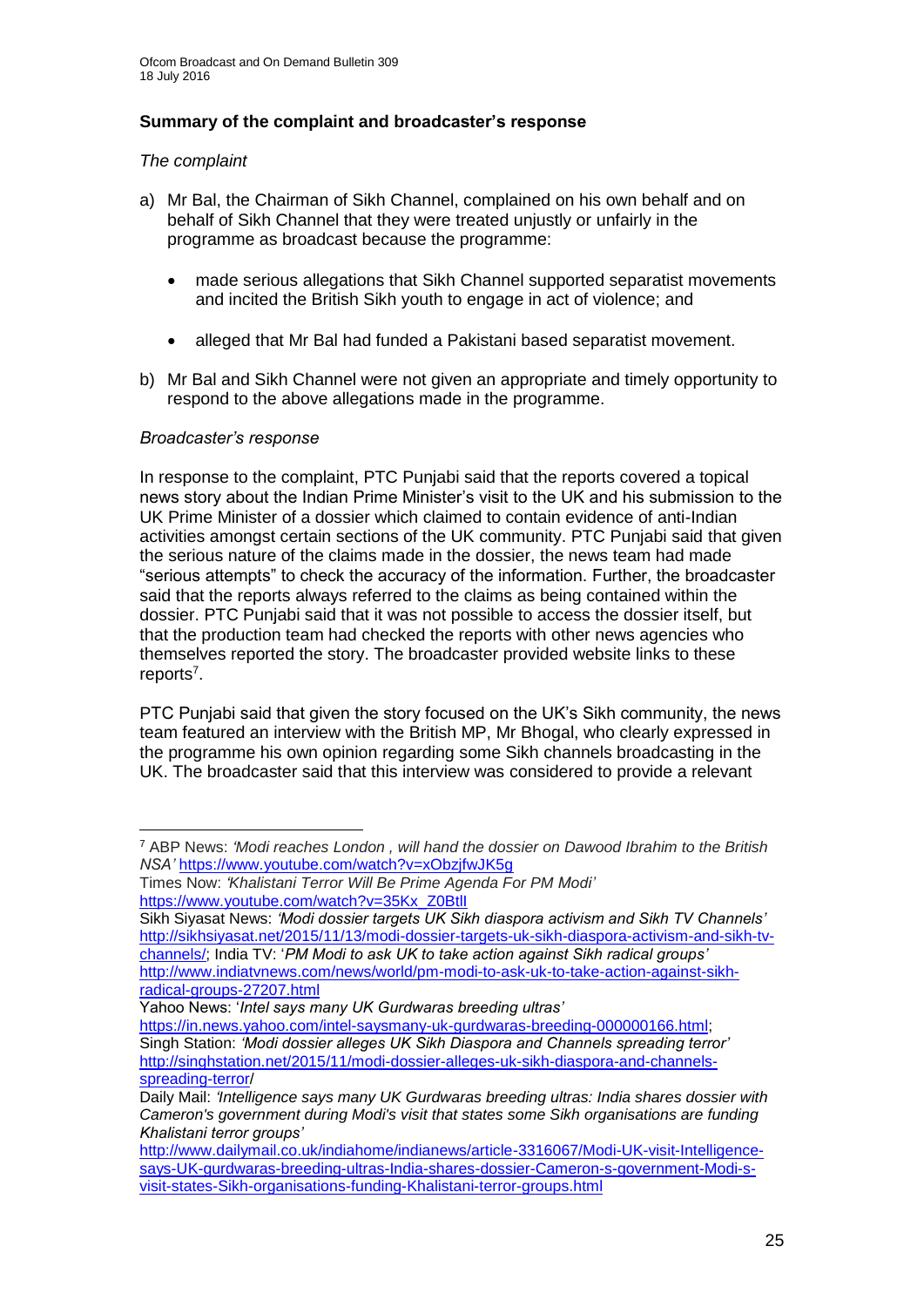context to the main story of the dossier being delivered by the Indian Prime Minister to the UK Prime Minister.

PTC Punjabi said it had called the Indian office of Mr Bal to seek his response, but could not reach him.

## **Ofcom's Preliminary View**

Ofcom prepared a Preliminary View on this case that the complaint should be upheld. Both parties were given the opportunity to make representations on the Preliminary View, but neither chose to do so.

## **Decision**

Ofcom's statutory duties include the application, in the case of all television and radio services, of standards which provide adequate protection to members of the public and all other persons from unjust or unfair treatment and unwarranted infringement of privacy in, or in connection with the obtaining of material included in, programmes in such services.

In carrying out its duties, Ofcom has regard to the need to secure that the application of these standards is in the manner that best guarantees an appropriate level of freedom of expression. Ofcom is also obliged to have regard, in all cases, to the principles under which regulatory activities should be transparent, accountable, proportionate and consistent and targeted only at cases in which action is needed.

In reaching this Decision, we carefully considered all the relevant material provided by both parties. This included a recording of the programme as broadcast and a translated transcript of it and both parties' written submissions.

When considering and deciding complaints of unjust or unfair treatment, Ofcom has regard to whether the broadcaster's action ensured that the programme as broadcast avoided unjust or unfair treatment of individuals and organisations, as set out in Rule 7.1 of the Code.

It is important to note that in assessing this case it was not Ofcom's role to make a determination about the truth or otherwise of the claims made in the programme<sup>8</sup>. Our role is to determine whether the programme had complied with Section Seven (Fairness) of the Code. In carrying out this assessment, we took into consideration the nature of the claims made against Mr Bal and Sikh Channel. Against this background, and in line with the right to freedom of expression, we considered it legitimate for a broadcaster to make and broadcast a news programme which included a story about the Indian Prime Minister's visit to the UK and the dossier of evidence which, it was reported, he had presented to the UK Prime Minister to help encourage the UK government to cooperate with India and curb the activities of secessionist groups in the UK. The dossier was said to have included evidence that various UK based Sikh channels were inciting hatred amongst the Sikh community. Nevertheless, we considered that, in making and broadcasting such a programme, a broadcaster must ensure that it avoids unjust or unfair treatment of organisations or individuals in the programme.

a) We first considered the complaint that both Sikh Channel and Mr Bal were treated unjustly or unfairly in the programme as broadcast because the programme made

<sup>1</sup> <sup>8</sup> Separately, Ofcom is currently investigating content broadcast by Sikh Channel.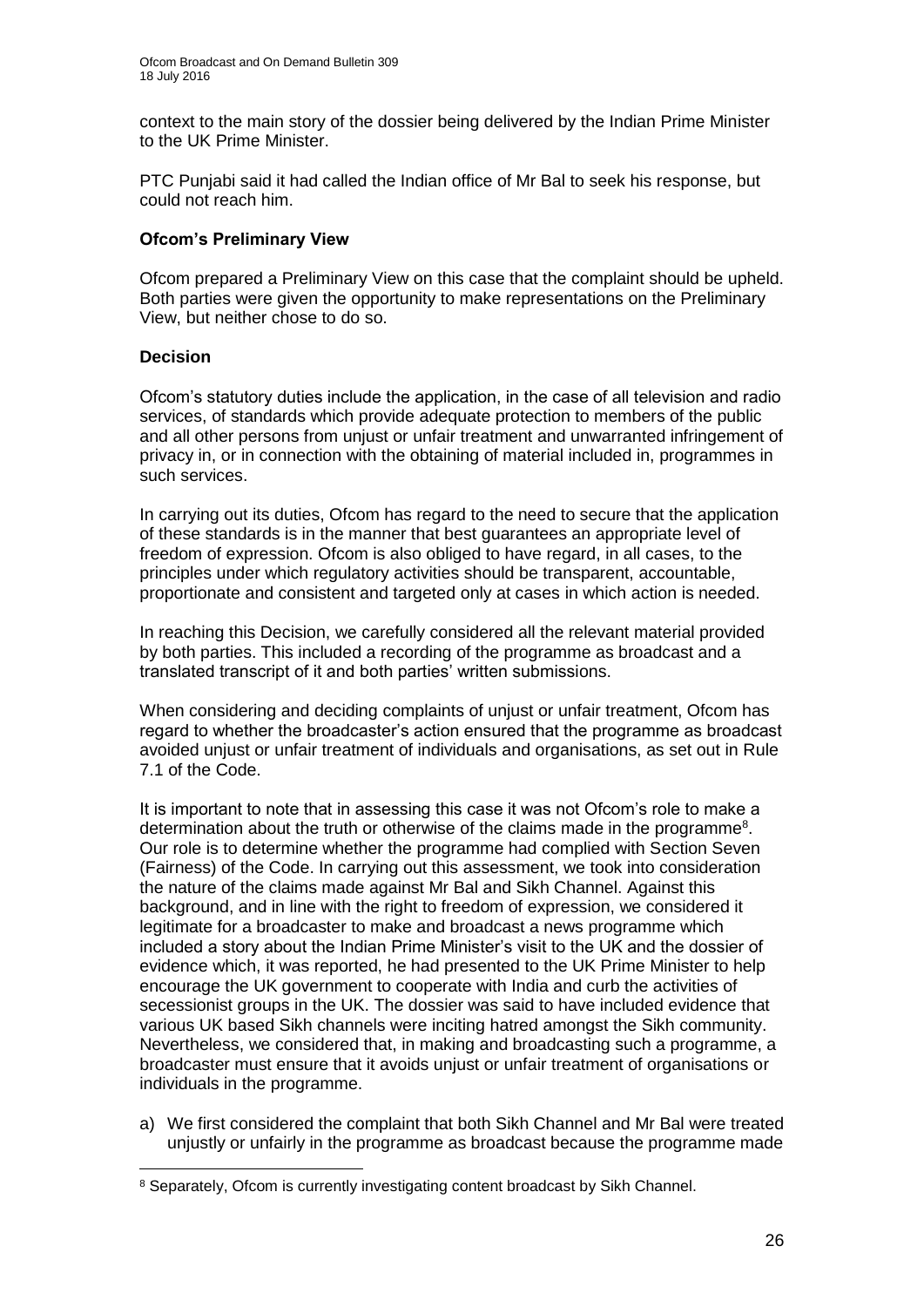serious allegations that Sikh Channel supported separatist movements, incited the British Sikh youth to acts of violence, and, that Mr Bal had funded a Pakistani based separatist movement.

In assessing both heads of the complaint, we had regard to Practice 7.9 of the Code which states that before broadcasting a factual programme, broadcasters should take reasonable care to satisfy themselves that material facts have not been presented, disregarded or omitted in a way that is unfair to an individual or organisation. It is important to emphasise that Ofcom is unable to make findings of fact in relation to the allegations made about Mr Bal and Sikh Channel in the programme, Rather, our role is to consider whether by broadcasting the comments made about them in the programme the broadcaster took reasonable care not to present, disregard or omit material facts in a way that resulted in unfairness to the complainants.

The Code recognises the importance of freedom of expression and the public interest need to allow broadcasters the freedom to broadcast matters in news and current affairs programmes. However, in presenting material in programmes, reasonable care must be taken by broadcasters not to do so in a manner that causes unfairness to individuals or organisations in programmes. Whether a broadcaster has taken reasonable care to present material facts in a way that it not unfair to an individual or organisation will depend on all the particular facts and circumstances of the case including, for example, the seriousness of any allegations and the context within which they are made.

Therefore, Ofcom began by considering the seriousness of the allegations and whether they had the potential to materially and adversely affect viewers' opinion of Sikh Channel and Mr Bal in a way that was unfair. We then went on to consider whether, if the allegations did have this potential, the manner in which the allegations were presented in the programme resulted in unfairness.

Ofcom viewed the programme and examined the translated transcript of it, noting in particular the comments made by Mr Bhogal and the reporter about the dossier and the allegations about some UK based Sikh channels. In relation to the first report, we considered that the comments made by Mr Bhogal were presented in the programme in a manner which clearly indicated to viewers that the comments expressed Mr Bhogal's own opinion and that he was providing commentary and context to the news story about the separatist movements and the motive of the Indian Prime Minister in deciding to, according to the report, present the dossier to the UK Prime Minister. We also noted that Mr Bhogal's comments were nonspecific, in that they did not refer to any particular channel or individual.

However, in the second report, the reporter said that the dossier had specifically identified Sikh Channel as *"being run by secessionist groups and individuals who support secession from India"* and that it had *"broadcast news and images of the shooting and killing of two Sikhs at the hands of the police in Jammu, Kashmir, continuously in an attempt to provoke a* [violent] *reaction from Sikh youth"*. We also noted that the reporter stated that *"the owner* [Mr Bal] *of the Sikh Channel had sent £2,500 to the head of Akali Dal Khalsa International*<sup>9</sup> *based in Pakistan"*  (see the "Programme summary" section above)*.*

Ofcom noted the broadcaster's submission that the reports covered a topical news story about the Indian Prime Minister's visit to the UK and his submission to

1

<sup>9</sup> See footnote 4.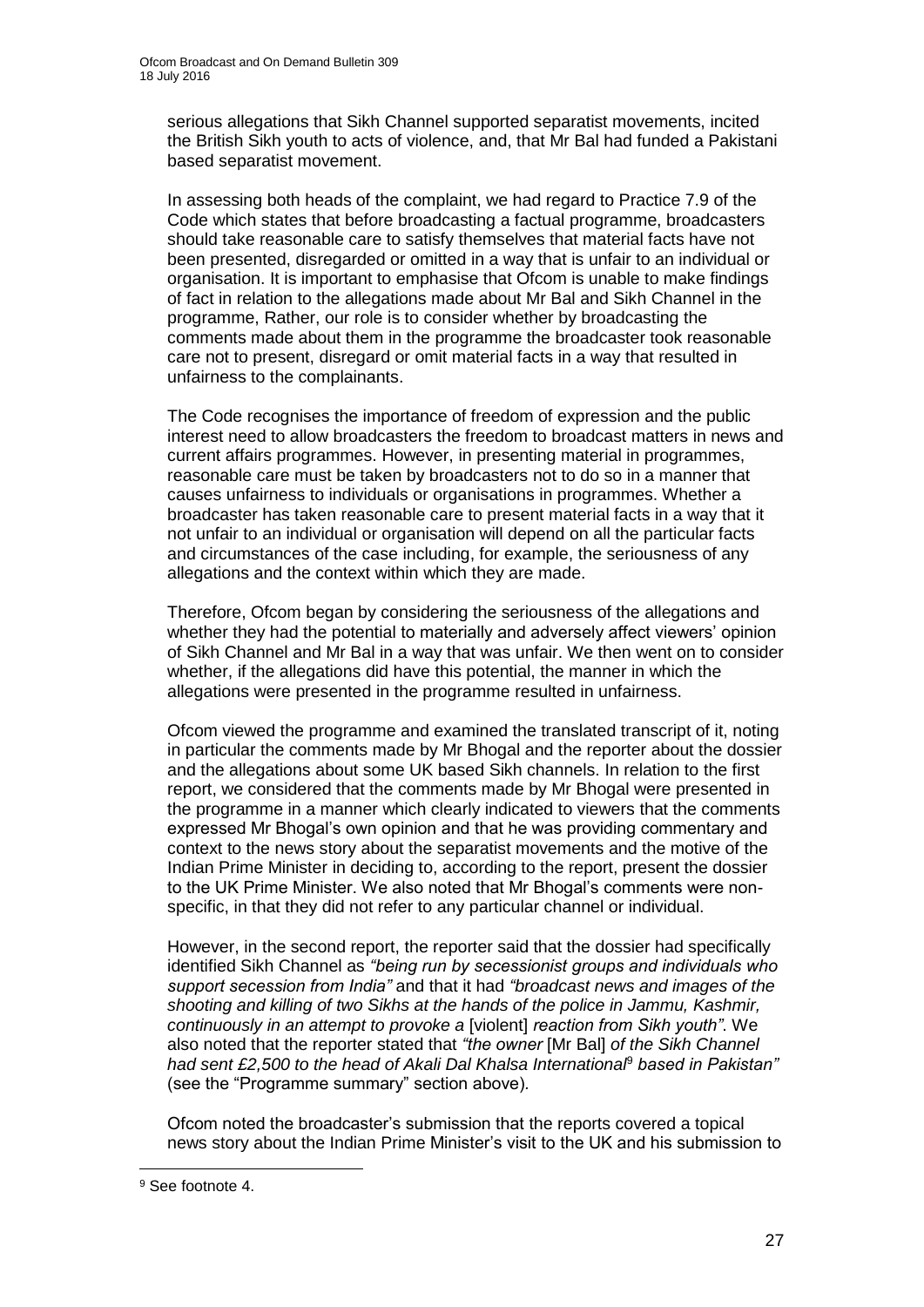the UK Prime Minister of a dossier which it was claimed contained evidence of anti-Indian activities amongst certain sections of the UK community, and that the reports always referred to the claims as being contained within the dossier. However, as stated above, Ofcom's role is not to determine the truth or otherwise of claims made in a programme, but to consider whether the programme, in its entirety, resulted in unfairness to an individual and/or organisation. Therefore, notwithstanding the broadcaster's submission that there was justification for the programme to report the claims contained in the dossier, Ofcom considered that the comments made in the programme amounted to serious allegations that Sikh Channel supported separatist movements and incited young Sikhs to engage in acts of violence and that Mr Bal had funded a Pakistani-based separatist movement. These comments, in our view, clearly had the potential to materially and adversely affect viewers' opinion of both Sikh Channel and Mr Bal.

Having established that the comments made in the second report about Sikh Channel and Mr Bal were serious allegations, we next considered whether the broadcaster had taken reasonable care to satisfy itself that material facts had not been presented in a way that was unfair to Sikh Channel and Mr Bal.

In relation to the specific comments which were made in the programme about Sikh Channel and Mr Bal, we noted that the broadcaster said that it had not accessed the content of the dossier which allegedly contained the allegations, but had, instead, made "serious attempts to check the accuracy of the information" (although specific details of these attempts were not provided to Ofcom) and that it had checked reports about the Indian Prime Minister's visit to the UK and the contents of the dossier with other news agencies that had also reported the story.

Ofcom recognised that the programme was reporting on a recent news story of interest to viewers and, having regard to the website links provided by the broadcaster to Ofcom, we noted that some of these sources had also reported that the dossier had identified that Sikh Channel supported separatist movements and had claimed that it had broadcast material aimed at inciting the young British Sikhs to engage in violence and that Mr Bal had sent money to a separatist movement in Pakistan. However, while the report made clear that the claims arose from the dossier, in our view, the allegations about Sikh Channel and Mr Bal were presented as fact and the report did not make any attempt to place the claims in context by explaining for the benefit of viewers that, for instance, the media sources from which the report had based their claims or that the allegations had been made in other media sources and that the broadcaster was solely providing comment on the news story. Nor did the report make it clear to viewers that the programme makers had not had sight of the dossier and could therefore not verify that the allegations against Sikh Channel and Mr Bal were, in fact, contained within it. Further, we noted that the viewpoints of Sikh Channel and Mr Bal on the allegations were not included in the programme.

Taking into account all the factors above, we considered that the allegations made against Sikh Channel and Mr Bal amounted to significant allegations about their conduct which had the clear potential to materially and adversely affect viewers' opinions of them in a way that was unfair. For these reasons, Ofcom considered that, in the particular circumstances of this case, the broadcaster did not take reasonable care to satisfy itself that material facts had not been presented, disregarded or omitted in the programme in a way that was unfair to Sikh Channel and Mr Bal.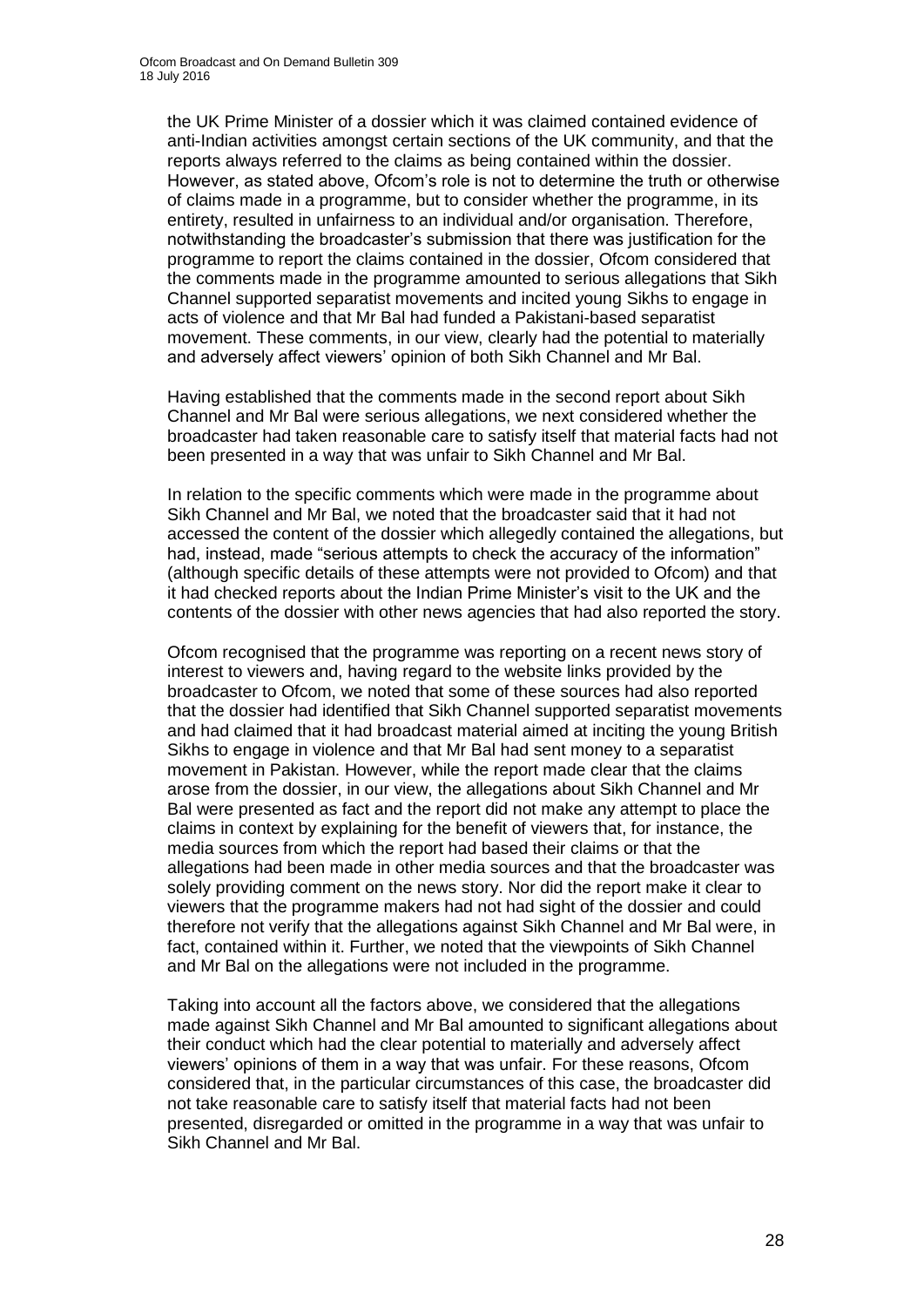b) We next assessed the complaint that Mr Bal and Sikh Channel were not given an appropriate and timely opportunity to respond to the above allegations made in the programme.

In considering this aspect of the complaint, Ofcom took account of Practice 7.11 of the Code which states that if a programme alleges wrongdoing or incompetence or makes other significant allegations, those concerned should normally be given an appropriate and timely opportunity to respond.

For the reasons given in head a) above, we considered that the comments made in the programme amounted to significant allegations against Sikh Channel and Mr Bal. Normally, where significant allegations are made about an individual or organisation in a programme, the broadcaster should ensure that the individual or organisation concerned is given an opportunity to respond and, where appropriate, for that response to be represented in the programme in a fair manner.

Ofcom noted that the broadcaster said in its submission that it had tried to contact Mr Bal by telephone at his Indian office to seek his response, but had been unable reach him. However, the broadcaster provided no evidence to Ofcom that it had attempted to contact Mr Bal, nor did it provide any detail of the attempt it said had been made to contact him, such as the specific date or time when the telephone call was made. It also did not appear from the broadcaster's submission that any further attempts, or alternative approaches, were made to contact Mr Bal and/or Sikh Channel for their response to the allegations.

Given the serious nature of the allegations made against Mr Bal and Sikh Channel, we considered that the broadcaster should have provided Mr Bal and Sikh Channel an appropriate and timely opportunity to respond. Ofcom considered that the failure to give Mr Bal and Sikh Channel such an opportunity to respond to the allegations prior to broadcast was unfair to both Mr Bal and Sikh Channel.

**Ofcom has upheld Mr Bal's and Sikh Channel's complaint of unjust or unfair treatment in the programme as broadcast.**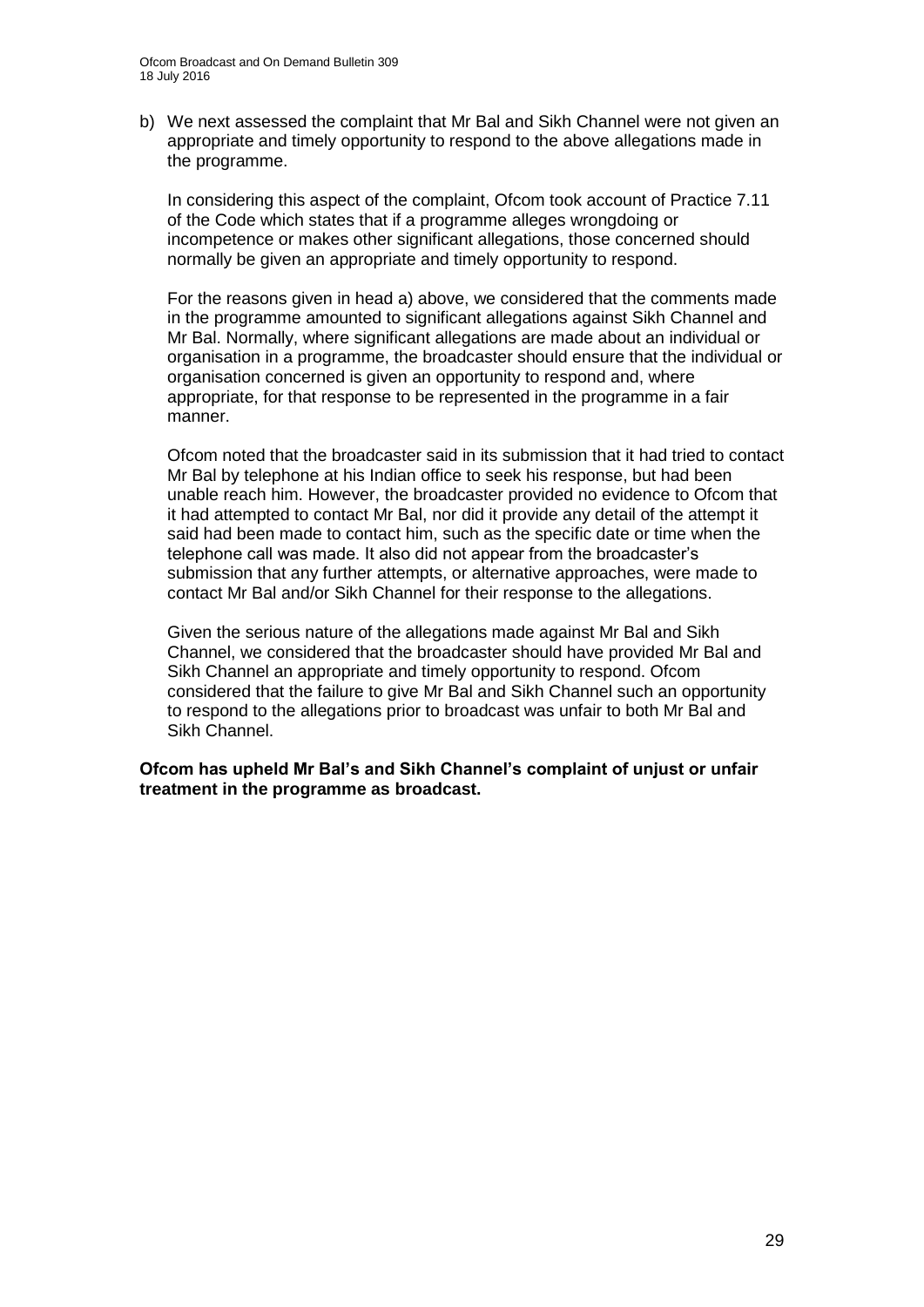## **Investigations Not in Breach**

Here are alphabetical lists of investigations that Ofcom has completed between 27 June and 10 July 2016 and decided that the broadcaster or service provider did not breach Ofcom's codes, rules, licence conditions or other regulatory requirements.

## **Investigations conducted under the Procedures for investigating breaches of content standards for television and radio**

| Programme |           | <b>Broadcaster   Transmission  </b><br>date | Categories         |
|-----------|-----------|---------------------------------------------|--------------------|
| Evolution | Channel 4 | 22 May 2016                                 | Offensive language |

For more information about how Ofcom conducts investigations about content standards on television and radio programmes, go to: <http://stakeholders.ofcom.org.uk/broadcasting/procedures/standards/>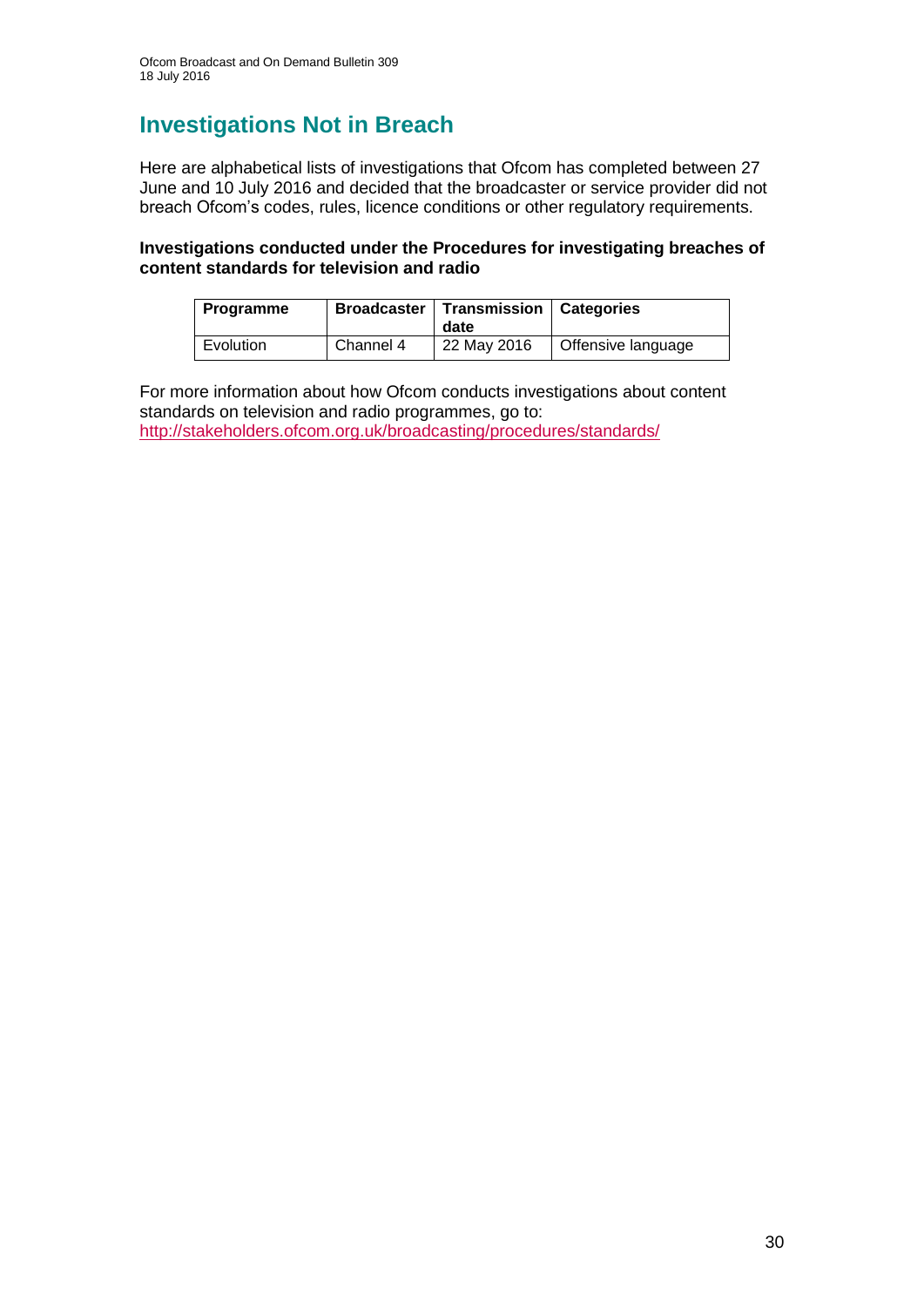## **Complaints assessed, not investigated<sup>1</sup>**

Here are alphabetical lists of complaints that, after careful assessment, Ofcom has decided not to pursue between 27 June and 10 July 2016 because they did not raise issues warranting investigation.

## **Complaints assessed under the Procedures for investigating breaches of content standards for television and radio**

For more information about how Ofcom assesses complaints about content standards on television and radio programmes, go to: <http://stakeholders.ofcom.org.uk/broadcasting/procedures/standards/>

| Programme                                            | <b>Broadcaster</b> | <b>Transmission Date</b> | <b>Categories</b>                      | <b>Number of</b><br>complaints |
|------------------------------------------------------|--------------------|--------------------------|----------------------------------------|--------------------------------|
| Autopsy: The Last<br>Hours of Robin<br>Williams      | 5 Star             | 06/07/2016               | Suicide and self harm                  | 1                              |
| Magicians                                            | 5 Star             | 23/06/2016               | Animal welfare                         | $\mathbf{1}$                   |
| Masterchef USA<br>(trailer)                          | Alibi              | 16/06/2016               | Generally accepted<br>standards        | 1                              |
| <b>News</b>                                          | <b>BBC/ITV</b>     | 28/06/2016               | Crime and disorder                     | $\overline{1}$                 |
| <b>Black Power:</b><br>America's Armed<br>Resistance | BBC <sub>1</sub>   | 14/06/2016               | Generally accepted<br>standards        | 1                              |
| <b>Breakfast</b>                                     | BBC <sub>1</sub>   | 08/07/2016               | Violence                               | $\mathbf{1}$                   |
| EastEnders                                           | BBC <sub>1</sub>   | 10/06/2016               | Generally accepted<br>standards        | $\mathbf{1}$                   |
| EastEnders                                           | BBC <sub>1</sub>   | 16/06/2016               | Materially misleading                  | $\mathbf{1}$                   |
| Euro 2016                                            | BBC <sub>1</sub>   | 13/06/2016               | Generally accepted<br>standards        | 1                              |
| Live Tennis                                          | BBC <sub>1</sub>   | 18/06/2016               | Offensive language                     | $\mathbf{1}$                   |
| Panorama-<br><b>Orlando Massacre</b>                 | BBC <sub>1</sub>   | 27/06/2016               | Violence                               | $\mathbf{1}$                   |
| <b>Room 101</b>                                      | BBC <sub>1</sub>   | 10/06/2016               | Race<br>discrimination/offence         | $\mathbf{1}$                   |
| Saturday Kitchen<br>Live                             | BBC <sub>1</sub>   | 11/06/2016               | Drugs, smoking,<br>solvents or alcohol | $\mathbf{1}$                   |
| Countryfile                                          | BBC <sub>2</sub>   | 13/06/2016               | Animal welfare                         | 1                              |
| Glastonbury                                          | BBC <sub>2</sub>   | 25/06/2016               | Offensive language                     | $\overline{2}$                 |
| <b>Peaky Blinders</b>                                | BBC <sub>2</sub>   | 02/06/2016               | Generally accepted<br>standards        | 1                              |
| <b>Peaky Blinders</b>                                | BBC <sub>2</sub>   | 02/06/2016               | Sexual material                        | $\mathbf{1}$                   |
| <b>The Great British</b><br>Sewing Bee               | BBC <sub>2</sub>   | 26/06/2016               | Offensive language                     | $\mathbf{1}$                   |
| <b>Top Gear</b>                                      | BBC <sub>2</sub>   | 12/06/2016               | Generally accepted<br>standards        | 1                              |
| Versailles                                           | BBC <sub>2</sub>   | 08/06/2016               | Sexual material                        | $\mathbf{1}$                   |
| Victoria Derbyshire                                  | BBC <sub>2</sub>   | 29/06/2016               | Generally accepted<br>standards        | 1                              |

<sup>1</sup> <sup>1</sup> This table was amended after publication to correct a factual inaccuracy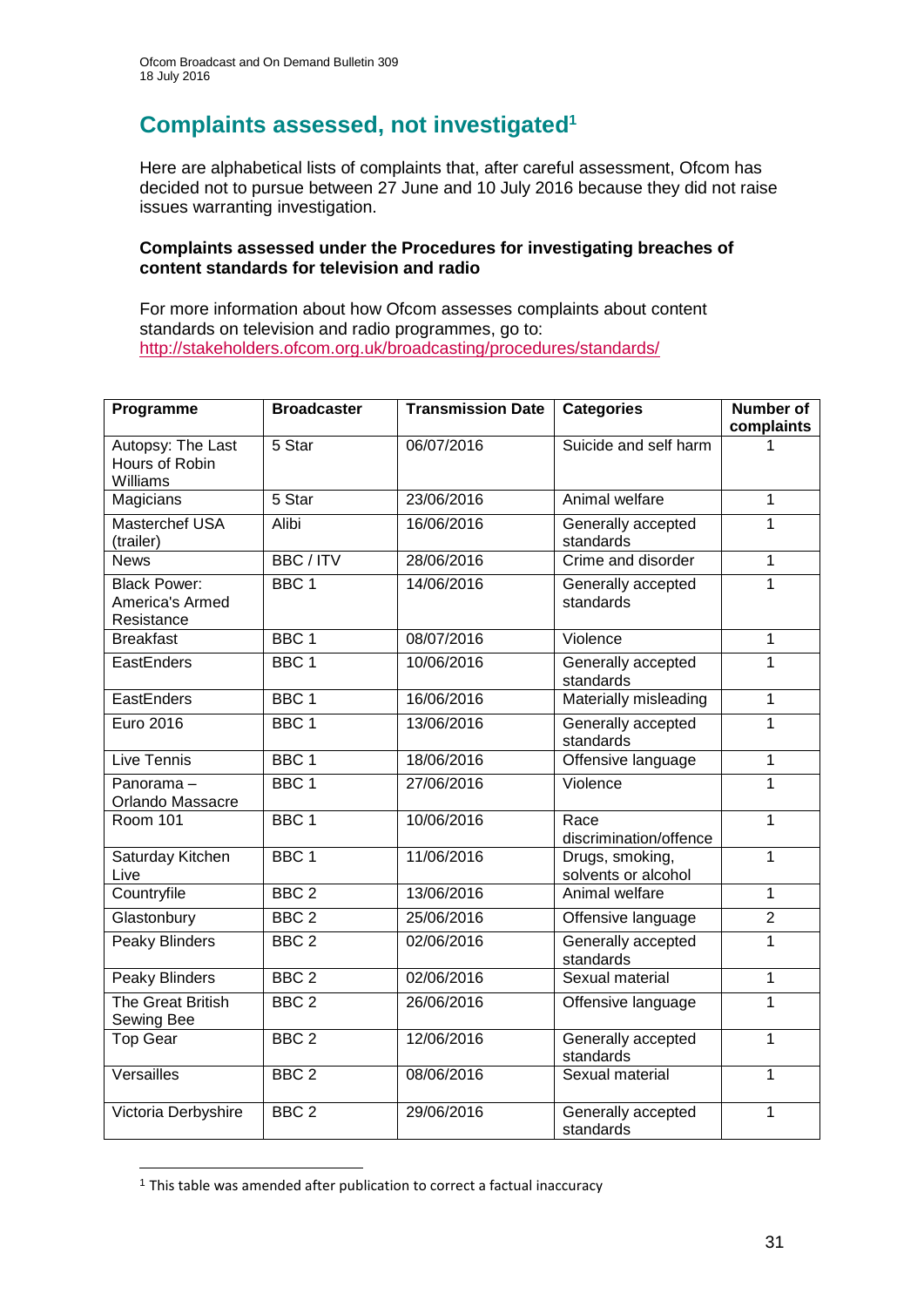| Programme                                         | <b>Broadcaster</b>            | <b>Transmission Date</b> | <b>Categories</b>                           | Number of<br>complaints |
|---------------------------------------------------|-------------------------------|--------------------------|---------------------------------------------|-------------------------|
| Wimbledon 2016                                    | BBC <sub>2</sub>              | 29/06/2016               | Race<br>discrimination/offence              | 1                       |
| <b>BBC News</b>                                   | <b>BBC News</b><br>Channel    | 23/06/2016               | Animal welfare                              | 1                       |
| Clara Amfo                                        | <b>BBC Radio 1</b>            | 20/06/2016               | Crime and disorder                          | 1                       |
| Jeremy Vine                                       | <b>BBC Radio 2</b>            | 22/06/2016               | Generally accepted<br>standards             | 1                       |
| Heresy                                            | <b>BBC Radio 4</b>            | 08/06/2016               | Offensive language                          | 1                       |
| The News Quiz                                     | <b>BBC Radio 4</b>            | 10/06/2016               | Race<br>discrimination/offence              | 1                       |
| Today                                             | <b>BBC Radio 4</b>            | 28/06/2016               | Race<br>discrimination/offence              | 1                       |
| <b>5 Live Breakfast</b>                           | <b>BBC Radio Five</b><br>Live | 01/06/2016               | Race<br>discrimination/offence              | 1                       |
| The Jonny Cole<br>Show                            | <b>Black Country</b><br>Radio | 06/06/2016               | Scheduling                                  | 1                       |
| <b>Pro Bull Riding</b>                            | <b>BT Sport</b>               | 18/06/2016               | Dangerous behaviour                         | 1                       |
| <b>Capital Breakfast</b><br>with Rob and Katy     | Capital<br>Birmingham         | 17/06/2016               | Sexual material                             | $\mathbf{1}$            |
| Channel 4 News                                    | Channel 4                     | 08/06/2016               | Generally accepted<br>standards             | $\overline{4}$          |
| Channel 4 News                                    | Channel 4                     | 27/06/2016               | Generally accepted<br>standards             | 4                       |
| Channel 4 News                                    | Channel 4                     | 27/06/2016               | Race<br>discrimination/offence              | 5                       |
| Channel 4's<br>Comedy Gala 2016                   | Channel 4                     | 03/06/2016               | Race<br>discrimination/offence              | 1                       |
| Europe: the Final<br>Debate with Jeremy<br>Paxman | Channel 4                     | 22/06/2016               | Age<br>discrimination/offence               | $\overline{4}$          |
| Europe: the Final<br>Debate with Jeremy<br>Paxman | Channel 4                     | 22/06/2016               | <b>Disability</b><br>discrimination/offence | $\mathbf{1}$            |
| Eurotrash                                         | Channel 4                     | 17/06/2016               | Generally accepted<br>standards             | $\overline{4}$          |
| Fifteen to One                                    | Channel 4                     | 06/06/2016               | Race<br>discrimination/offence              | 1                       |
| Gogglebox                                         | Channel 4                     | 10/06/2016               | Generally accepted<br>standards             | 1                       |
| Hollyoaks                                         | Channel 4                     | 27/06/2016               | Materially misleading                       | $\mathbf{1}$            |
| Life Stripped Bare                                | Channel 4                     | 05/07/2016               | <b>Nudity</b>                               | $\overline{2}$          |
| Secrets of Growing<br>Up                          | <b>ITV</b>                    | 08/06/2016               | Materially misleading                       | 1                       |
| The Chase                                         | <b>ITV</b>                    | 30/06/2016               | <b>Fairness</b>                             | 1                       |
| The Chase                                         | <b>ITV</b>                    | 01/07/2016               | Generally accepted<br>standards             | 1                       |
| The Chase                                         | <b>ITV</b>                    | 04/07/2016               | Fairness                                    | $\mathbf{1}$            |
| The Jeremy Kyle<br>Show                           | <b>ITV</b>                    | 08/06/2016               | Generally accepted<br>standards             | 1                       |
| This Morning                                      | <b>ITV</b>                    | 15/06/2016               | Gender<br>discrimination/offence            | 1                       |
| This Morning                                      | <b>ITV</b>                    | 30/06/2016               | Fairness                                    | $\mathbf{1}$            |
| Tonight at the<br>London Palladium                | <b>ITV</b>                    | 08/06/2016               | <b>Nudity</b>                               | 9                       |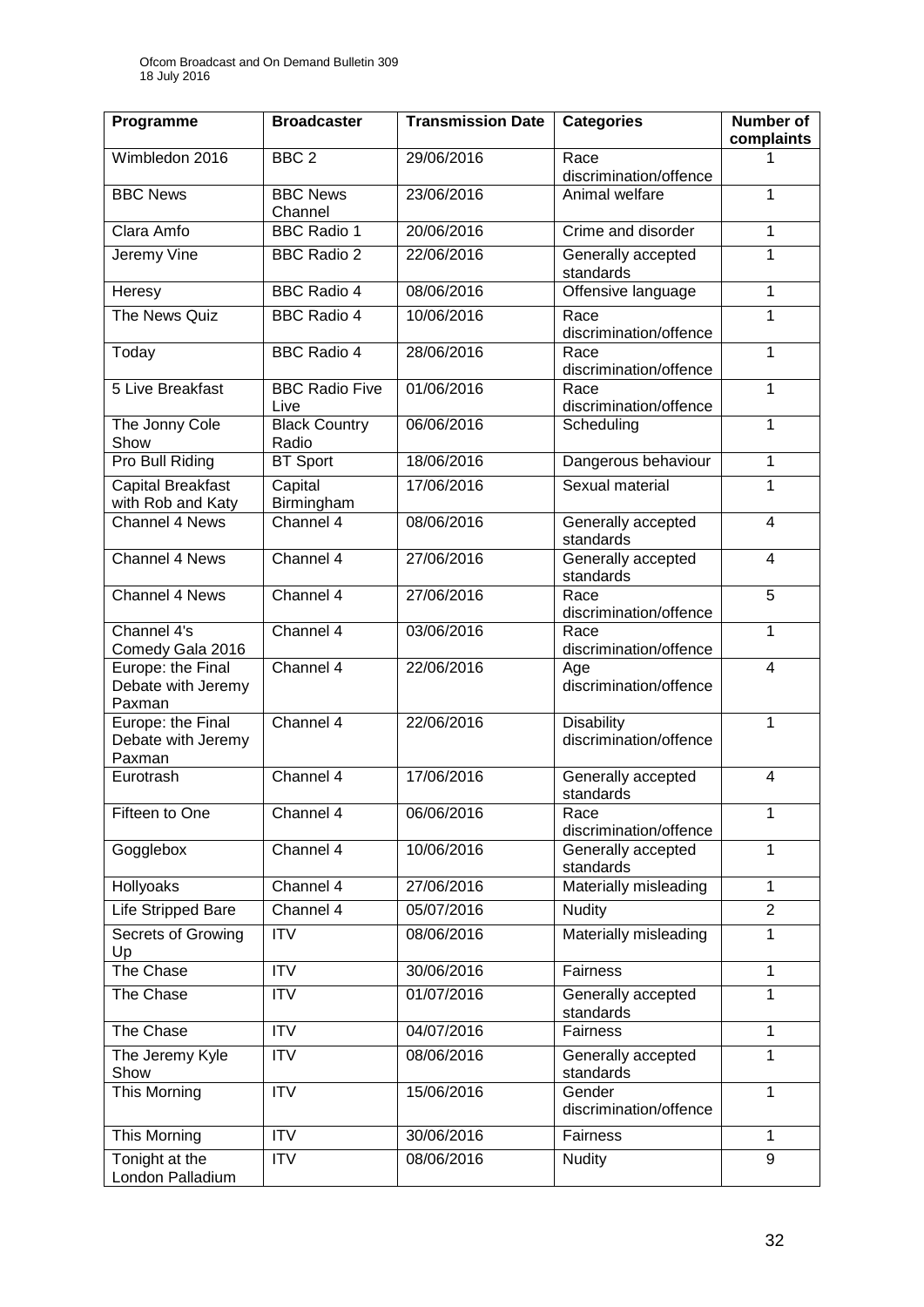| Programme                           | <b>Broadcaster</b>  | <b>Transmission Date</b> | <b>Categories</b>                            | Number of<br>complaints |
|-------------------------------------|---------------------|--------------------------|----------------------------------------------|-------------------------|
| Love Island                         | ITV2                | 08/06/2016               | Sexual material                              |                         |
| Love Island                         | ITV2                | 15/06/2016               | Generally accepted<br>standards              | 1                       |
| Love Island                         | ITV2                | 16/06/2016               | Generally accepted<br>standards              | $\overline{2}$          |
| Love Island                         | ITV2                | 21/06/2016               | Generally accepted<br>standards              | 1                       |
| Love Island                         | ITV2                | 22/06/2016               | Sexual material                              | 8                       |
| Love Island                         | ITV2                | 23/06/2016               | Sexual material                              | 1                       |
| Love Island                         | ITV2                | 27/06/2016               | Generally accepted<br>standards              | 1                       |
| Love Island                         | ITV2                | 27/06/2016               | Offensive language                           | 1                       |
| Love Island                         | ITV <sub>2</sub>    | 01/07/2016               | Drugs, smoking,<br>solvents or alcohol       | 1                       |
| Love Island                         | ITV2                | 07/07/2016               | Generally accepted<br>standards              | 1                       |
| Safeword                            | ITV2                | 09/06/2016               | Generally accepted<br>standards              | 1                       |
| Celebrity Juice                     | $ITY2 + 1$          | 10/06/2016               | Generally accepted<br>standards              | 1                       |
| The Chase                           | ITV4                | 23/05/2016               | Fairness                                     | 1                       |
| <b>Andrew Pierce</b>                | <b>LBC 97.3FM</b>   | 20/05/2016               | Race<br>discrimination/offence               | 1                       |
| If Katie Hopkins<br>Ruled the World | <b>LBC 97.3FM</b>   | 05/06/2016               | Religious/Beliefs<br>discrimination/offence  | 1                       |
| James O'Brien                       | <b>LBC 97.3FM</b>   | 27/06/2016               | Race<br>discrimination/offence               | 1                       |
| Katie Hopkins                       | <b>LBC 97.3FM</b>   | 05/06/2016               | Religious/Beliefs<br>discrimination/offence  | 1                       |
| Catfish: The TV<br>Show             | <b>MTV</b>          | 09/05/2016               | Materially misleading                        | 1                       |
| Catfish: The TV<br>show             | <b>MTV</b>          | 10/05/2016               | Exorcism, the occult<br>and the paranormal   | 1                       |
| <b>Most Daring</b>                  | Pick                | 18/06/2016               | Generally accepted<br>standards              | 1                       |
| Larva                               | Pop                 | 13/06/2016               | Scheduling                                   | 1                       |
| Programming                         | Salaam Radio        | 20/06/2016               | Offensive language                           | 1                       |
| Fish Town                           | <b>Sky Atlantic</b> | 08/06/2016               | Offensive language                           | 1                       |
| Game of Thrones                     | <b>Sky Atlantic</b> | 30/05/2016               | Generally accepted<br>standards              | 1                       |
| Four Weddings                       | <b>Sky Living</b>   | 10/06/2016               | Generally accepted<br>standards              | 1                       |
| <b>Press Preview</b>                | <b>Sky News</b>     | 12/06/2016               | Generally accepted<br>standards              | 1                       |
| <b>Press Preview</b>                | <b>Sky News</b>     | 12/06/2016               | Sexual orientation<br>discrimination/offence | 253                     |
| <b>Press Preview</b>                | <b>Sky News</b>     | 25/06/2016               | Generally accepted<br>standards              | 1                       |
| <b>Sky News</b>                     | Sky News            | 09/06/2016               | Generally accepted<br>standards              | 1                       |
| <b>Sky News</b>                     | <b>Sky News</b>     | 12/06/2016               | Due impartiality/bias                        | 1                       |
| <b>Sky News</b>                     | <b>Sky News</b>     | 22/06/2016               | Generally accepted<br>standards              | 1                       |
| <b>Sky News</b>                     | <b>Sky News</b>     | 24/06/2016               | Generally accepted                           | $\overline{2}$          |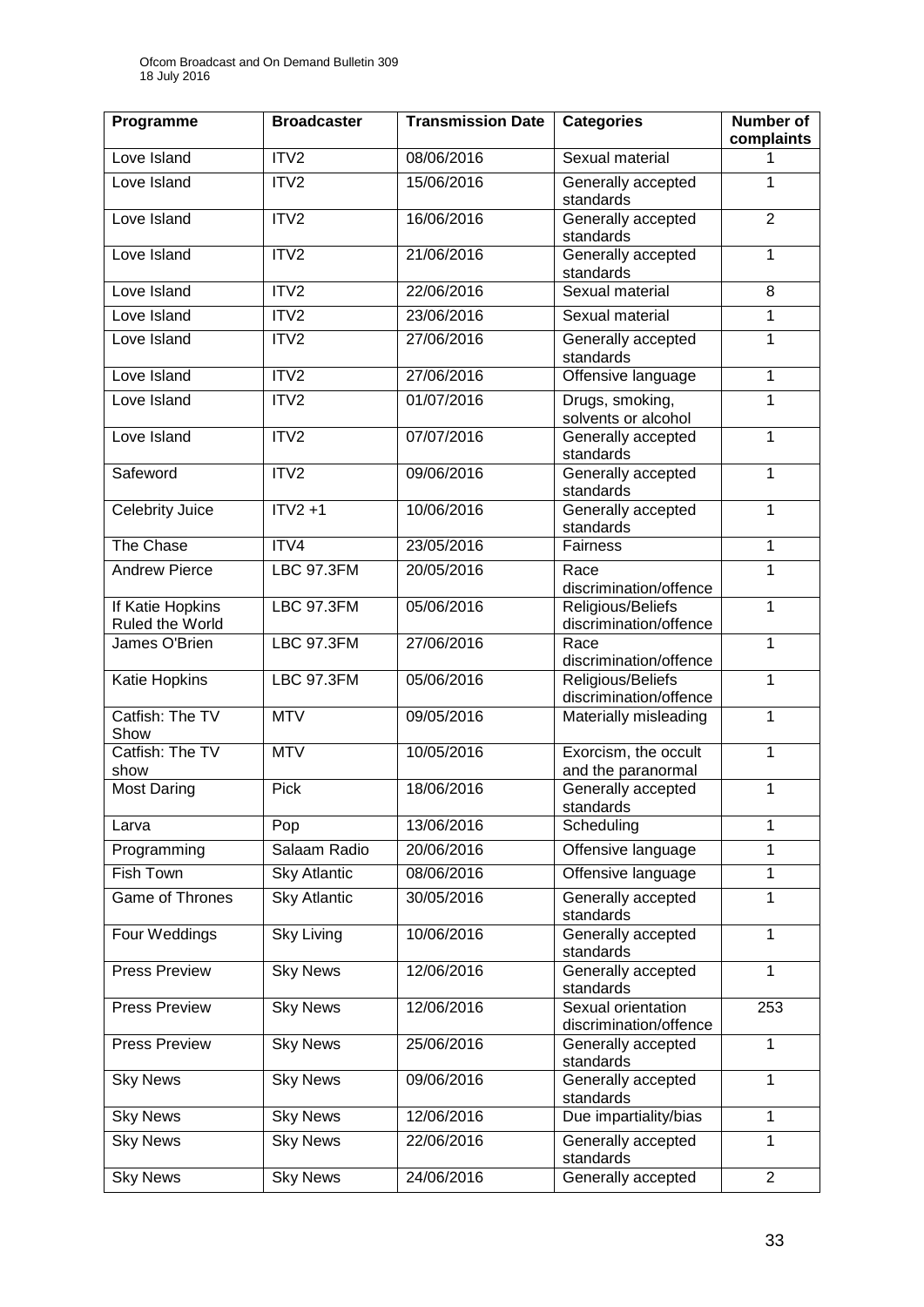| Programme                                 | <b>Broadcaster</b>       | <b>Transmission Date</b> | <b>Categories</b>                           | <b>Number of</b><br>complaints |
|-------------------------------------------|--------------------------|--------------------------|---------------------------------------------|--------------------------------|
|                                           |                          |                          | standards                                   |                                |
| <b>Sky News</b>                           | <b>Sky News</b>          | 27/06/2016               | Under 18s in<br>programmes                  | 1                              |
| <b>Sky News</b>                           | <b>Sky News</b>          | Various                  | Age<br>discrimination/offence               | 1                              |
| Sky News with Kay<br><b>Burley</b>        | <b>Sky News</b>          | 15/06/2016               | <b>Disability</b><br>discrimination/offence | 1                              |
| <b>Sky News with Kay</b><br><b>Burley</b> | <b>Sky News</b>          | 24/06/2016               | Generally accepted<br>standards             | 1                              |
| The Pledge                                | <b>Sky News</b>          | 07/05/2016               | Generally accepted<br>standards             | 1                              |
| The Beginners<br>Guide To<br>Depression   | Spark FM<br>(Sunderland) | 16/05/2016               | <b>Disability</b><br>discrimination/offence | 1                              |
| The Voice of the<br>Gulf                  | Spectrum Radio           | 07/06/2016               | Religious/Beliefs<br>discrimination/offence | 1                              |
| Emmerdale                                 | <b>STV</b>               | 28/06/2016               | Violence                                    | 1                              |
| The Spider Woman                          | <b>TCM</b>               | 16/06/2016               | Race<br>discrimination/offence              | 1                              |
| Skönhetsfällan<br>Danmark                 | TV3                      | 29/05/2016               | Sexual material                             | 1                              |
| Advertisements                            | Various                  | Various                  | Advertising minutage                        | 1                              |
| Programming                               | Various                  | Various                  | Competitions                                | 1                              |

## **Complaints assessed under the General Procedures for investigating breaches of broadcast licences**

For more information about how Ofcom assesses complaints about broadcast licences, go to: [http://stakeholders.ofcom.org.uk/broadcasting/procedures/general](http://stakeholders.ofcom.org.uk/broadcasting/procedures/general-procedures/)[procedures/](http://stakeholders.ofcom.org.uk/broadcasting/procedures/general-procedures/)

| <b>Broadcaster</b>    | <b>Service</b>     | <b>Categories</b> |
|-----------------------|--------------------|-------------------|
| <b>Sky UK Limited</b> | Sky channels       | Subtitling        |
| <b>BBC</b>            | Today at Wimbledon | Subtitling        |

#### **Complaints assessed under the Procedures for investigating breaches of rules for On Demand programme services**

| <b>Programme</b> | Service name | <b>Categories</b>      | Number of<br>complaints |
|------------------|--------------|------------------------|-------------------------|
| DC Legends of    | Now TV       | Sexual orientation     |                         |
| Tomorrow –       |              | discrimination/offence |                         |
| episode 15       |              |                        |                         |

For more information about how Ofcom assesses complaints about on demand services, go to: [http://stakeholders.ofcom.org.uk/binaries/broadcast/on](http://stakeholders.ofcom.org.uk/binaries/broadcast/on-demand/rules-guidance/procedures-investigating-breaches.pdf)[demand/rules-guidance/procedures-investigating-breaches.pdf](http://stakeholders.ofcom.org.uk/binaries/broadcast/on-demand/rules-guidance/procedures-investigating-breaches.pdf)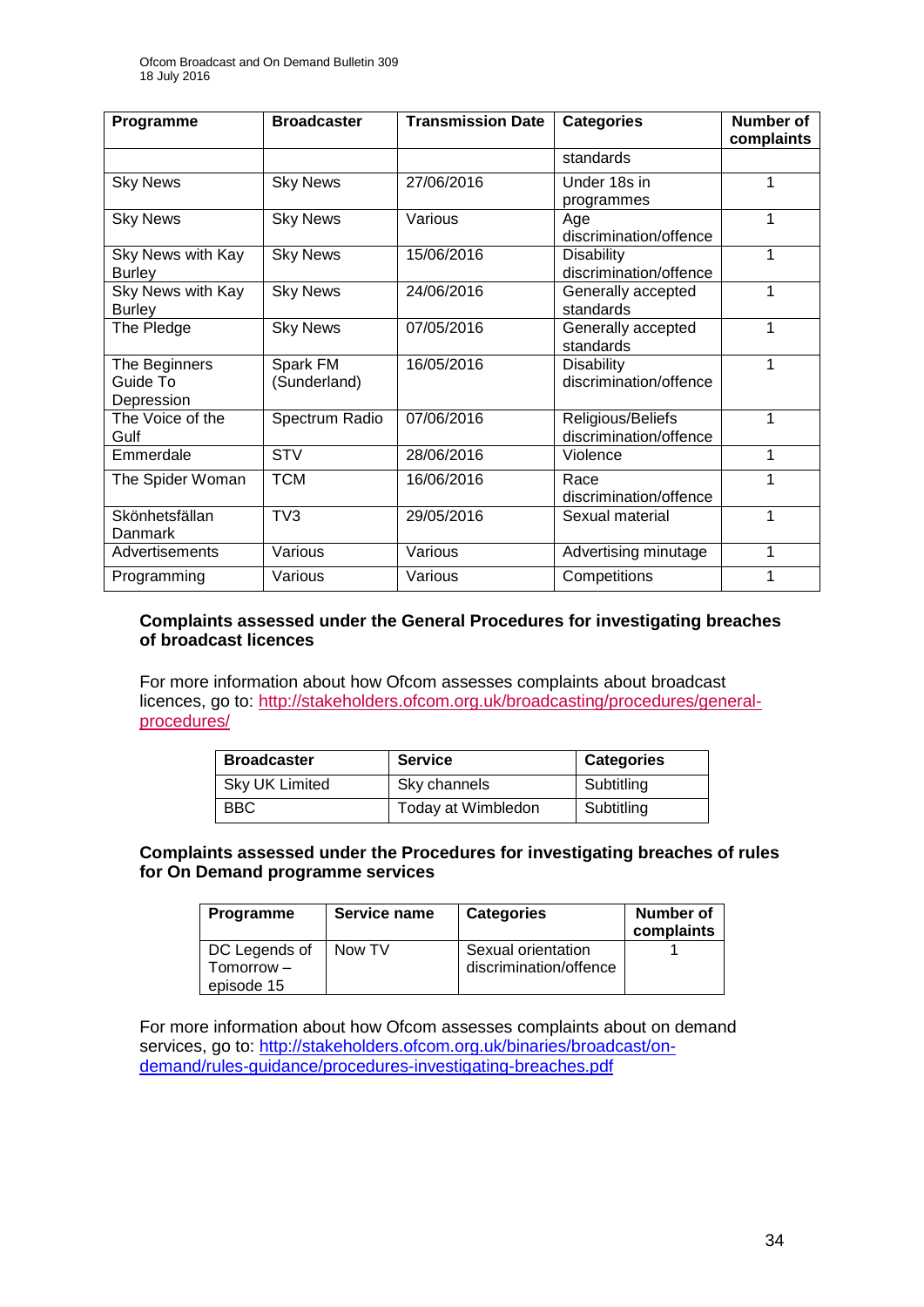## **Complaints outside of remit**

Here are alphabetical lists of complaints received by Ofcom that fell outside of our remit. This is because Ofcom is not responsible for regulating the issue complained about. For example, the complaints were about the content of television, radio or on demand adverts, accuracy in BBC programmes or an on demand service does not fall within the scope of regulation.

For more information about what Ofcom's rules cover, go to: [http://consumers.ofcom.org.uk/complain/tv-and-radio-complaints/what-does-ofcom](http://consumers.ofcom.org.uk/complain/tv-and-radio-complaints/what-does-ofcom-cover/)[cover/](http://consumers.ofcom.org.uk/complain/tv-and-radio-complaints/what-does-ofcom-cover/)

## **Complaints about television or radio programmes**

For more information about how Ofcom assesses complaints about television and radio programmes, go to: <http://stakeholders.ofcom.org.uk/broadcasting/procedures/standards/>

| Programme                                          | <b>Broadcaster</b>                | <b>Transmission Date</b> | <b>Categories</b>                    | <b>Number of</b><br>complaints |
|----------------------------------------------------|-----------------------------------|--------------------------|--------------------------------------|--------------------------------|
| Advertisement                                      | Absolute Radio<br>Station         | 30/06/2016               | Other                                |                                |
| <b>Euro 2016</b>                                   | BBC <sub>1</sub>                  | 13/06/2016               | Other                                | 1                              |
| RHS Hampton Court<br>Palace Flower Show            | BBC <sub>2</sub>                  | 07/07/2016               | Sponsorship                          | 1                              |
| Wimbledon 2016                                     | BBC <sub>2</sub>                  | 04/07/2016               | Other                                | 1                              |
| Wimbledon 2016                                     | BBC <sub>2</sub>                  | 08/07/2016               | Other                                | 1                              |
| <b>Egypt's Lost Cities</b>                         | BBC <sub>4</sub>                  | 25/06/2016               | Other                                | 1                              |
| <b>BBC News</b>                                    | <b>BBC News</b><br>Channel        | 19/06/2016               | Other                                | 1                              |
| <b>Dead Ringers</b>                                | <b>BBC Radio 4</b>                | 25/06/2016               | Generally accepted<br>standards      | 1                              |
| Smilie's People                                    | <b>BBC Radio 4</b><br>Extra       | 05/07/2016               | Other                                | 1                              |
| Euro 2016                                          | <b>BBC Red Button</b>             | 07/07/2016               | Other                                | 1                              |
| <b>BBC News</b>                                    | <b>BBC</b> World<br>Service Radio | 06/06/2016               | Due impartiality/bias                | 1                              |
| Advertisement                                      | Channel 4                         | 25/06/2016               | Advertising/editorial<br>distinction | 1                              |
| Advertisement                                      | Channel 4                         | 26/06/2016               | Advertising content                  | 1                              |
| Advertisement                                      | Channel 4                         | 30/06/2016               | Advertising content                  | 1                              |
| Advertisement                                      | Channel 4                         | 03/07/2016               | Advertising content                  | 1                              |
| <b>Channel 4 News</b>                              | Channel 4                         | 03/07/2016               | Other                                | 1                              |
| The Women Who<br>Kill Lions (pre-<br>transmission) | Channel 4                         | 28/06/2016               | Other                                | 1                              |
| Advertisement                                      | Channel 4+1                       | 30/06/2016               | Advertising content                  | 1                              |
| Advertisement                                      | Channel 5                         | 10/06/2016               | Advertising content                  | 1                              |
| Advertisement                                      | Dave                              | 04/07/2016               | Advertising content                  | 1                              |
| Advertisement                                      | $GOLD + 1$                        | 03/07/2016               | Advertising content                  | 3                              |
| Advertisement                                      | <b>ITV</b>                        | 27/06/2016               | Advertising content                  | 1                              |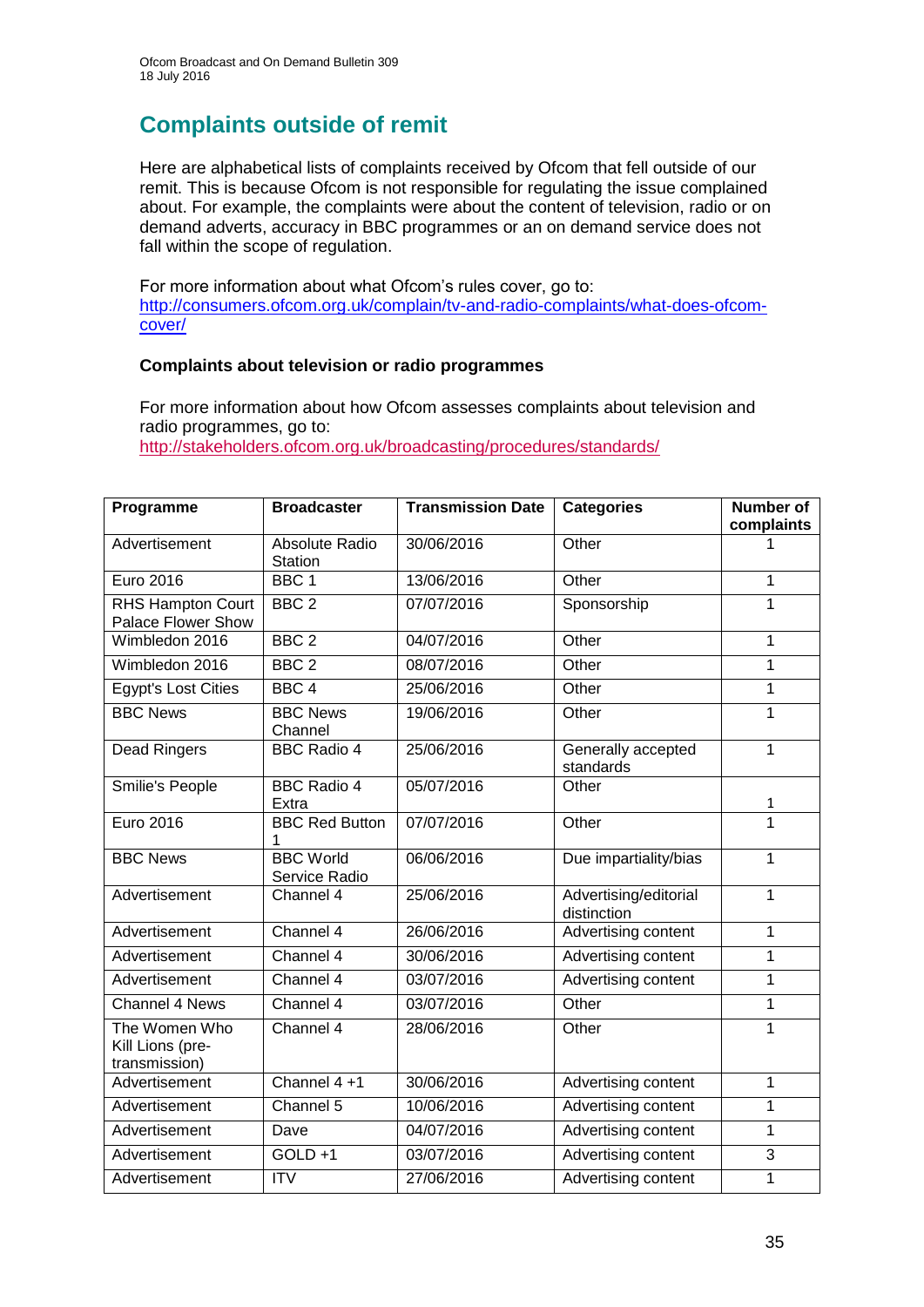| Programme                       | <b>Broadcaster</b> | <b>Transmission Date</b> | <b>Categories</b>   | Number of<br>complaints |
|---------------------------------|--------------------|--------------------------|---------------------|-------------------------|
| Advertisement                   | <b>ITV</b>         | 30/06/2016               | Advertising content |                         |
| Euro 2016                       | <b>ITV</b>         | 26/06/2016               | Other               |                         |
| Euro 2016                       | <b>ITV</b>         | 06/07/2016               | Other               | 1                       |
| Euro 2016: England<br>v Iceland | <b>ITV</b>         | 27/06/2016               | Other               | 1                       |
| Good Morning<br><b>Britain</b>  | <b>ITV</b>         | 27/06/2016               | Other               |                         |
| <b>ITV News</b>                 | <b>ITV</b>         | 25/06/2016               | Other               | 1                       |
| Love Island                     | ITV <sub>2</sub>   | 26/06/2016               | Other               | 1                       |
| Advertisement                   | Kanal 5            | 29/06/2016               | Advertising content | 1                       |
| Advertisement                   | More4              | 26/06/2016               | Advertising content | 1                       |
| <b>Chris Moyles</b>             | Radio X            | 30/06/2016               | Advertising content | 1                       |
| Advertisements                  | Various            | 23/06/2016               | Advertising content | 1                       |
| <b>BBC News</b>                 | Various            | 05/06/2016               | Other               |                         |
| Programming                     | Various            | Various                  | Other               | 1                       |
| Wimbledon 2016                  | Various            | 30/06/2016               | Other               | 1                       |
| Wimbledon 2016                  | Various            | 06/07/2016               | Other               | $\overline{2}$          |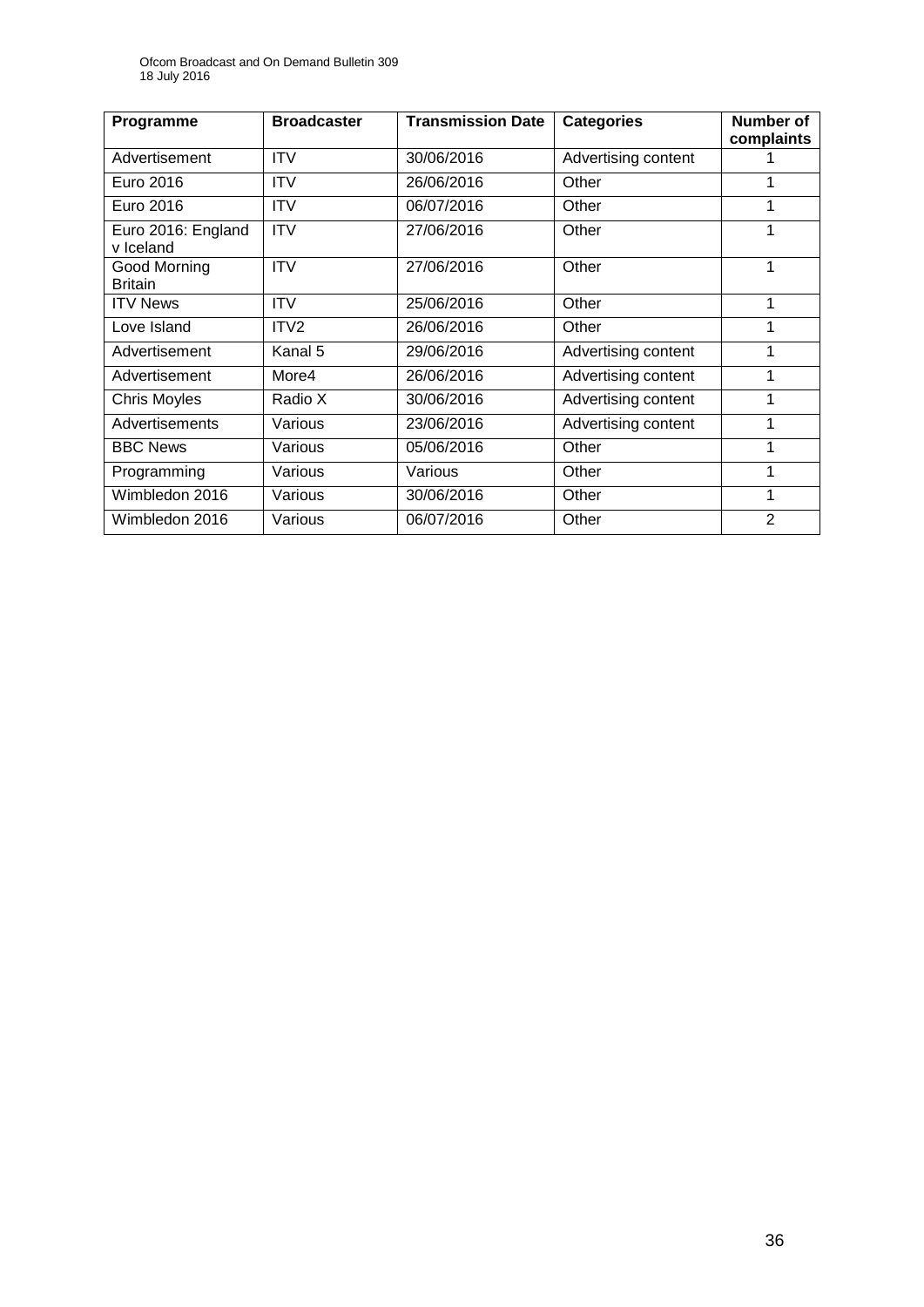## **Investigations List**

If Ofcom considers that a broadcaster or service provider may have breached its codes, rules, licence condition or other regulatory requirements, it will start an investigation.

**It is important to note that an investigation by Ofcom does not necessarily mean the broadcaster or service provider has done anything wrong. Not all investigations result in breaches of the codes, rules, licence conditions or other regulatory requirements being recorded.**

Here are alphabetical lists of new investigations launched between 27 June and 10 July 2016.

**Investigations launched under the Procedures for investigating breaches of content standards for television and radio**

| Programme                   | <b>Broadcaster</b> | <b>Transmission date</b> |
|-----------------------------|--------------------|--------------------------|
| Debate on EU Referendum     | Akaal Channel      | 23 June 2016             |
| Don't Make Me Laugh         | BBC Radio 4        | 21 April 2016            |
| <b>British Forces News</b>  | Forces TV          | 7 January 2016           |
| Your World With Neil Cavuto | <b>Fox News</b>    | 23 June 2016             |
| Love Island                 | ITV <sub>2</sub>   | 30 June 2016             |
| Weekend Hypes               | <b>TV99</b>        | 12 April 2016            |
| Zing Jukebox                | Zing               | 21 June 2016             |

For more information about how Ofcom assesses complaints and conducts investigations about content standards on television and radio programmes, go to: <http://stakeholders.ofcom.org.uk/broadcasting/procedures/standards/>

#### **Investigations launched under the General Procedures for investigating breaches of broadcast licences**

| Licensee                            | <b>Licensed Service</b> |  |
|-------------------------------------|-------------------------|--|
| 24 Live UK Limited                  | 24 Live                 |  |
| 99 Media Org Limited                | <b>TV99</b>             |  |
| Alforat Satellite Channel Limited   | Alforat TV              |  |
| Arabic News Broadcast UK<br>Limited | Arabic News Broadcast   |  |
| Bangla Multimedia Limited           | Global Bangla TV        |  |
| DM Global Media Limited             | <b>DM News Plus</b>     |  |
| <b>Filmflex Movies Limited</b>      | <b>FilmFlex</b>         |  |